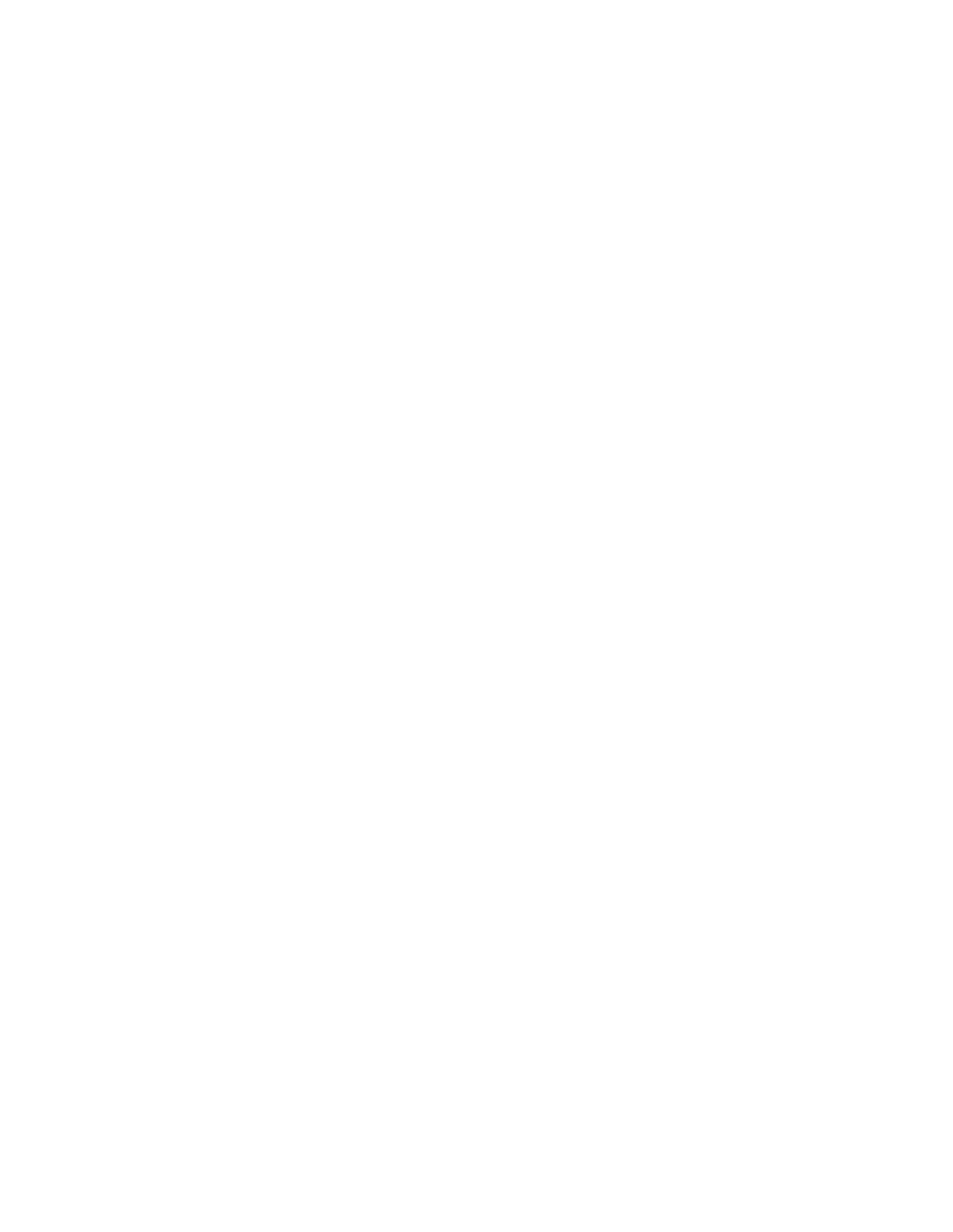| P0#<br>Account<br>Vendor                                                                    | Description       | Payment                | Account Total            |
|---------------------------------------------------------------------------------------------|-------------------|------------------------|--------------------------|
|                                                                                             |                   |                        |                          |
| <b>Current Fund</b>                                                                         |                   |                        |                          |
| <b>County Administrator</b>                                                                 |                   |                        |                          |
| 216188 W.B. MASON COMPANY INC                                                               |                   | 201.90                 |                          |
| 216644 W.B. MASON COMPANY INC<br>216982 W.B. MASON COMPANY INC                              |                   | 20.75<br>208.12        |                          |
| Office Supplies & Stationery<br>01-201-20-100100-058                                        | TOTAL FOR ACCOUNT |                        | 430.77                   |
|                                                                                             |                   |                        |                          |
| 217752 COUNTY OF MORRIS                                                                     |                   | 36.80                  |                          |
| 01-201-20-100100-068<br>Postage & Metered Mail                                              | TOTAL FOR ACCOUNT |                        | 36.80                    |
| 216998 RICOH USA, INC.                                                                      |                   | 626.92                 |                          |
| Office Machines - Rental<br>01-201-20-100100-164                                            | TOTAL FOR ACCOUNT |                        | 626.92                   |
|                                                                                             |                   |                        |                          |
| TOTAL for County Administrator                                                              |                   |                        | ------------<br>1,094.49 |
| <b>Personnel</b>                                                                            |                   |                        |                          |
|                                                                                             |                   |                        |                          |
| 217407 W.B. MASON COMPANY INC                                                               |                   | 9.39                   |                          |
| 216447 W.B. MASON COMPANY INC<br>216447 W.B. MASON COMPANY INC                              |                   | 12.57<br>21.53         |                          |
| 216447 W.B. MASON COMPANY INC                                                               |                   | 13.07                  |                          |
| 216447 W.B. MASON COMPANY INC                                                               |                   | 6.53                   |                          |
| 216447 W.B. MASON COMPANY INC                                                               |                   | $-7.99$                |                          |
| 01-201-20-105100-058<br>Office Supplies & Stationery                                        | TOTAL FOR ACCOUNT |                        | 55.10                    |
| 217752 COUNTY OF MORRIS                                                                     |                   | 66.95                  |                          |
| 01-201-20-105100-068<br>Postage & Metered Mail                                              | TOTAL FOR ACCOUNT |                        | 66.95                    |
|                                                                                             |                   |                        |                          |
| 217406 W.B. MASON COMPANY INC<br>01-201-20-105100-095                                       | TOTAL FOR ACCOUNT | 35.76                  | 35.76                    |
| Other Administrative Supplies                                                               |                   |                        |                          |
| 216977 RICOH USA, INC.                                                                      |                   | 343.42                 |                          |
| 01-201-20-105100-164<br>Office Machines - Rental                                            | TOTAL FOR ACCOUNT |                        | 343.42                   |
| TOTAL for Personnel                                                                         |                   |                        | ============<br>501.23   |
| DEPARTMENT 105115                                                                           |                   |                        |                          |
|                                                                                             |                   |                        |                          |
| 216660 CHILTON OCCUPATIONAL HEALTH CENTER                                                   |                   | 936.00                 |                          |
| 216660 CHILTON OCCUPATIONAL HEALTH CENTER<br>216660 CHILTON OCCUPATIONAL HEALTH CENTER      |                   | 936.00<br>936.00       |                          |
| 216660 CHILTON OCCUPATIONAL HEALTH CENTER                                                   |                   | 936.00                 |                          |
| 01-201-20-105115-084<br>Other Outside Services                                              | TOTAL FOR ACCOUNT |                        | 3,744.00                 |
|                                                                                             |                   |                        |                          |
| 216062 PRIME HEALTHCARE SERVICES -<br>01-203-20-105115-084<br>(2019) Other Outside Services | TOTAL FOR ACCOUNT | 34,245.49              | 34,245.49                |
|                                                                                             |                   |                        |                          |
|                                                                                             |                   |                        | ------------             |
| TOTAL for DEPARTMENT 105115                                                                 |                   |                        | 37,989.49                |
| <b>Board of Chosen Freeholders</b>                                                          |                   |                        |                          |
| 217752 COUNTY OF MORRIS                                                                     |                   | 51.70                  |                          |
| 217752 COUNTY OF MORRIS                                                                     |                   | 3.00                   |                          |
| 01-201-20-110100-068<br>Postage & Metered Mail                                              | TOTAL FOR ACCOUNT |                        | 54.70                    |
| 217115 THE GODFATHER OF MORRISTOWN                                                          |                   | 61.16                  |                          |
| 217010 MORRIS ARTS                                                                          |                   | 10,000.00              |                          |
| 217010 MORRIS ARTS                                                                          |                   | 6, 200.00              |                          |
| 217011 MORRIS COUNTY HISTORICAL SOCIETY                                                     |                   | 5,500.00               |                          |
| 217009 LAKE HOPATCONG COMMISSION<br>217171 MORRIS MINUTEMEN FIRST AID                       |                   | 25,000.00<br>26,000.00 |                          |
| 01-201-20-110100-079<br>Special Projects                                                    | TOTAL FOR ACCOUNT |                        | 72,761.16                |
|                                                                                             |                   |                        |                          |
| 216486 RICOH AMERICAS CORPORATION                                                           |                   | 961.77                 |                          |
| Office Machines - Rental<br>01-201-20-110100-164                                            | TOTAL FOR ACCOUNT |                        | 961.77                   |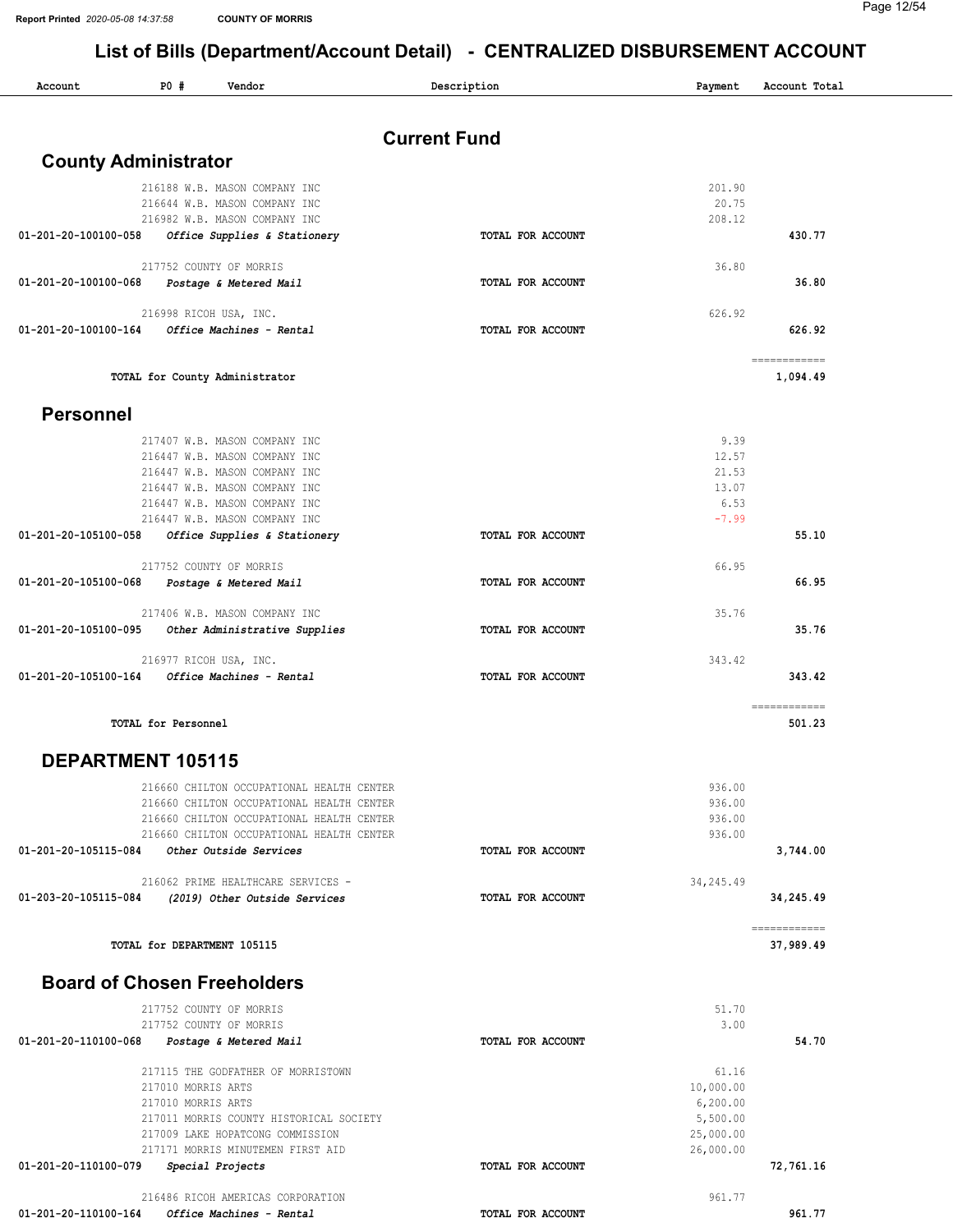Page 13/54

============

## List of Bills (Department/Account Detail) - CENTRALIZED DISBURSEMENT ACCOUNT

| Account     | P0 | Vendor<br>. | Description | Payment | Account Total |
|-------------|----|-------------|-------------|---------|---------------|
| $\sim$<br>. |    | _____       |             |         |               |

#### Board of Chosen Freeholders

TOTAL for Board of Chosen Freeholders 73,777.63

#### Clerk of the Board

| TOTAL for Clerk of the Board                                                       |                   |                | 4,598.71     |
|------------------------------------------------------------------------------------|-------------------|----------------|--------------|
|                                                                                    |                   |                | ============ |
| 216060 MGL PRINTING SOLUTIONS<br>01-201-20-110105-058 Office Supplies & Stationery | TOTAL FOR ACCOUNT | 36.00          | 512.00       |
| 216060 MGL PRINTING SOLUTIONS                                                      |                   | 476.00         |              |
| Advertising<br>01-201-20-110105-022                                                | TOTAL FOR ACCOUNT |                | 4,086.71     |
| 216949 GANNETT NJ NEWSPAPERS                                                       |                   | 84.02          |              |
| 216806 GANNETT NJ NEWSPAPERS                                                       |                   | 79.72          |              |
| 216948 GANNETT NJ NEWSPAPERS                                                       |                   | 79.72          |              |
| 217558 GANNETT NJ NEWSPAPERS                                                       |                   | 93.48          |              |
| 217048 GANNETT NJ NEWSPAPERS                                                       |                   | 59.08          |              |
| 217044 GANNETT NJ NEWSPAPERS<br>217047 GANNETT NJ NEWSPAPERS                       |                   | 59.08<br>56.50 |              |
| 217314 GANNETT NJ NEWSPAPERS                                                       |                   | 67.68          |              |
| 217043 GANNETT NJ NEWSPAPERS                                                       |                   | 59.94          |              |
| 217042 GANNETT NJ NEWSPAPERS                                                       |                   | 59.94          |              |
| 217041 GANNETT NJ NEWSPAPERS                                                       |                   | 72.84          |              |
| 217039 GANNETT NJ NEWSPAPERS                                                       |                   | 71.98          |              |
| 217040 GANNETT NJ NEWSPAPERS                                                       |                   | 69.40          |              |
| 217390 GANNETT NJ NEWSPAPERS                                                       |                   | 69.40          |              |
| 217038 GANNETT NJ NEWSPAPERS                                                       |                   | 67.68          |              |
| 217037 GANNETT NJ NEWSPAPERS                                                       |                   | 70.26          |              |
| 217036 GANNETT NJ NEWSPAPERS                                                       |                   | 70.26          |              |
| 217035 GANNETT NJ NEWSPAPERS                                                       |                   | 69.40          |              |
| 217034 GANNETT NJ NEWSPAPERS                                                       |                   | 72.84          |              |
| 217018 GANNETT NJ NEWSPAPERS<br>217033 GANNETT NJ NEWSPAPERS                       |                   | 74.56<br>73.70 |              |
| 217017 GANNETT NJ NEWSPAPERS                                                       |                   | 75.42          |              |
| 217053 GANNETT NJ NEWSPAPERS                                                       |                   | 594.86         |              |
| 217310 GANNETT NJ NEWSPAPERS                                                       |                   | 314.93         |              |
| 217309 GANNETT NJ NEWSPAPERS                                                       |                   | 66.82          |              |
| 217317 GANNETT NJ NEWSPAPERS                                                       |                   | 67.68          |              |
| 217316 GANNETT NJ NEWSPAPERS                                                       |                   | 68.54          |              |
| 217315 GANNETT NJ NEWSPAPERS                                                       |                   | 69.40          |              |
| 217313 GANNETT NJ NEWSPAPERS                                                       |                   | 69.40          |              |
| 217016 GANNETT NJ NEWSPAPERS                                                       |                   | 75.42          |              |
| 217167 GANNETT NJ NEWSPAPERS                                                       |                   | 67.68          |              |
| 217015 GANNETT NJ NEWSPAPERS                                                       |                   | 66.82          |              |
| 217014 GANNETT NJ NEWSPAPERS                                                       |                   | 65.96          |              |
| 217013 GANNETT NJ NEWSPAPERS                                                       |                   | 75.42          |              |
| 217012 GANNETT NJ NEWSPAPERS                                                       |                   | 74.56          |              |
| 217058 GANNETT NJ NEWSPAPERS                                                       |                   | 66.82          |              |
| 217050 GANNETT NJ NEWSPAPERS<br>217057 GANNETT NJ NEWSPAPERS                       |                   | 66.82          |              |
|                                                                                    |                   | 47.47          |              |
| 217051 GANNETT NJ NEWSPAPERS<br>217052 GANNETT NJ NEWSPAPERS                       |                   | 57.36<br>9.89  |              |
| 217054 GANNETT NJ NEWSPAPERS                                                       |                   | 72.84          |              |
| 217055 GANNETT NJ NEWSPAPERS                                                       |                   | 66.82          |              |
| 217056 GANNETT NJ NEWSPAPERS                                                       |                   | 67.68          |              |
| 217391 GANNETT NJ NEWSPAPERS                                                       |                   | 55.64          |              |
| 217049 GANNETT NJ NEWSPAPERS                                                       |                   | 58.22          |              |
| 217046 GANNETT NJ NEWSPAPERS                                                       |                   | 56.50          |              |
| 217045 GANNETT NJ NEWSPAPERS                                                       |                   | 61.66          |              |
| 217259 GANNETT NJ NEWSPAPERS                                                       |                   | 90.90          |              |
| 217168 GANNETT NJ NEWSPAPERS                                                       |                   | 73.70          |              |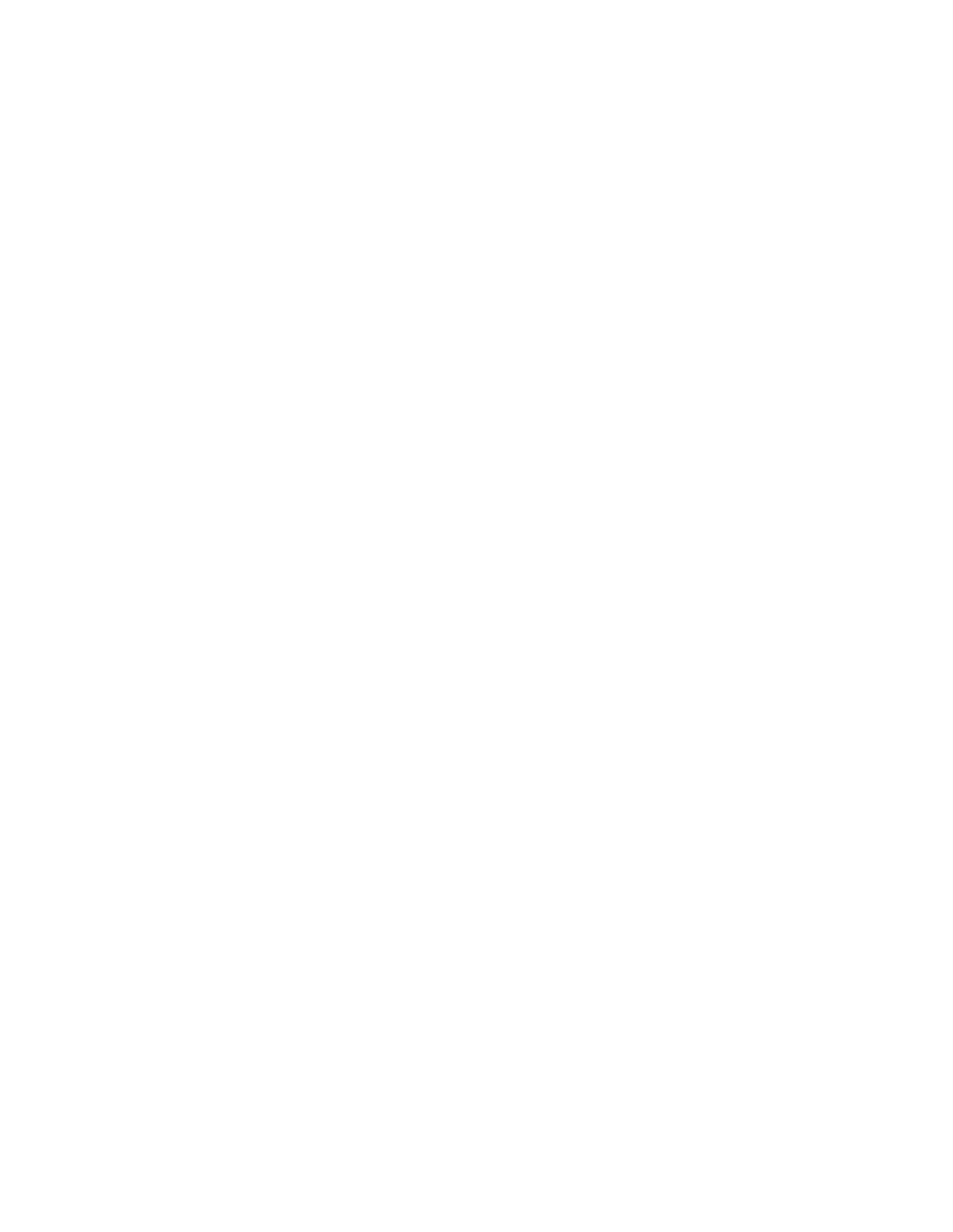#### Page 34/54

| <b>PO #</b><br>Account                               | Vendor                                                           | Description       | Payment            | Account Total |
|------------------------------------------------------|------------------------------------------------------------------|-------------------|--------------------|---------------|
| <b>Motor Services Center</b>                         |                                                                  |                   |                    |               |
|                                                      |                                                                  |                   |                    |               |
|                                                      | 217079 NAPA OF ROCKAWAY                                          |                   | 48.61<br>53.09     |               |
|                                                      | 217078 NAPA OF ROCKAWAY<br>216359 NIELSEN DODGE - C-J-R          |                   | 276.75             |               |
|                                                      | 216359 NIELSEN DODGE - C-J-R                                     |                   | 52.52              |               |
|                                                      | 216359 NIELSEN DODGE - C-J-R                                     |                   | 280.50             |               |
|                                                      | 215932 BUY WISE AUTO PARTS                                       |                   | 88.86              |               |
|                                                      | 215932 BUY WISE AUTO PARTS                                       |                   | 42.02              |               |
|                                                      | 215932 BUY WISE AUTO PARTS                                       |                   | 43.47              |               |
|                                                      | 215932 BUY WISE AUTO PARTS                                       |                   | 24.24              |               |
|                                                      | 215932 BUY WISE AUTO PARTS                                       |                   | 9.84               |               |
|                                                      | 216343 D&B AUTO SUPPLY                                           |                   | $-36.00$           |               |
|                                                      | 216343 D&B AUTO SUPPLY                                           |                   | $-43.26$           |               |
|                                                      | 216343 D&B AUTO SUPPLY                                           |                   | $-50.58$           |               |
|                                                      | 216343 D&B AUTO SUPPLY<br>216343 D&B AUTO SUPPLY                 |                   | 179.68<br>368.82   |               |
|                                                      | 216343 D&B AUTO SUPPLY                                           |                   | 332.30             |               |
|                                                      | 216343 D&B AUTO SUPPLY                                           |                   | 169.38             |               |
|                                                      | 216345 D&B AUTO SUPPLY                                           |                   | 460.92             |               |
|                                                      | 216345 D&B AUTO SUPPLY                                           |                   | 810.63             |               |
|                                                      | 216345 D&B AUTO SUPPLY                                           |                   | 876.08             |               |
|                                                      | 216346 FLEMINGTON BUICK CHEVROLET                                |                   | 109.72             |               |
|                                                      | 216347 FLEMINGTON BUICK CHEVROLET                                |                   | 357.48             |               |
|                                                      | 216348 GARDEN STATE VINYL DESIGN LLC                             |                   | 690.00             |               |
| 01-201-26-315100-291                                 | Vehicle Repairs                                                  | TOTAL FOR ACCOUNT |                    | 9,835.30      |
|                                                      | TOTAL for Motor Services Center                                  |                   |                    | ============  |
|                                                      |                                                                  |                   |                    | 51,129.55     |
| <b>Mosquito Extermination</b>                        |                                                                  |                   |                    |               |
|                                                      | 217160 ANTHONY LYNN                                              |                   | 60.00              |               |
|                                                      | 217158 ASHLEY KEREKGYARTO                                        |                   | 60.00              |               |
|                                                      | 217162 CHARLES MOORE                                             |                   | 60.00              |               |
|                                                      | 217163 WILLIAM MOTT                                              |                   | 60.00              |               |
|                                                      | 217164 JASON VIVIAN<br>217165 KRISTIAN MCMORLAND                 |                   | 60.00<br>60.00     |               |
|                                                      | 217157 MICHAEL HENDERSON                                         |                   | 60.00              |               |
|                                                      | 217156 RUSSELL BERGER                                            |                   | 60.00              |               |
|                                                      | 217159 WALTER JONES                                              |                   | 60.00              |               |
|                                                      | 217161 WAYNE MAKIN                                               |                   | 60.00              |               |
| 01-201-26-320100-031                                 | Cellular Phones/Pagers                                           | TOTAL FOR ACCOUNT |                    | 600.00        |
|                                                      | 215476 ALL COUNTY RENTAL CENTER                                  |                   | 121.98             |               |
|                                                      | 215476 ALL COUNTY RENTAL CENTER                                  |                   | 95.96              |               |
|                                                      | 215476 ALL COUNTY RENTAL CENTER                                  |                   | 92.97              |               |
|                                                      | 215676 ALL COUNTY RENTAL CENTER                                  |                   | 286.80             |               |
|                                                      | 215483 MORRISTOWN LUMBER &                                       |                   | 102.30             |               |
|                                                      | 215483 MORRISTOWN LUMBER &                                       |                   | 59.98              |               |
|                                                      | 215483 MORRISTOWN LUMBER &                                       |                   | 12.98              |               |
|                                                      | 215483 MORRISTOWN LUMBER &                                       |                   | 7.98               |               |
|                                                      | 215483 MORRISTOWN LUMBER &                                       |                   | 11.98              |               |
|                                                      | 215483 MORRISTOWN LUMBER &                                       |                   | 13.98<br>1.99      |               |
|                                                      | 215483 MORRISTOWN LUMBER &<br>215483 MORRISTOWN LUMBER &         |                   | 4.99               |               |
|                                                      | 215483 MORRISTOWN LUMBER &                                       |                   | 11.18              |               |
|                                                      | 215483 MORRISTOWN LUMBER &                                       |                   | 9.18               |               |
|                                                      | 215483 MORRISTOWN LUMBER &                                       |                   | 39.98              |               |
|                                                      | 215480 CLIFFSIDE BODY CORP                                       |                   | 950.00             |               |
|                                                      | 215480 CLIFFSIDE BODY CORP                                       |                   | 110.00             |               |
|                                                      | 215480 CLIFFSIDE BODY CORP                                       |                   | 250.00             |               |
|                                                      | 215480 CLIFFSIDE BODY CORP                                       |                   | $-379.90$          |               |
| 01-201-26-320100-098 Other Operating & Repair Supply |                                                                  | TOTAL FOR ACCOUNT |                    | 1,804.33      |
| 01-201-26-320100-163 Office Machines                 | 217095 RICOH AMERICAS CORPORATION                                | TOTAL FOR ACCOUNT | 121.10             | 121.10        |
|                                                      |                                                                  |                   |                    |               |
|                                                      | 215680 CLARKE MOSQUITO CONTROL<br>215680 CLARKE MOSQUITO CONTROL |                   | 4,974.20<br>938.66 |               |
|                                                      | 215680 CLARKE MOSQUITO CONTROL                                   |                   | $-56.32$           |               |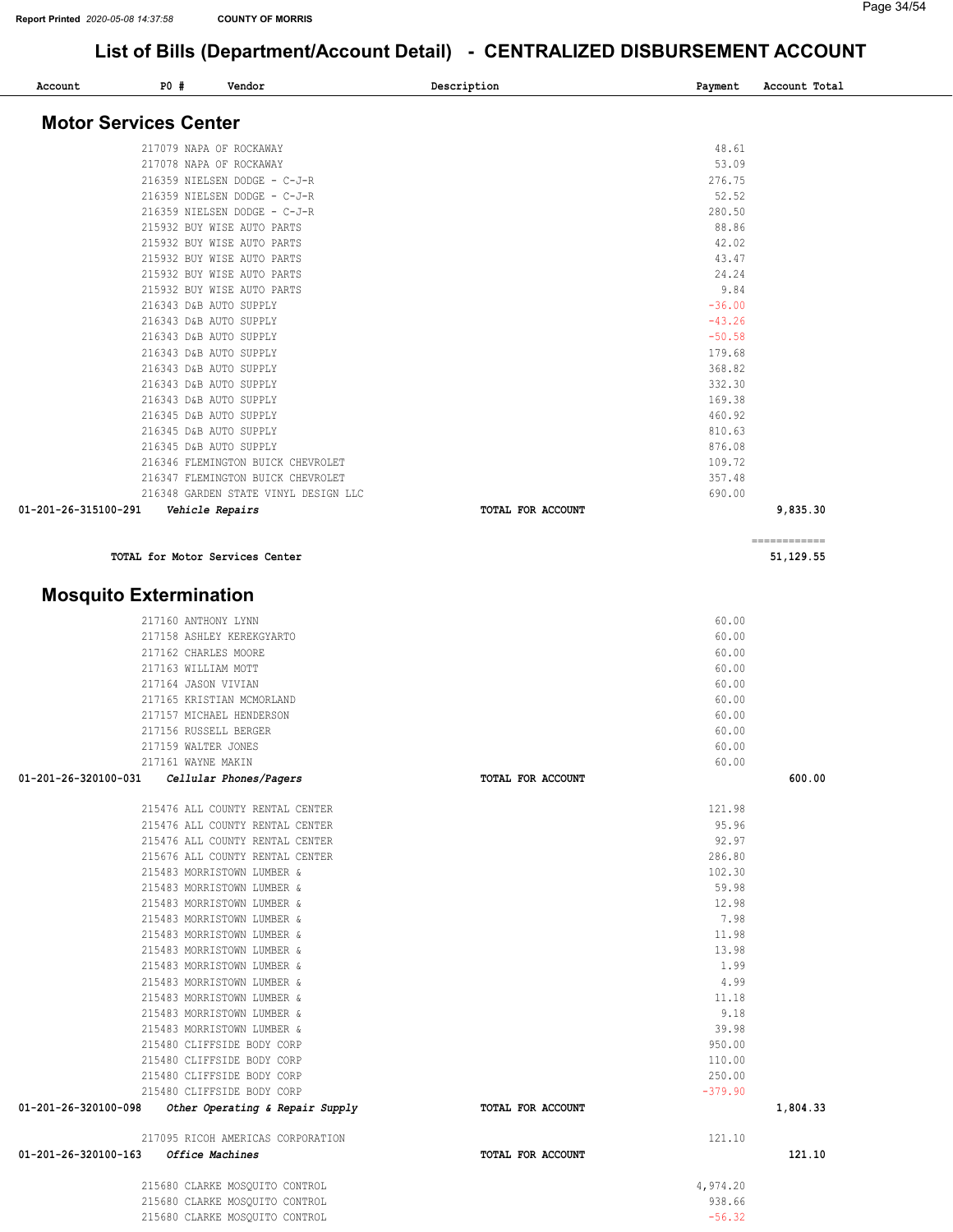| Account                       | <b>PO #</b><br>Vendor               | Description       | Payment      | Account Total            |
|-------------------------------|-------------------------------------|-------------------|--------------|--------------------------|
| <b>Mosquito Extermination</b> |                                     |                   |              |                          |
| 01-201-26-320100-225          | Chemicals & Sprays                  | TOTAL FOR ACCOUNT |              | 5,856.54                 |
|                               | 215160 TOMAR INDUSTRIES INC         |                   | 260.00       |                          |
|                               | 215160 TOMAR INDUSTRIES INC         |                   | 25.80        |                          |
|                               | 215160 TOMAR INDUSTRIES INC         |                   | 36.00        |                          |
| 01-201-26-320100-249          | Bldg Maintenance Supplies           | TOTAL FOR ACCOUNT |              | 321.80                   |
|                               | 215787 GRAINGER                     |                   | 6.98         |                          |
|                               | 215787 GRAINGER                     |                   | 9.28         |                          |
|                               | 215787 GRAINGER                     |                   | 5.98         |                          |
|                               | 215787 GRAINGER                     |                   | 11.86        |                          |
|                               | 215787 GRAINGER<br>215787 GRAINGER  |                   | 4.62<br>7.42 |                          |
|                               | 215787 GRAINGER                     |                   | 43.56        |                          |
|                               | 215787 GRAINGER                     |                   | 28.20        |                          |
|                               | 215787 GRAINGER                     |                   | 16.36        |                          |
|                               | 215787 GRAINGER                     |                   | 16.76        |                          |
|                               | 215787 GRAINGER                     |                   | 24.96        |                          |
|                               | 215787 GRAINGER                     |                   | 16.46        |                          |
|                               | 215787 GRAINGER                     |                   | 108.24       |                          |
|                               | 215787 GRAINGER                     |                   | 44.50        |                          |
|                               | 215787 GRAINGER                     |                   | 20.00        |                          |
|                               | 215787 GRAINGER<br>215787 GRAINGER  |                   | 4.85<br>5.47 |                          |
|                               | 217065 CHEF'S CORNER                |                   | 150.00       |                          |
| 01-201-26-320100-258          | Equipment                           | TOTAL FOR ACCOUNT |              | 525.50                   |
|                               | 211204 HANOVER POWER SPORTS         |                   | 57.98        |                          |
|                               | 215478 ONE SOURCE OF NEW JERSEY LLC |                   | 80.53        |                          |
|                               | 215478 ONE SOURCE OF NEW JERSEY LLC |                   | 93.73        |                          |
|                               | 215478 ONE SOURCE OF NEW JERSEY LLC |                   | 17.10        |                          |
|                               | 215478 ONE SOURCE OF NEW JERSEY LLC |                   | 12.22        |                          |
|                               | 215478 ONE SOURCE OF NEW JERSEY LLC |                   | 18.09        |                          |
| 01-201-26-320100-291          | Vehicle Repairs                     | TOTAL FOR ACCOUNT |              | 279.65                   |
|                               | TOTAL for Mosquito Extermination    |                   |              | ------------<br>9,508.92 |
| <b>Health Management</b>      |                                     |                   |              |                          |
|                               | 217222 TELESEARCH INC               |                   | 624.05       |                          |
|                               | 217223 TELESEARCH INC               |                   | 499.24       |                          |
| 01-201-27-330100-016          | Outside Salaries & Wages            | TOTAL FOR ACCOUNT |              | 1,123.29                 |
|                               | 217549 VERIZON WIRELESS             |                   | 1,003.05     |                          |
|                               | 217550 VERIZON WIRELESS             |                   | 1,021.59     |                          |
| 01-201-27-330100-031          | Cellular Phone/Pagers               | TOTAL FOR ACCOUNT |              | 2,024.64                 |
|                               | 217567 STEPHANIE GORMAN             |                   | 315.95       |                          |
|                               | 217752 COUNTY OF MORRIS             |                   | 1.00         |                          |
|                               | 216046 CASEY BRADY                  |                   | 604.57       |                          |
|                               | 216024 ESTAFANIA ARANGO             |                   | 231.70       |                          |
| 01-201-27-330100-084          | Other Outside Services              | TOTAL FOR ACCOUNT |              | 1,153.22                 |
|                               | 217448 RYAN RUSSO                   |                   | 38.34        |                          |
|                               | 214616 GEN-EL SAFETY & INDUSTRIAL   |                   | 1,406.00     |                          |
| 01-201-27-330100-210          | Environmental Compliance            | TOTAL FOR ACCOUNT |              | 1,444.34                 |
|                               | 217225 UNITED PARCEL SERVICE        |                   | 25.35        |                          |
| 01-203-27-330100-068          | (2019) Postage & Metered Mail       | TOTAL FOR ACCOUNT |              | 25.35                    |
|                               |                                     |                   |              | ============             |
|                               | TOTAL for Health Management         |                   |              | 5,770.84                 |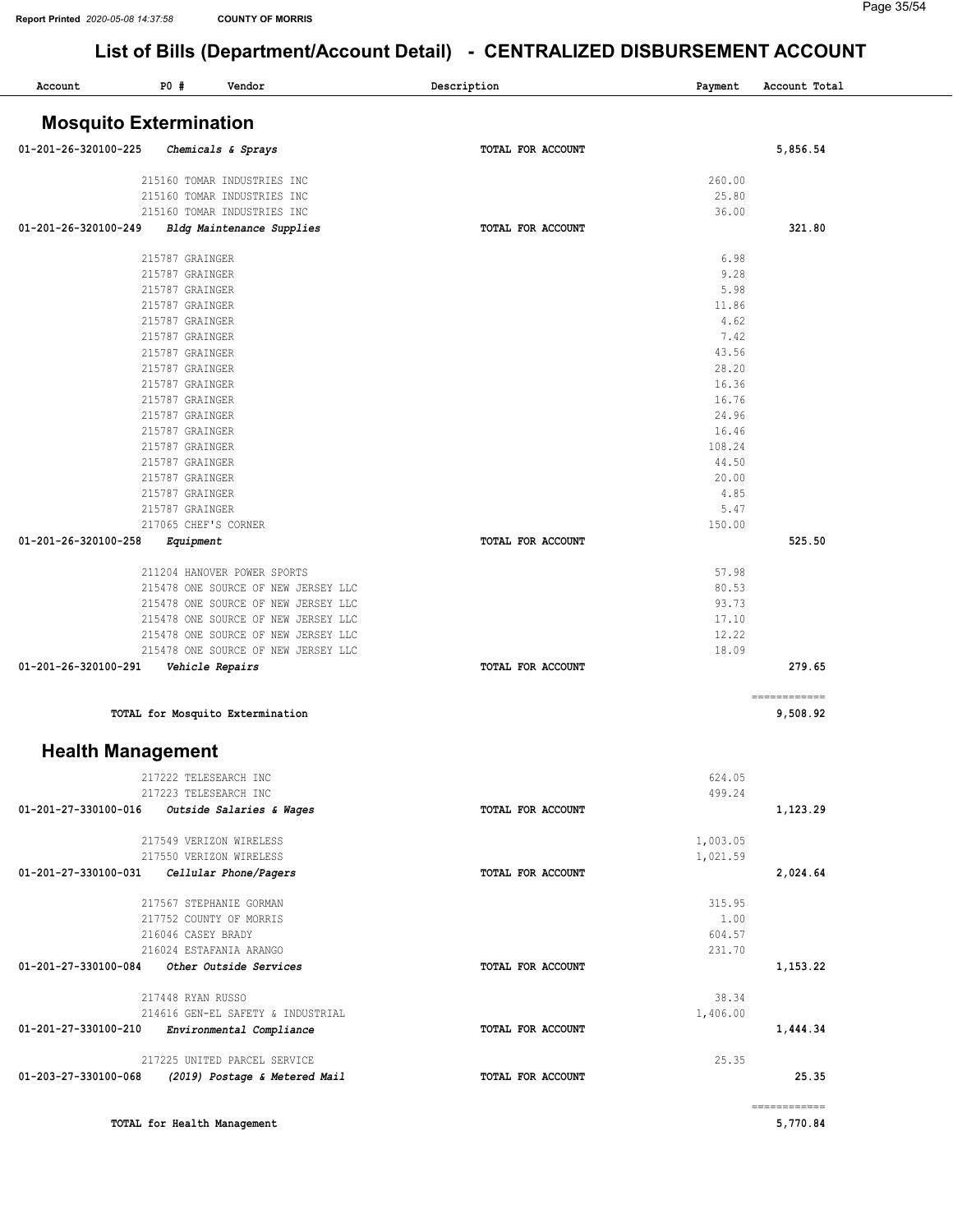| Account                | P0#                         | Vendor                                   | Description              | Payment  | Account Total            |
|------------------------|-----------------------------|------------------------------------------|--------------------------|----------|--------------------------|
| <b>Human Services</b>  |                             |                                          |                          |          |                          |
|                        | 217752 COUNTY OF MORRIS     |                                          |                          | 11.70    |                          |
| 01-201-27-331100-068   |                             | Postage & Metered Mail                   | TOTAL FOR ACCOUNT        |          | 11.70                    |
|                        | TOTAL for Human Services    |                                          |                          |          | ------------<br>11.70    |
| <b>Youth Shelter</b>   |                             |                                          |                          |          |                          |
|                        |                             | 214528 MORRIS COUNTY PARK COMMISSION     |                          | 18.00    |                          |
|                        |                             | 214528 MORRIS COUNTY PARK COMMISSION     |                          | 10.00    |                          |
| 01-201-27-331110-059   |                             | Other General Expenses                   | TOTAL FOR ACCOUNT        |          | 28.00                    |
|                        |                             | 216979 W.B. MASON COMPANY INC            |                          | 44.70    |                          |
|                        |                             | 216979 W.B. MASON COMPANY INC            |                          | 2.85     |                          |
|                        |                             | 216979 W.B. MASON COMPANY INC            |                          | $-44.70$ |                          |
|                        |                             | 214939 NU-WAY CONCESSIONAIRES INC        |                          | 797.30   |                          |
|                        |                             | 214939 NU-WAY CONCESSIONAIRES INC        |                          | 406.59   |                          |
|                        |                             | 214939 NU-WAY CONCESSIONAIRES INC        |                          | 276.93   |                          |
|                        |                             | 214939 NU-WAY CONCESSIONAIRES INC        |                          | 143.35   |                          |
|                        |                             | 214939 NU-WAY CONCESSIONAIRES INC        |                          | 412.12   |                          |
| 01-201-27-331110-185   | Food                        |                                          | TOTAL FOR ACCOUNT        |          | 2,039.14                 |
|                        |                             | 216953 W.B. MASON COMPANY INC            |                          | 65.76    |                          |
|                        |                             | 216953 W.B. MASON COMPANY INC            |                          | 54.80    |                          |
|                        |                             | 216180 INSTITUTE FOR FORENSIC PSYCHOLOGY |                          | 400.00   |                          |
|                        |                             | 216180 INSTITUTE FOR FORENSIC PSYCHOLOGY |                          | 400.00   |                          |
| 01-201-27-331110-189   | Medical                     |                                          | TOTAL FOR ACCOUNT        |          | 920.56                   |
|                        |                             |                                          |                          |          |                          |
|                        |                             | 216953 W.B. MASON COMPANY INC            |                          | 23.40    |                          |
|                        |                             | 215574 W.B. MASON COMPANY INC            |                          | 43.06    |                          |
|                        |                             | 215574 W.B. MASON COMPANY INC            |                          | 13.92    |                          |
|                        |                             | 215574 W.B. MASON COMPANY INC            |                          | 55.08    |                          |
|                        |                             | 215574 W.B. MASON COMPANY INC            |                          | 35.44    |                          |
|                        |                             | 215574 W.B. MASON COMPANY INC            |                          | 5.48     |                          |
| 01-201-27-331110-252   |                             | Janitorial Supplies                      | TOTAL FOR ACCOUNT        |          | 176.38                   |
|                        | TOTAL for Youth Shelter     |                                          |                          |          | ============<br>3,164.08 |
|                        |                             |                                          |                          |          |                          |
| <b>Office on Aging</b> |                             |                                          |                          |          |                          |
|                        |                             | 217019 W.B. MASON COMPANY INC            |                          | 17.88    |                          |
|                        |                             | 211352 W.B. MASON COMPANY INC            |                          | 24.74    |                          |
|                        |                             | 211352 W.B. MASON COMPANY INC            |                          | 8.72     |                          |
| 01-201-27-333100-058   |                             | Office Supplies & Stationery             | TOTAL FOR ACCOUNT        |          | 51.34                    |
|                        |                             | 217109 R.D. SALES DOOR & HARDWARE LLC    |                          | 125.00   |                          |
| 01-201-27-333100-059   |                             | Other General Expenses                   | TOTAL FOR ACCOUNT        |          | 125.00                   |
|                        | 217752 COUNTY OF MORRIS     |                                          |                          | 13.50    |                          |
| 01-201-27-333100-068   |                             | Postage & Metered Mail                   | <b>TOTAL FOR ACCOUNT</b> |          | 13.50                    |
|                        |                             |                                          |                          |          |                          |
|                        | TOTAL for Office on Aging   |                                          |                          |          | ------------<br>189.84   |
| DEPARTMENT 342400      |                             |                                          |                          |          |                          |
|                        | 217359 ALFRE INC.           |                                          |                          | 3,670.00 |                          |
| 01-201-27-342400-453   |                             | GIA-Ch 51 Match-ALFRE, Inc.              | TOTAL FOR ACCOUNT        |          | 3,670.00                 |
|                        |                             |                                          |                          |          | ============             |
|                        | TOTAL for DEPARTMENT 342400 |                                          |                          |          | 3,670.00                 |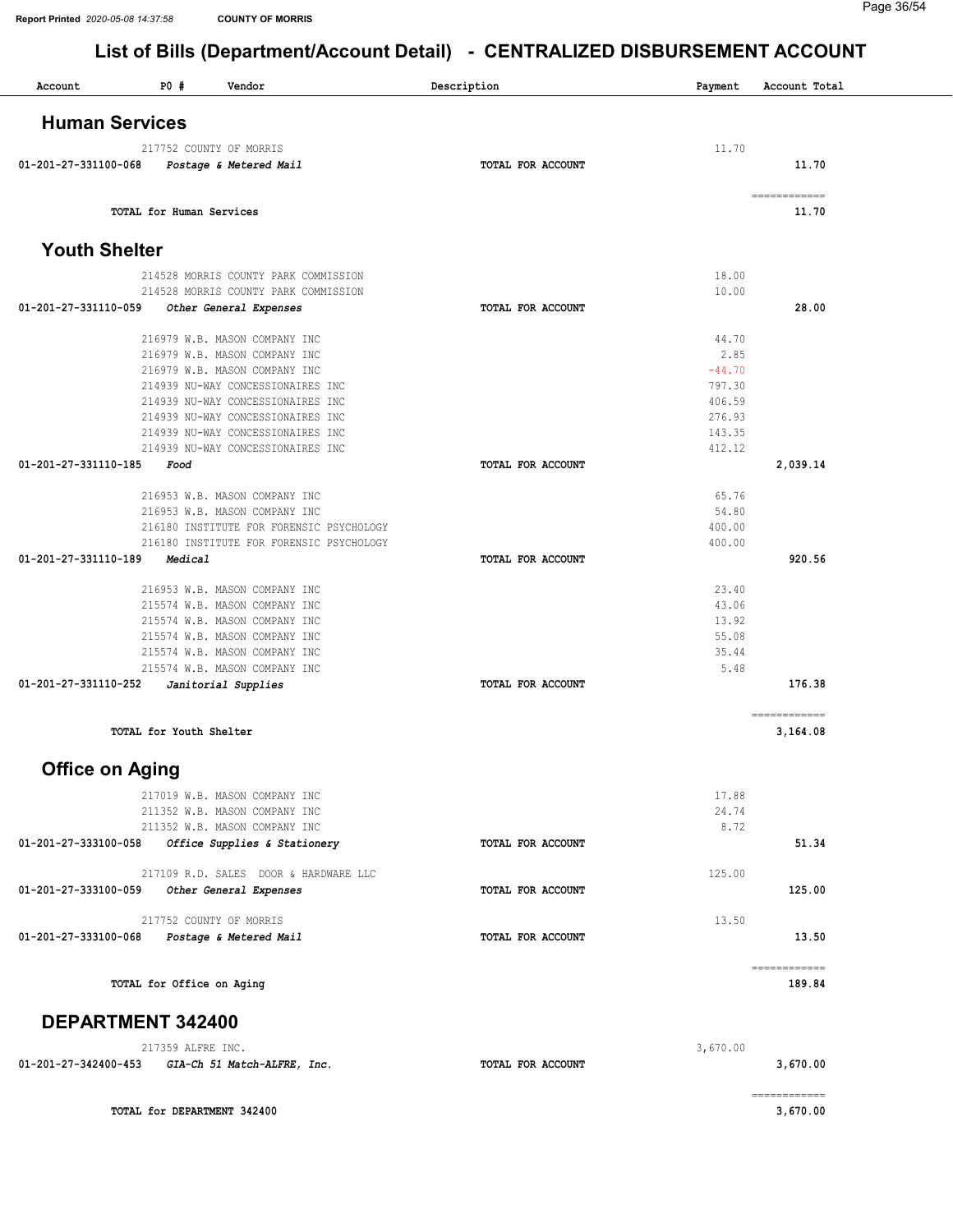217220 W.B. MASON COMPANY INC 217220 W.B. MASON COMPANY INC 217220 W.B. MASON COMPANY INC

### List of Bills (Department/Account Detail) - CENTRALIZED DISBURSEMENT ACCOUNT

| Account                        | P0#                  | Vendor                                                               | Description       | Payment                | Account Total                                                                                                                                                                                                                                                                                                                                                                                                                                                                          |
|--------------------------------|----------------------|----------------------------------------------------------------------|-------------------|------------------------|----------------------------------------------------------------------------------------------------------------------------------------------------------------------------------------------------------------------------------------------------------------------------------------------------------------------------------------------------------------------------------------------------------------------------------------------------------------------------------------|
| <b>DEPARTMENT 342500</b>       |                      |                                                                      |                   |                        |                                                                                                                                                                                                                                                                                                                                                                                                                                                                                        |
|                                |                      | 217326 CHILD & FAMILY RESOURCES, INC.                                |                   | 3,010.00               |                                                                                                                                                                                                                                                                                                                                                                                                                                                                                        |
| 01-201-27-342500-462           |                      | GIA-Agng&Dsbld-Child & Family Resources                              | TOTAL FOR ACCOUNT |                        | 3,010.00                                                                                                                                                                                                                                                                                                                                                                                                                                                                               |
|                                |                      | 217323 EMPLOYMENT HORIZONS ENTERPRISES INC                           |                   | 13,783.00              |                                                                                                                                                                                                                                                                                                                                                                                                                                                                                        |
|                                |                      | 217324 EMPLOYMENT HORIZONS ENTERPRISES INC                           |                   | 12,991.00              |                                                                                                                                                                                                                                                                                                                                                                                                                                                                                        |
|                                |                      | 217330 EMPLOYMENT HORIZONS ENTERPRISES INC                           |                   | 10,129.00              |                                                                                                                                                                                                                                                                                                                                                                                                                                                                                        |
| $01 - 201 - 27 - 342500 - 463$ |                      | GIA-Agng&Dsbld-Employment Horizons                                   | TOTAL FOR ACCOUNT |                        | 36,903.00                                                                                                                                                                                                                                                                                                                                                                                                                                                                              |
|                                |                      | 217327 MENTAL HEALTH ASSOCIATION OF                                  |                   | 1,597.00               |                                                                                                                                                                                                                                                                                                                                                                                                                                                                                        |
| 01-201-27-342500-470           |                      | GIA-Agng&Dsbld-Mntl Hlth Assc Essx&Morrs                             | TOTAL FOR ACCOUNT |                        | 1,597.00                                                                                                                                                                                                                                                                                                                                                                                                                                                                               |
|                                |                      | 217332 DAWN CENTER FOR INDEPENDENT                                   |                   | 8,742.00               |                                                                                                                                                                                                                                                                                                                                                                                                                                                                                        |
|                                |                      | 217325 DAWN CENTER FOR INDEPENDENT                                   |                   | 887.00                 |                                                                                                                                                                                                                                                                                                                                                                                                                                                                                        |
| 01-201-27-342500-473           |                      | GIA-Agng&Dsbld-DAWN Center                                           | TOTAL FOR ACCOUNT |                        | 9,629.00                                                                                                                                                                                                                                                                                                                                                                                                                                                                               |
|                                |                      | 217182 UNITED WAY OF NORTHERN                                        |                   | 2,758.00               |                                                                                                                                                                                                                                                                                                                                                                                                                                                                                        |
| 01-201-27-342500-474           |                      | GIA-Agng&Dsbld-United Way of NNJ                                     | TOTAL FOR ACCOUNT |                        | 2,758.00                                                                                                                                                                                                                                                                                                                                                                                                                                                                               |
|                                |                      |                                                                      |                   |                        |                                                                                                                                                                                                                                                                                                                                                                                                                                                                                        |
| 01-201-27-342500-477           | 217201 NORWESCAP INC | GIA-Agng&Dsbld-NORWESCAP, Inc.                                       | TOTAL FOR ACCOUNT | 208.00                 | 208.00                                                                                                                                                                                                                                                                                                                                                                                                                                                                                 |
|                                |                      |                                                                      |                   |                        |                                                                                                                                                                                                                                                                                                                                                                                                                                                                                        |
|                                |                      | 217181 CFCS - HOPE HOUSE                                             |                   | 427.00                 |                                                                                                                                                                                                                                                                                                                                                                                                                                                                                        |
| 01-201-27-342500-480           |                      | GIA-Agng&Dsbld-Hope House                                            | TOTAL FOR ACCOUNT |                        | 427.00                                                                                                                                                                                                                                                                                                                                                                                                                                                                                 |
|                                |                      | 217358 VISITING NURSE ASSOC. OF                                      |                   | 25,949.00              |                                                                                                                                                                                                                                                                                                                                                                                                                                                                                        |
|                                |                      | 217333 VISITING NURSE ASSOC. OF<br>217329 VISITING NURSE ASSOC. OF   |                   | 41,378.00<br>12,096.00 |                                                                                                                                                                                                                                                                                                                                                                                                                                                                                        |
| 01-201-27-342500-481           |                      | GIA-Agng&Dsbld-Visiting Nrs Assc of NNJ                              | TOTAL FOR ACCOUNT |                        | 79,423.00                                                                                                                                                                                                                                                                                                                                                                                                                                                                              |
|                                |                      |                                                                      |                   |                        |                                                                                                                                                                                                                                                                                                                                                                                                                                                                                        |
|                                |                      | 217211 NEWBRIDGE SERVICES INC<br>217331 NEWBRIDGE SERVICES INC       |                   | 21,550.00<br>8,059.00  |                                                                                                                                                                                                                                                                                                                                                                                                                                                                                        |
| 01-201-27-342500-483           |                      | GIA-Agng&Dsbld-NewBridge Services, Inc.                              | TOTAL FOR ACCOUNT |                        | 29,609.00                                                                                                                                                                                                                                                                                                                                                                                                                                                                              |
|                                |                      |                                                                      |                   |                        |                                                                                                                                                                                                                                                                                                                                                                                                                                                                                        |
| 01-201-27-342500-498           |                      | 217328 ATLANTIC PRIVATE CARE<br>GIA-Agng&Dsbld-Atlantic Private Care | TOTAL FOR ACCOUNT | 4,847.00               | 4,847.00                                                                                                                                                                                                                                                                                                                                                                                                                                                                               |
|                                |                      |                                                                      |                   |                        |                                                                                                                                                                                                                                                                                                                                                                                                                                                                                        |
|                                |                      | TOTAL for DEPARTMENT 342500                                          |                   |                        | ============<br>168,411.00                                                                                                                                                                                                                                                                                                                                                                                                                                                             |
|                                |                      |                                                                      |                   |                        |                                                                                                                                                                                                                                                                                                                                                                                                                                                                                        |
|                                |                      | <b>Seniors, Disabled &amp; Veterans</b>                              |                   |                        |                                                                                                                                                                                                                                                                                                                                                                                                                                                                                        |
|                                |                      | 214260 W.B. MASON COMPANY INC                                        |                   | 70.68                  |                                                                                                                                                                                                                                                                                                                                                                                                                                                                                        |
| 01-201-27-343100-058           |                      | Office Supplies & Stationery                                         | TOTAL FOR ACCOUNT |                        | 70.68                                                                                                                                                                                                                                                                                                                                                                                                                                                                                  |
|                                |                      | 217210 OFFICE CONCEPTS GROUP, INC.                                   |                   | 10.90                  |                                                                                                                                                                                                                                                                                                                                                                                                                                                                                        |
| 01-201-27-343100-059           |                      | Other General Expenses                                               | TOTAL FOR ACCOUNT |                        | 10.90                                                                                                                                                                                                                                                                                                                                                                                                                                                                                  |
|                                |                      |                                                                      |                   |                        | $\begin{array}{cccccccccc} \multicolumn{2}{c}{} & \multicolumn{2}{c}{} & \multicolumn{2}{c}{} & \multicolumn{2}{c}{} & \multicolumn{2}{c}{} & \multicolumn{2}{c}{} & \multicolumn{2}{c}{} & \multicolumn{2}{c}{} & \multicolumn{2}{c}{} & \multicolumn{2}{c}{} & \multicolumn{2}{c}{} & \multicolumn{2}{c}{} & \multicolumn{2}{c}{} & \multicolumn{2}{c}{} & \multicolumn{2}{c}{} & \multicolumn{2}{c}{} & \multicolumn{2}{c}{} & \multicolumn{2}{c}{} & \multicolumn{2}{c}{} & \mult$ |
|                                |                      | TOTAL for Seniors, Disabled & Veterans                               |                   |                        | 81.58                                                                                                                                                                                                                                                                                                                                                                                                                                                                                  |
|                                |                      | <b>Morristown MemorHosp-SCS</b>                                      |                   |                        |                                                                                                                                                                                                                                                                                                                                                                                                                                                                                        |
|                                |                      | 217346 MORRISTOWN MEDICAL CENTER                                     |                   | 22,283.00              |                                                                                                                                                                                                                                                                                                                                                                                                                                                                                        |
| 01-201-27-343170-090           | Expenditures         |                                                                      | TOTAL FOR ACCOUNT |                        | 22,283.00                                                                                                                                                                                                                                                                                                                                                                                                                                                                              |
|                                |                      |                                                                      |                   |                        |                                                                                                                                                                                                                                                                                                                                                                                                                                                                                        |
|                                |                      | TOTAL for Morristown MemorHosp-SCS                                   |                   |                        | ============<br>22,283.00                                                                                                                                                                                                                                                                                                                                                                                                                                                              |
|                                |                      | <b>County Board of Social Service</b>                                |                   |                        |                                                                                                                                                                                                                                                                                                                                                                                                                                                                                        |
|                                |                      | 217231 OFFICE CONCEPTS GROUP, INC.                                   |                   | 812.28                 |                                                                                                                                                                                                                                                                                                                                                                                                                                                                                        |
|                                |                      | 217220 W.B. MASON COMPANY INC                                        |                   | 0.95                   |                                                                                                                                                                                                                                                                                                                                                                                                                                                                                        |
|                                |                      | 217220 W.B. MASON COMPANY INC                                        |                   | 0.95                   |                                                                                                                                                                                                                                                                                                                                                                                                                                                                                        |
|                                |                      | 217220 W.B. MASON COMPANY INC<br>217220 W.B. MASON COMPANY INC       |                   | 0.95<br>0.95           |                                                                                                                                                                                                                                                                                                                                                                                                                                                                                        |

0.95 0.95 35.76 Page 37/54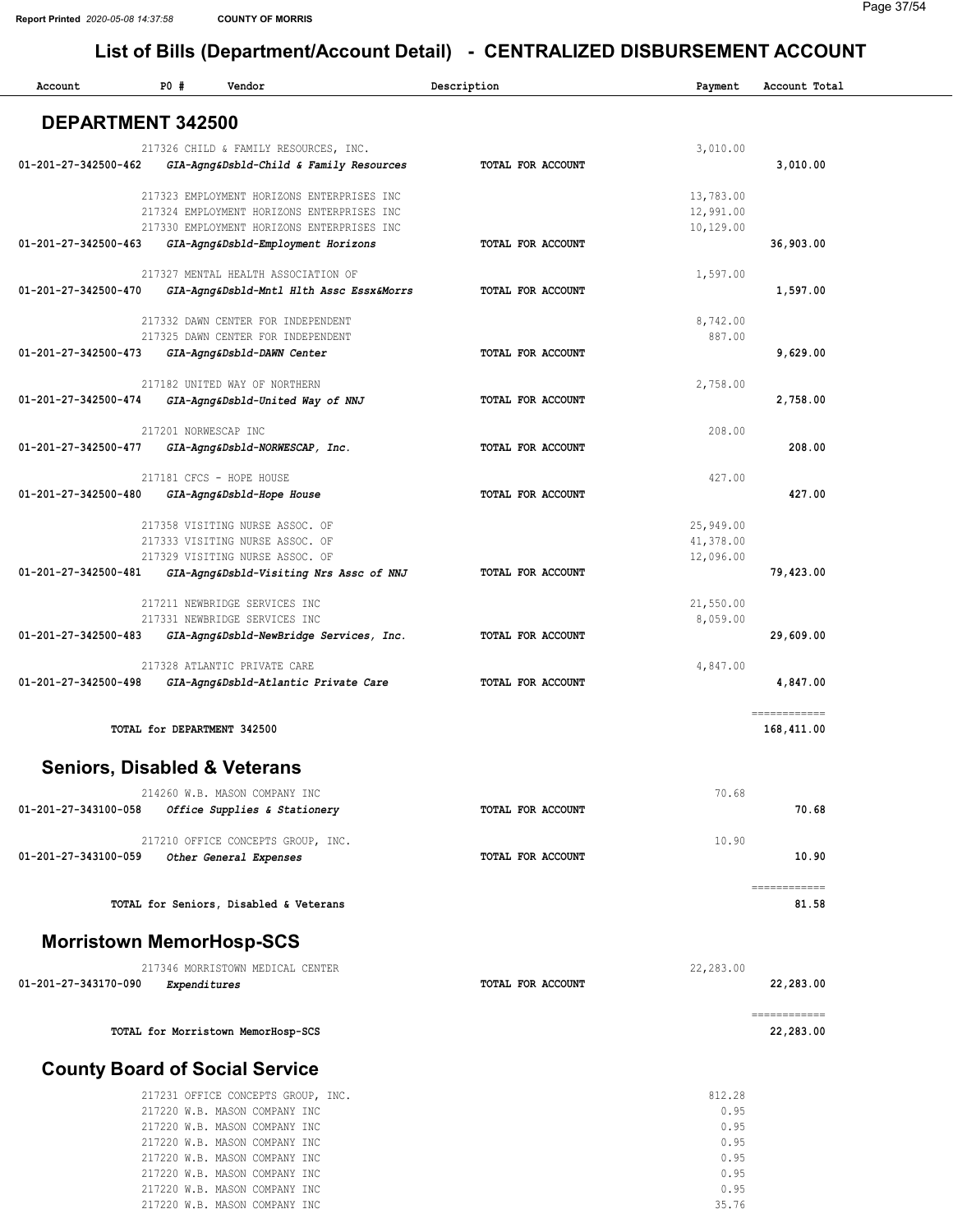| Account                  | $P0$ #<br>Vendor                                                                   | Description              | Payment    | Account Total              |
|--------------------------|------------------------------------------------------------------------------------|--------------------------|------------|----------------------------|
|                          | <b>County Board of Social Service</b>                                              |                          |            |                            |
|                          | 217227 W.B. MASON COMPANY INC                                                      |                          | 178.80     |                            |
|                          | 216645 W.B. MASON COMPANY INC                                                      |                          | 178.80     |                            |
| 01-201-27-345100-058     | Office Supplies & Stationery                                                       | TOTAL FOR ACCOUNT        |            | 1,211.34                   |
|                          | 217233 RICOH USA, INC.                                                             |                          | 1,270.66   |                            |
|                          | 217233 RICOH USA, INC.                                                             |                          | 560.42     |                            |
| 01-201-27-345100-164     | Office Machines - Rental                                                           | TOTAL FOR ACCOUNT        |            | 1,831.08                   |
|                          | 217172 CITYSIDE ARCHIVES, LLC                                                      |                          | 787.21     |                            |
| 01-201-27-345100-257     | Rental - Other                                                                     | TOTAL FOR ACCOUNT        |            | 787.21                     |
|                          | 217230 HINDSIGHT, INC                                                              |                          | 11,258.22  |                            |
|                          | 217237 JOHNSON & JOHNSON, ESQS                                                     |                          | 1,224.50   |                            |
|                          | 217237 JOHNSON & JOHNSON, ESQS                                                     |                          | 155.00     |                            |
|                          | 217217 UNIVERSAL PROTECTION SERVICES, LLC                                          |                          | 2,406.45   |                            |
|                          | 216653 UNITRONIX DATA SYSTEMS INC                                                  |                          | 8,514.90   |                            |
| 01-201-27-345100-325     | Special Services                                                                   | TOTAL FOR ACCOUNT        |            | 23,559.07                  |
|                          | 217215 DELTA DENTAL INSURANCE COMPANY                                              |                          | 29.66      |                            |
|                          | 216648 DELTA DENTAL OF NEW JERSEY, INC.                                            |                          | 96.30      |                            |
|                          | 216648 DELTA DENTAL OF NEW JERSEY, INC.                                            |                          | 519.56     |                            |
|                          | 216648 DELTA DENTAL OF NEW JERSEY, INC.                                            |                          | 834.60     |                            |
|                          | 216647 FLAGSHIP HEALTH SYSTEMS, INC.                                               |                          | 380.16     |                            |
| 01-201-27-345100-329     | Hospital Insurance Premiums                                                        | TOTAL FOR ACCOUNT        |            | 1,860.28                   |
|                          | 216149 CONTINENTAL HARDWARE, INC.                                                  |                          | 1,200.00   |                            |
|                          | 216149 CONTINENTAL HARDWARE, INC.                                                  |                          | 1,200.00   |                            |
|                          | 216149 CONTINENTAL HARDWARE, INC.                                                  |                          | 1,720.00   |                            |
|                          | 216149 CONTINENTAL HARDWARE, INC.                                                  |                          | 42.00      |                            |
|                          | 216149 CONTINENTAL HARDWARE, INC.                                                  |                          | 275.00     |                            |
| 01-201-27-345100-334     | Minor Equipment Purchases                                                          | TOTAL FOR ACCOUNT        |            | 4,437.00                   |
|                          | 217176 RICOH USA, INC.                                                             |                          | 28.56      |                            |
|                          | 217176 RICOH USA, INC.                                                             |                          | 39.83      |                            |
| 01-203-27-345100-058     | (2019) Office Supplies & Stationery                                                | TOTAL FOR ACCOUNT        |            | 68.39                      |
|                          | TOTAL for County Board of Social Service                                           |                          |            | ============<br>33,754.37  |
|                          |                                                                                    |                          |            |                            |
| <b>MV:Administration</b> |                                                                                    |                          |            |                            |
|                          | 216553 POINTCLICKCARE                                                              |                          | 299.45     |                            |
|                          | 217605 SODEXO INC & AFFILIATES                                                     |                          | 53, 134.00 |                            |
|                          | 216984 SODEXO INC & AFFILIATES                                                     |                          | 53, 134.00 |                            |
| 01-201-27-350100-036     | Contracted Services                                                                | <b>TOTAL FOR ACCOUNT</b> |            | 106,567.45                 |
|                          | 216554 RICOH USA, INC.                                                             |                          | 685.05     |                            |
| 01-201-27-350100-164     | Office Machines - Rental                                                           | TOTAL FOR ACCOUNT        |            | 685.05                     |
|                          | 217184 UNIVERSAL PROTECTION SERVICES, LLC                                          |                          | 17, 195.24 |                            |
|                          | 217175 UNIVERSAL PROTECTION SERVICES, LLC                                          |                          | 15,599.70  |                            |
| 01-201-27-350100-266     | Safety Items                                                                       | <b>TOTAL FOR ACCOUNT</b> |            | 32,794.94                  |
|                          |                                                                                    |                          |            |                            |
|                          | TOTAL for MV:Administration                                                        |                          |            | ============<br>140,047.44 |
|                          | <b>Assistance Dep Child: Local Shr</b>                                             |                          |            |                            |
|                          |                                                                                    |                          |            |                            |
| 01-201-27-354100-091     | 216651 OFFICE OF TEMPORARY ASSISTANCE<br>Assistance Dep Child: Local Shr Program E | TOTAL FOR ACCOUNT        | 4,853.00   | 4,853.00                   |
|                          |                                                                                    |                          |            | ============               |
|                          | TOTAL for Assistance Dep Child: Local Shr                                          |                          |            | 4,853.00                   |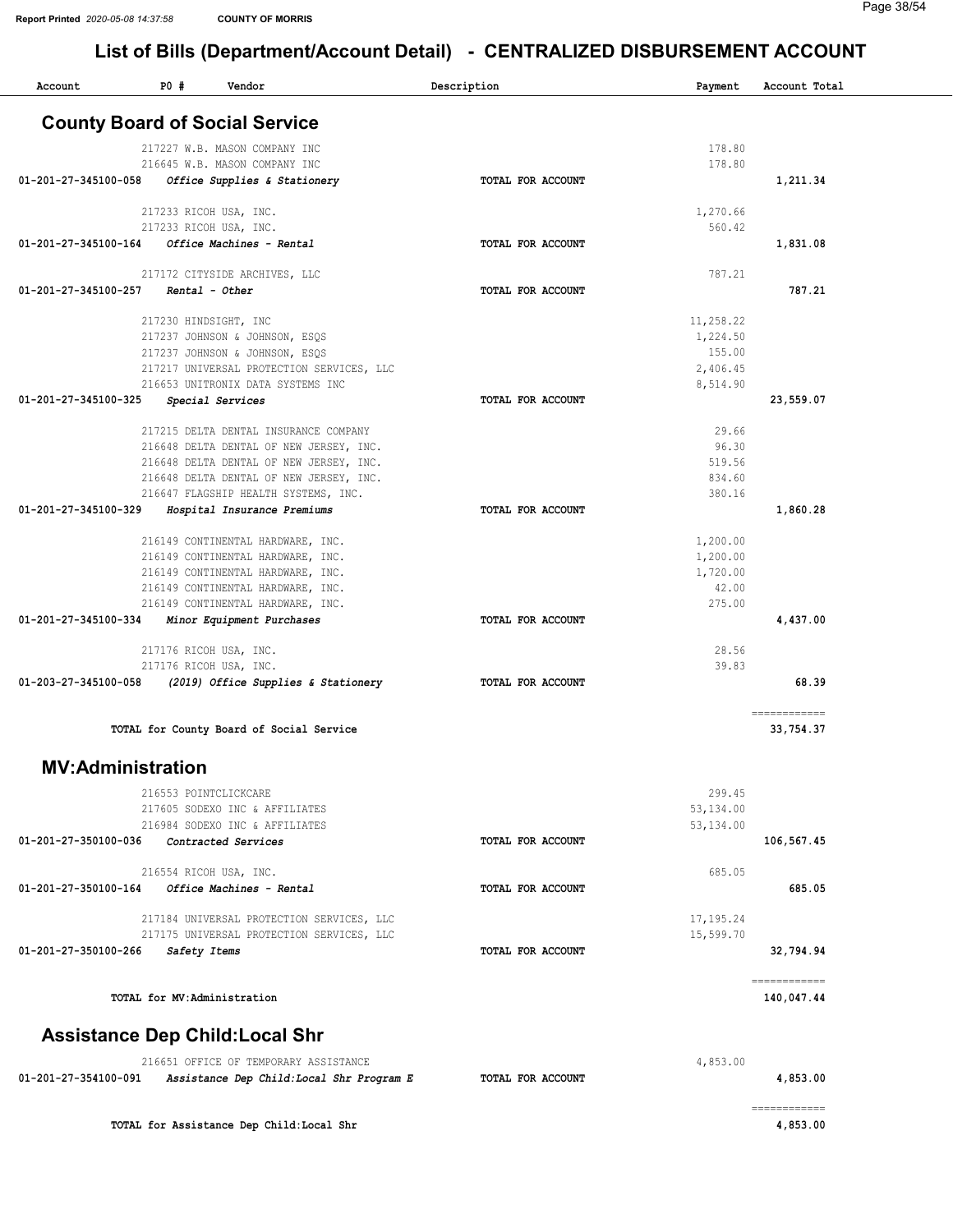Report Printed 2020-05-08 14:37:58 COUNTY OF MORRIS

| Account                          | PO#                      | List of Dins (Department/Account Detail)<br>Vendor                                | Description              | Payment    | Account Total                                                                                                                                                                                                                                                                                                                                                                                                                             |
|----------------------------------|--------------------------|-----------------------------------------------------------------------------------|--------------------------|------------|-------------------------------------------------------------------------------------------------------------------------------------------------------------------------------------------------------------------------------------------------------------------------------------------------------------------------------------------------------------------------------------------------------------------------------------------|
|                                  |                          | <b>Assistance SSI Income Recipien</b>                                             |                          |            |                                                                                                                                                                                                                                                                                                                                                                                                                                           |
|                                  |                          |                                                                                   |                          |            |                                                                                                                                                                                                                                                                                                                                                                                                                                           |
| 01-201-27-355100-090             |                          | 216652 OFFICE OF TEMPORARY ASSISTANCE<br>Assistance SSI Income Recipien Expenditu | TOTAL FOR ACCOUNT        | 53,197.00  | 53,197.00                                                                                                                                                                                                                                                                                                                                                                                                                                 |
|                                  |                          | TOTAL for Assistance SSI Income Recipien                                          |                          |            | ============<br>53,197.00                                                                                                                                                                                                                                                                                                                                                                                                                 |
| <b>County Library</b>            |                          |                                                                                   |                          |            |                                                                                                                                                                                                                                                                                                                                                                                                                                           |
| 01-201-29-390100-090             |                          | 217101 WEGMANS FOOD MARKETS INC<br>Program Expenditures                           | <b>TOTAL FOR ACCOUNT</b> | 79.50      | 79.50                                                                                                                                                                                                                                                                                                                                                                                                                                     |
|                                  | TOTAL for County Library |                                                                                   |                          |            | ============<br>79.50                                                                                                                                                                                                                                                                                                                                                                                                                     |
|                                  |                          | <b>County Superintendent of Schoo</b>                                             |                          |            |                                                                                                                                                                                                                                                                                                                                                                                                                                           |
|                                  |                          | 217752 COUNTY OF MORRIS                                                           |                          | 26.00      |                                                                                                                                                                                                                                                                                                                                                                                                                                           |
| 01-201-29-392100-068             |                          | Postage & Metered Mail                                                            | TOTAL FOR ACCOUNT        |            | 26.00<br>$\begin{minipage}{0.9\linewidth} \hspace*{-0.2cm} \textbf{1} & \textbf{1} & \textbf{1} & \textbf{1} & \textbf{1} & \textbf{1} & \textbf{1} & \textbf{1} & \textbf{1} & \textbf{1} & \textbf{1} & \textbf{1} & \textbf{1} & \textbf{1} & \textbf{1} & \textbf{1} & \textbf{1} & \textbf{1} & \textbf{1} & \textbf{1} & \textbf{1} & \textbf{1} & \textbf{1} & \textbf{1} & \textbf{1} & \textbf{1} & \textbf{1} & \textbf{1} & \$ |
|                                  |                          | TOTAL for County Superintendent of Schoo                                          |                          |            | 26.00                                                                                                                                                                                                                                                                                                                                                                                                                                     |
|                                  |                          | <b>Contribution to County College</b>                                             |                          |            |                                                                                                                                                                                                                                                                                                                                                                                                                                           |
|                                  |                          | 217753 COUNTY COLLEGE OF MORRIS                                                   |                          | 568,256.74 |                                                                                                                                                                                                                                                                                                                                                                                                                                           |
| 01-201-29-395100-090             | Expenditures             |                                                                                   | <b>TOTAL FOR ACCOUNT</b> |            | 568,256.74<br>============                                                                                                                                                                                                                                                                                                                                                                                                                |
|                                  |                          | TOTAL for Contribution to County College                                          |                          |            | 568,256.74                                                                                                                                                                                                                                                                                                                                                                                                                                |
| <b>Rutgers Extension Service</b> |                          |                                                                                   |                          |            |                                                                                                                                                                                                                                                                                                                                                                                                                                           |
|                                  |                          | 217549 VERIZON WIRELESS                                                           |                          | 27.90      |                                                                                                                                                                                                                                                                                                                                                                                                                                           |
| 01-201-29-396100-095             |                          | 217550 VERIZON WIRELESS<br>Other Administrative Supplies                          | TOTAL FOR ACCOUNT        | 27.97      | 55.87                                                                                                                                                                                                                                                                                                                                                                                                                                     |
|                                  |                          |                                                                                   |                          |            | ============                                                                                                                                                                                                                                                                                                                                                                                                                              |
|                                  |                          | TOTAL for Rutgers Extension Service                                               |                          |            | 55.87                                                                                                                                                                                                                                                                                                                                                                                                                                     |
| <b>Cont M.C. School of Tech</b>  |                          |                                                                                   |                          |            |                                                                                                                                                                                                                                                                                                                                                                                                                                           |
| 01-201-29-400100-090             |                          | 217746 MC VOCATIONAL SCHOOL DISTRICT<br>Cont M.C. School of Tech Expenditures     | TOTAL FOR ACCOUNT        | 423,879.67 | 423,879.67                                                                                                                                                                                                                                                                                                                                                                                                                                |
|                                  |                          | TOTAL for Cont M.C. School of Tech                                                |                          |            | ------------<br>423,879.67                                                                                                                                                                                                                                                                                                                                                                                                                |
| <b>Fire and Police Academy</b>   |                          |                                                                                   |                          |            |                                                                                                                                                                                                                                                                                                                                                                                                                                           |
|                                  |                          | 217455 COACHING SYSTEMS, LLC                                                      |                          | 850.00     |                                                                                                                                                                                                                                                                                                                                                                                                                                           |
|                                  |                          | 217455 COACHING SYSTEMS, LLC                                                      |                          | 25.26      |                                                                                                                                                                                                                                                                                                                                                                                                                                           |
| 01-201-29-407100-028             |                          | <b>Books &amp; Periodicals</b>                                                    | TOTAL FOR ACCOUNT        |            | 875.26                                                                                                                                                                                                                                                                                                                                                                                                                                    |
|                                  |                          | 217218 KFT FIRE TRAINERS, LLC                                                     |                          | 36,750.00  |                                                                                                                                                                                                                                                                                                                                                                                                                                           |
| 01-201-29-407100-044             |                          | Equipment Service Agreements                                                      | TOTAL FOR ACCOUNT        |            | 36,750.00                                                                                                                                                                                                                                                                                                                                                                                                                                 |
|                                  |                          | 217238 OFFICE CONCEPTS GROUP, INC.                                                |                          | 45.03      |                                                                                                                                                                                                                                                                                                                                                                                                                                           |
|                                  |                          | 217238 OFFICE CONCEPTS GROUP, INC.                                                |                          | 207.20     |                                                                                                                                                                                                                                                                                                                                                                                                                                           |
| 01-201-29-407100-058             |                          | Office Supplies & Stationery                                                      | TOTAL FOR ACCOUNT        |            | 252.23                                                                                                                                                                                                                                                                                                                                                                                                                                    |
|                                  |                          | 217452 RICOH USA, INC.                                                            |                          | 743.47     |                                                                                                                                                                                                                                                                                                                                                                                                                                           |
| 01-201-29-407100-059             |                          | Other General Expenses                                                            | TOTAL FOR ACCOUNT        |            | 743.47                                                                                                                                                                                                                                                                                                                                                                                                                                    |
|                                  |                          | 217752 COUNTY OF MORRIS                                                           |                          | 12.80      |                                                                                                                                                                                                                                                                                                                                                                                                                                           |
| 01-201-29-407100-068             |                          | Postage & Metered Mail                                                            | TOTAL FOR ACCOUNT        |            | 12.80                                                                                                                                                                                                                                                                                                                                                                                                                                     |
|                                  |                          | 217221 VISION ENVIRONMENTAL, LLC                                                  |                          | 950.00     |                                                                                                                                                                                                                                                                                                                                                                                                                                           |
| 01-201-29-407100-231             |                          | Hazardous Material Disposal                                                       | TOTAL FOR ACCOUNT        |            | 950.00                                                                                                                                                                                                                                                                                                                                                                                                                                    |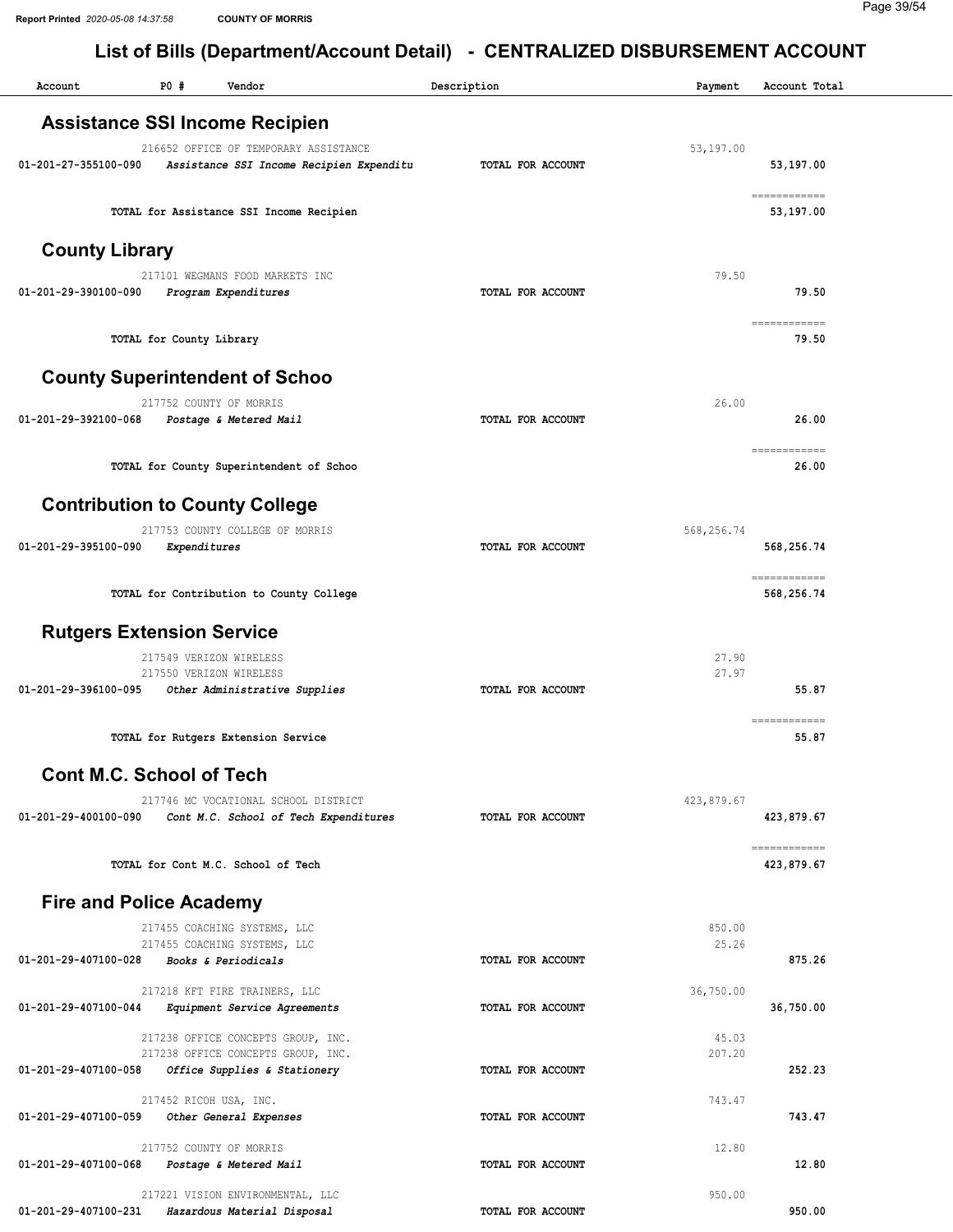| <b>Fire and Police Academy</b><br>45.75<br>217238 OFFICE CONCEPTS GROUP, INC.<br>45.75<br>01-203-29-407100-058<br>TOTAL FOR ACCOUNT<br>(2019) Office Supplies & Stationery<br>204848 RICOH AMERICAS CORPORATION<br>962.41<br>962.41<br>01-203-29-407100-164<br>(2019) Office Machines - Rental<br>TOTAL FOR ACCOUNT<br>209151 WITMER-PUBLIC SAFETY GROUP<br>180.00<br>209151 WITMER-PUBLIC SAFETY GROUP<br>8.00<br>210191 WITMER-PUBLIC SAFETY GROUP<br>1,295.00<br>210191 WITMER-PUBLIC SAFETY GROUP<br>1,009.80<br>01-203-29-407100-258<br>TOTAL FOR ACCOUNT<br>2,492.80<br>(2019) Equipment<br>============<br>TOTAL for Fire and Police Academy<br>43,084.72<br><b>Utilities</b><br>3,280.39<br>216991 AES-NJ COGEN CO INC<br>217061 CHAMPION ENERGY SERVICES, LLC<br>57, 337.12<br>279.70<br>217267 JERSEY CENTRAL POWER & LIGHT<br>217387 JERSEY CENTRAL POWER & LIGHT<br>9,528.99<br>217387 JERSEY CENTRAL POWER & LIGHT<br>9,972.88<br>217285 JERSEY CENTRAL POWER & LIGHT<br>10,343.79<br>216828 JERSEY CENTRAL POWER & LIGHT<br>30,713.89<br>216908 JERSEY CENTRAL POWER & LIGHT<br>20.30<br>216909 JERSEY CENTRAL POWER & LIGHT<br>50.90<br>217518 MORRISTOWN PARKING AUTHORITY<br>1,556.77<br>2,336.19<br>217516 MORRISTOWN PARKING AUTHORITY<br>12,403.48<br>217515 JERSEY CENTRAL POWER & LIGHT<br>216575 JERSEY CENTRAL POWER & LIGHT<br>54.29<br>01-201-31-430100-137<br>137,878.69<br>Electricity<br>TOTAL FOR ACCOUNT<br>217128 DIRECT ENERGY BUSINESS MARKETING<br>420.01<br>385.66<br>217266 DIRECT ENERGY BUSINESS MARKETING<br>1,451.03<br>217266 DIRECT ENERGY BUSINESS MARKETING<br>142.11<br>217266 DIRECT ENERGY BUSINESS MARKETING<br>29,286.89<br>217273 DIRECT ENERGY BUSINESS MARKETING<br>217421 WOODRUFF ENERGY<br>2,717.95<br>217265 PSE&G CO<br>21,013.51<br>217286 PSE&G CO<br>466.05<br>711.91<br>217080 N.J. NATURAL GAS COMPANY<br>217060 PSE&G CO<br>24, 227.67<br>216852 ELIZABETHTOWN GAS COMPANY<br>432.59<br>216636 SUBURBAN PROPANE -2347<br>362.02<br>4.31<br>216636 SUBURBAN PROPANE -2347<br>9.92<br>216636 SUBURBAN PROPANE -2347<br>216636 SUBURBAN PROPANE -2347<br>191.02<br>4.06<br>216636 SUBURBAN PROPANE -2347<br>9.92<br>216636 SUBURBAN PROPANE -2347<br>01-201-31-430100-141 Natural Gas<br>TOTAL FOR ACCOUNT<br>81,836.63<br>217169 MORRIS COUNTY MUNICIPAL<br>1,784.00<br>217169 MORRIS COUNTY MUNICIPAL<br>2,809.95<br>4,593.95<br>01-201-31-430100-143 Rubbish & Trash Removal<br>TOTAL FOR ACCOUNT<br>216540 CENTURYLINK<br>1,368.81<br>217549 VERIZON WIRELESS<br>14,859.04<br>217550 VERIZON WIRELESS<br>19,693.33<br>386.45<br>216388 VERIZON<br>36.31<br>216541 VERIZON<br>4,335.66<br>216283 VERIZON<br>216942 CABLEVISION LIGHTPATH INC.<br>4,968.82<br>1,661.20<br>216940 VERIZON CABS<br>216932 VERIZON<br>36.31<br>117.29<br>216941 VERIZON<br>216941 VERIZON<br>35.62<br>01-201-31-430100-146 Telephone<br>TOTAL FOR ACCOUNT<br>47,498.84 | Account | PO # | Vendor | Description | Payment | Account Total |  |
|--------------------------------------------------------------------------------------------------------------------------------------------------------------------------------------------------------------------------------------------------------------------------------------------------------------------------------------------------------------------------------------------------------------------------------------------------------------------------------------------------------------------------------------------------------------------------------------------------------------------------------------------------------------------------------------------------------------------------------------------------------------------------------------------------------------------------------------------------------------------------------------------------------------------------------------------------------------------------------------------------------------------------------------------------------------------------------------------------------------------------------------------------------------------------------------------------------------------------------------------------------------------------------------------------------------------------------------------------------------------------------------------------------------------------------------------------------------------------------------------------------------------------------------------------------------------------------------------------------------------------------------------------------------------------------------------------------------------------------------------------------------------------------------------------------------------------------------------------------------------------------------------------------------------------------------------------------------------------------------------------------------------------------------------------------------------------------------------------------------------------------------------------------------------------------------------------------------------------------------------------------------------------------------------------------------------------------------------------------------------------------------------------------------------------------------------------------------------------------------------------------------------------------------------------------------------------------------------------------------------------------------------------------------------------------------------------------------------------------------------------------------------------------------------------------------------------------------------------------------------------------------------------------------------|---------|------|--------|-------------|---------|---------------|--|
|                                                                                                                                                                                                                                                                                                                                                                                                                                                                                                                                                                                                                                                                                                                                                                                                                                                                                                                                                                                                                                                                                                                                                                                                                                                                                                                                                                                                                                                                                                                                                                                                                                                                                                                                                                                                                                                                                                                                                                                                                                                                                                                                                                                                                                                                                                                                                                                                                                                                                                                                                                                                                                                                                                                                                                                                                                                                                                                    |         |      |        |             |         |               |  |
|                                                                                                                                                                                                                                                                                                                                                                                                                                                                                                                                                                                                                                                                                                                                                                                                                                                                                                                                                                                                                                                                                                                                                                                                                                                                                                                                                                                                                                                                                                                                                                                                                                                                                                                                                                                                                                                                                                                                                                                                                                                                                                                                                                                                                                                                                                                                                                                                                                                                                                                                                                                                                                                                                                                                                                                                                                                                                                                    |         |      |        |             |         |               |  |
|                                                                                                                                                                                                                                                                                                                                                                                                                                                                                                                                                                                                                                                                                                                                                                                                                                                                                                                                                                                                                                                                                                                                                                                                                                                                                                                                                                                                                                                                                                                                                                                                                                                                                                                                                                                                                                                                                                                                                                                                                                                                                                                                                                                                                                                                                                                                                                                                                                                                                                                                                                                                                                                                                                                                                                                                                                                                                                                    |         |      |        |             |         |               |  |
|                                                                                                                                                                                                                                                                                                                                                                                                                                                                                                                                                                                                                                                                                                                                                                                                                                                                                                                                                                                                                                                                                                                                                                                                                                                                                                                                                                                                                                                                                                                                                                                                                                                                                                                                                                                                                                                                                                                                                                                                                                                                                                                                                                                                                                                                                                                                                                                                                                                                                                                                                                                                                                                                                                                                                                                                                                                                                                                    |         |      |        |             |         |               |  |
|                                                                                                                                                                                                                                                                                                                                                                                                                                                                                                                                                                                                                                                                                                                                                                                                                                                                                                                                                                                                                                                                                                                                                                                                                                                                                                                                                                                                                                                                                                                                                                                                                                                                                                                                                                                                                                                                                                                                                                                                                                                                                                                                                                                                                                                                                                                                                                                                                                                                                                                                                                                                                                                                                                                                                                                                                                                                                                                    |         |      |        |             |         |               |  |
|                                                                                                                                                                                                                                                                                                                                                                                                                                                                                                                                                                                                                                                                                                                                                                                                                                                                                                                                                                                                                                                                                                                                                                                                                                                                                                                                                                                                                                                                                                                                                                                                                                                                                                                                                                                                                                                                                                                                                                                                                                                                                                                                                                                                                                                                                                                                                                                                                                                                                                                                                                                                                                                                                                                                                                                                                                                                                                                    |         |      |        |             |         |               |  |
|                                                                                                                                                                                                                                                                                                                                                                                                                                                                                                                                                                                                                                                                                                                                                                                                                                                                                                                                                                                                                                                                                                                                                                                                                                                                                                                                                                                                                                                                                                                                                                                                                                                                                                                                                                                                                                                                                                                                                                                                                                                                                                                                                                                                                                                                                                                                                                                                                                                                                                                                                                                                                                                                                                                                                                                                                                                                                                                    |         |      |        |             |         |               |  |
|                                                                                                                                                                                                                                                                                                                                                                                                                                                                                                                                                                                                                                                                                                                                                                                                                                                                                                                                                                                                                                                                                                                                                                                                                                                                                                                                                                                                                                                                                                                                                                                                                                                                                                                                                                                                                                                                                                                                                                                                                                                                                                                                                                                                                                                                                                                                                                                                                                                                                                                                                                                                                                                                                                                                                                                                                                                                                                                    |         |      |        |             |         |               |  |
|                                                                                                                                                                                                                                                                                                                                                                                                                                                                                                                                                                                                                                                                                                                                                                                                                                                                                                                                                                                                                                                                                                                                                                                                                                                                                                                                                                                                                                                                                                                                                                                                                                                                                                                                                                                                                                                                                                                                                                                                                                                                                                                                                                                                                                                                                                                                                                                                                                                                                                                                                                                                                                                                                                                                                                                                                                                                                                                    |         |      |        |             |         |               |  |
|                                                                                                                                                                                                                                                                                                                                                                                                                                                                                                                                                                                                                                                                                                                                                                                                                                                                                                                                                                                                                                                                                                                                                                                                                                                                                                                                                                                                                                                                                                                                                                                                                                                                                                                                                                                                                                                                                                                                                                                                                                                                                                                                                                                                                                                                                                                                                                                                                                                                                                                                                                                                                                                                                                                                                                                                                                                                                                                    |         |      |        |             |         |               |  |
|                                                                                                                                                                                                                                                                                                                                                                                                                                                                                                                                                                                                                                                                                                                                                                                                                                                                                                                                                                                                                                                                                                                                                                                                                                                                                                                                                                                                                                                                                                                                                                                                                                                                                                                                                                                                                                                                                                                                                                                                                                                                                                                                                                                                                                                                                                                                                                                                                                                                                                                                                                                                                                                                                                                                                                                                                                                                                                                    |         |      |        |             |         |               |  |
|                                                                                                                                                                                                                                                                                                                                                                                                                                                                                                                                                                                                                                                                                                                                                                                                                                                                                                                                                                                                                                                                                                                                                                                                                                                                                                                                                                                                                                                                                                                                                                                                                                                                                                                                                                                                                                                                                                                                                                                                                                                                                                                                                                                                                                                                                                                                                                                                                                                                                                                                                                                                                                                                                                                                                                                                                                                                                                                    |         |      |        |             |         |               |  |
|                                                                                                                                                                                                                                                                                                                                                                                                                                                                                                                                                                                                                                                                                                                                                                                                                                                                                                                                                                                                                                                                                                                                                                                                                                                                                                                                                                                                                                                                                                                                                                                                                                                                                                                                                                                                                                                                                                                                                                                                                                                                                                                                                                                                                                                                                                                                                                                                                                                                                                                                                                                                                                                                                                                                                                                                                                                                                                                    |         |      |        |             |         |               |  |
|                                                                                                                                                                                                                                                                                                                                                                                                                                                                                                                                                                                                                                                                                                                                                                                                                                                                                                                                                                                                                                                                                                                                                                                                                                                                                                                                                                                                                                                                                                                                                                                                                                                                                                                                                                                                                                                                                                                                                                                                                                                                                                                                                                                                                                                                                                                                                                                                                                                                                                                                                                                                                                                                                                                                                                                                                                                                                                                    |         |      |        |             |         |               |  |
|                                                                                                                                                                                                                                                                                                                                                                                                                                                                                                                                                                                                                                                                                                                                                                                                                                                                                                                                                                                                                                                                                                                                                                                                                                                                                                                                                                                                                                                                                                                                                                                                                                                                                                                                                                                                                                                                                                                                                                                                                                                                                                                                                                                                                                                                                                                                                                                                                                                                                                                                                                                                                                                                                                                                                                                                                                                                                                                    |         |      |        |             |         |               |  |
|                                                                                                                                                                                                                                                                                                                                                                                                                                                                                                                                                                                                                                                                                                                                                                                                                                                                                                                                                                                                                                                                                                                                                                                                                                                                                                                                                                                                                                                                                                                                                                                                                                                                                                                                                                                                                                                                                                                                                                                                                                                                                                                                                                                                                                                                                                                                                                                                                                                                                                                                                                                                                                                                                                                                                                                                                                                                                                                    |         |      |        |             |         |               |  |
|                                                                                                                                                                                                                                                                                                                                                                                                                                                                                                                                                                                                                                                                                                                                                                                                                                                                                                                                                                                                                                                                                                                                                                                                                                                                                                                                                                                                                                                                                                                                                                                                                                                                                                                                                                                                                                                                                                                                                                                                                                                                                                                                                                                                                                                                                                                                                                                                                                                                                                                                                                                                                                                                                                                                                                                                                                                                                                                    |         |      |        |             |         |               |  |
|                                                                                                                                                                                                                                                                                                                                                                                                                                                                                                                                                                                                                                                                                                                                                                                                                                                                                                                                                                                                                                                                                                                                                                                                                                                                                                                                                                                                                                                                                                                                                                                                                                                                                                                                                                                                                                                                                                                                                                                                                                                                                                                                                                                                                                                                                                                                                                                                                                                                                                                                                                                                                                                                                                                                                                                                                                                                                                                    |         |      |        |             |         |               |  |
|                                                                                                                                                                                                                                                                                                                                                                                                                                                                                                                                                                                                                                                                                                                                                                                                                                                                                                                                                                                                                                                                                                                                                                                                                                                                                                                                                                                                                                                                                                                                                                                                                                                                                                                                                                                                                                                                                                                                                                                                                                                                                                                                                                                                                                                                                                                                                                                                                                                                                                                                                                                                                                                                                                                                                                                                                                                                                                                    |         |      |        |             |         |               |  |
|                                                                                                                                                                                                                                                                                                                                                                                                                                                                                                                                                                                                                                                                                                                                                                                                                                                                                                                                                                                                                                                                                                                                                                                                                                                                                                                                                                                                                                                                                                                                                                                                                                                                                                                                                                                                                                                                                                                                                                                                                                                                                                                                                                                                                                                                                                                                                                                                                                                                                                                                                                                                                                                                                                                                                                                                                                                                                                                    |         |      |        |             |         |               |  |
|                                                                                                                                                                                                                                                                                                                                                                                                                                                                                                                                                                                                                                                                                                                                                                                                                                                                                                                                                                                                                                                                                                                                                                                                                                                                                                                                                                                                                                                                                                                                                                                                                                                                                                                                                                                                                                                                                                                                                                                                                                                                                                                                                                                                                                                                                                                                                                                                                                                                                                                                                                                                                                                                                                                                                                                                                                                                                                                    |         |      |        |             |         |               |  |
|                                                                                                                                                                                                                                                                                                                                                                                                                                                                                                                                                                                                                                                                                                                                                                                                                                                                                                                                                                                                                                                                                                                                                                                                                                                                                                                                                                                                                                                                                                                                                                                                                                                                                                                                                                                                                                                                                                                                                                                                                                                                                                                                                                                                                                                                                                                                                                                                                                                                                                                                                                                                                                                                                                                                                                                                                                                                                                                    |         |      |        |             |         |               |  |
|                                                                                                                                                                                                                                                                                                                                                                                                                                                                                                                                                                                                                                                                                                                                                                                                                                                                                                                                                                                                                                                                                                                                                                                                                                                                                                                                                                                                                                                                                                                                                                                                                                                                                                                                                                                                                                                                                                                                                                                                                                                                                                                                                                                                                                                                                                                                                                                                                                                                                                                                                                                                                                                                                                                                                                                                                                                                                                                    |         |      |        |             |         |               |  |
|                                                                                                                                                                                                                                                                                                                                                                                                                                                                                                                                                                                                                                                                                                                                                                                                                                                                                                                                                                                                                                                                                                                                                                                                                                                                                                                                                                                                                                                                                                                                                                                                                                                                                                                                                                                                                                                                                                                                                                                                                                                                                                                                                                                                                                                                                                                                                                                                                                                                                                                                                                                                                                                                                                                                                                                                                                                                                                                    |         |      |        |             |         |               |  |
|                                                                                                                                                                                                                                                                                                                                                                                                                                                                                                                                                                                                                                                                                                                                                                                                                                                                                                                                                                                                                                                                                                                                                                                                                                                                                                                                                                                                                                                                                                                                                                                                                                                                                                                                                                                                                                                                                                                                                                                                                                                                                                                                                                                                                                                                                                                                                                                                                                                                                                                                                                                                                                                                                                                                                                                                                                                                                                                    |         |      |        |             |         |               |  |
|                                                                                                                                                                                                                                                                                                                                                                                                                                                                                                                                                                                                                                                                                                                                                                                                                                                                                                                                                                                                                                                                                                                                                                                                                                                                                                                                                                                                                                                                                                                                                                                                                                                                                                                                                                                                                                                                                                                                                                                                                                                                                                                                                                                                                                                                                                                                                                                                                                                                                                                                                                                                                                                                                                                                                                                                                                                                                                                    |         |      |        |             |         |               |  |
|                                                                                                                                                                                                                                                                                                                                                                                                                                                                                                                                                                                                                                                                                                                                                                                                                                                                                                                                                                                                                                                                                                                                                                                                                                                                                                                                                                                                                                                                                                                                                                                                                                                                                                                                                                                                                                                                                                                                                                                                                                                                                                                                                                                                                                                                                                                                                                                                                                                                                                                                                                                                                                                                                                                                                                                                                                                                                                                    |         |      |        |             |         |               |  |
|                                                                                                                                                                                                                                                                                                                                                                                                                                                                                                                                                                                                                                                                                                                                                                                                                                                                                                                                                                                                                                                                                                                                                                                                                                                                                                                                                                                                                                                                                                                                                                                                                                                                                                                                                                                                                                                                                                                                                                                                                                                                                                                                                                                                                                                                                                                                                                                                                                                                                                                                                                                                                                                                                                                                                                                                                                                                                                                    |         |      |        |             |         |               |  |
|                                                                                                                                                                                                                                                                                                                                                                                                                                                                                                                                                                                                                                                                                                                                                                                                                                                                                                                                                                                                                                                                                                                                                                                                                                                                                                                                                                                                                                                                                                                                                                                                                                                                                                                                                                                                                                                                                                                                                                                                                                                                                                                                                                                                                                                                                                                                                                                                                                                                                                                                                                                                                                                                                                                                                                                                                                                                                                                    |         |      |        |             |         |               |  |
|                                                                                                                                                                                                                                                                                                                                                                                                                                                                                                                                                                                                                                                                                                                                                                                                                                                                                                                                                                                                                                                                                                                                                                                                                                                                                                                                                                                                                                                                                                                                                                                                                                                                                                                                                                                                                                                                                                                                                                                                                                                                                                                                                                                                                                                                                                                                                                                                                                                                                                                                                                                                                                                                                                                                                                                                                                                                                                                    |         |      |        |             |         |               |  |
|                                                                                                                                                                                                                                                                                                                                                                                                                                                                                                                                                                                                                                                                                                                                                                                                                                                                                                                                                                                                                                                                                                                                                                                                                                                                                                                                                                                                                                                                                                                                                                                                                                                                                                                                                                                                                                                                                                                                                                                                                                                                                                                                                                                                                                                                                                                                                                                                                                                                                                                                                                                                                                                                                                                                                                                                                                                                                                                    |         |      |        |             |         |               |  |
|                                                                                                                                                                                                                                                                                                                                                                                                                                                                                                                                                                                                                                                                                                                                                                                                                                                                                                                                                                                                                                                                                                                                                                                                                                                                                                                                                                                                                                                                                                                                                                                                                                                                                                                                                                                                                                                                                                                                                                                                                                                                                                                                                                                                                                                                                                                                                                                                                                                                                                                                                                                                                                                                                                                                                                                                                                                                                                                    |         |      |        |             |         |               |  |
|                                                                                                                                                                                                                                                                                                                                                                                                                                                                                                                                                                                                                                                                                                                                                                                                                                                                                                                                                                                                                                                                                                                                                                                                                                                                                                                                                                                                                                                                                                                                                                                                                                                                                                                                                                                                                                                                                                                                                                                                                                                                                                                                                                                                                                                                                                                                                                                                                                                                                                                                                                                                                                                                                                                                                                                                                                                                                                                    |         |      |        |             |         |               |  |
|                                                                                                                                                                                                                                                                                                                                                                                                                                                                                                                                                                                                                                                                                                                                                                                                                                                                                                                                                                                                                                                                                                                                                                                                                                                                                                                                                                                                                                                                                                                                                                                                                                                                                                                                                                                                                                                                                                                                                                                                                                                                                                                                                                                                                                                                                                                                                                                                                                                                                                                                                                                                                                                                                                                                                                                                                                                                                                                    |         |      |        |             |         |               |  |
|                                                                                                                                                                                                                                                                                                                                                                                                                                                                                                                                                                                                                                                                                                                                                                                                                                                                                                                                                                                                                                                                                                                                                                                                                                                                                                                                                                                                                                                                                                                                                                                                                                                                                                                                                                                                                                                                                                                                                                                                                                                                                                                                                                                                                                                                                                                                                                                                                                                                                                                                                                                                                                                                                                                                                                                                                                                                                                                    |         |      |        |             |         |               |  |
|                                                                                                                                                                                                                                                                                                                                                                                                                                                                                                                                                                                                                                                                                                                                                                                                                                                                                                                                                                                                                                                                                                                                                                                                                                                                                                                                                                                                                                                                                                                                                                                                                                                                                                                                                                                                                                                                                                                                                                                                                                                                                                                                                                                                                                                                                                                                                                                                                                                                                                                                                                                                                                                                                                                                                                                                                                                                                                                    |         |      |        |             |         |               |  |
|                                                                                                                                                                                                                                                                                                                                                                                                                                                                                                                                                                                                                                                                                                                                                                                                                                                                                                                                                                                                                                                                                                                                                                                                                                                                                                                                                                                                                                                                                                                                                                                                                                                                                                                                                                                                                                                                                                                                                                                                                                                                                                                                                                                                                                                                                                                                                                                                                                                                                                                                                                                                                                                                                                                                                                                                                                                                                                                    |         |      |        |             |         |               |  |
|                                                                                                                                                                                                                                                                                                                                                                                                                                                                                                                                                                                                                                                                                                                                                                                                                                                                                                                                                                                                                                                                                                                                                                                                                                                                                                                                                                                                                                                                                                                                                                                                                                                                                                                                                                                                                                                                                                                                                                                                                                                                                                                                                                                                                                                                                                                                                                                                                                                                                                                                                                                                                                                                                                                                                                                                                                                                                                                    |         |      |        |             |         |               |  |
|                                                                                                                                                                                                                                                                                                                                                                                                                                                                                                                                                                                                                                                                                                                                                                                                                                                                                                                                                                                                                                                                                                                                                                                                                                                                                                                                                                                                                                                                                                                                                                                                                                                                                                                                                                                                                                                                                                                                                                                                                                                                                                                                                                                                                                                                                                                                                                                                                                                                                                                                                                                                                                                                                                                                                                                                                                                                                                                    |         |      |        |             |         |               |  |
|                                                                                                                                                                                                                                                                                                                                                                                                                                                                                                                                                                                                                                                                                                                                                                                                                                                                                                                                                                                                                                                                                                                                                                                                                                                                                                                                                                                                                                                                                                                                                                                                                                                                                                                                                                                                                                                                                                                                                                                                                                                                                                                                                                                                                                                                                                                                                                                                                                                                                                                                                                                                                                                                                                                                                                                                                                                                                                                    |         |      |        |             |         |               |  |
|                                                                                                                                                                                                                                                                                                                                                                                                                                                                                                                                                                                                                                                                                                                                                                                                                                                                                                                                                                                                                                                                                                                                                                                                                                                                                                                                                                                                                                                                                                                                                                                                                                                                                                                                                                                                                                                                                                                                                                                                                                                                                                                                                                                                                                                                                                                                                                                                                                                                                                                                                                                                                                                                                                                                                                                                                                                                                                                    |         |      |        |             |         |               |  |
|                                                                                                                                                                                                                                                                                                                                                                                                                                                                                                                                                                                                                                                                                                                                                                                                                                                                                                                                                                                                                                                                                                                                                                                                                                                                                                                                                                                                                                                                                                                                                                                                                                                                                                                                                                                                                                                                                                                                                                                                                                                                                                                                                                                                                                                                                                                                                                                                                                                                                                                                                                                                                                                                                                                                                                                                                                                                                                                    |         |      |        |             |         |               |  |
|                                                                                                                                                                                                                                                                                                                                                                                                                                                                                                                                                                                                                                                                                                                                                                                                                                                                                                                                                                                                                                                                                                                                                                                                                                                                                                                                                                                                                                                                                                                                                                                                                                                                                                                                                                                                                                                                                                                                                                                                                                                                                                                                                                                                                                                                                                                                                                                                                                                                                                                                                                                                                                                                                                                                                                                                                                                                                                                    |         |      |        |             |         |               |  |
|                                                                                                                                                                                                                                                                                                                                                                                                                                                                                                                                                                                                                                                                                                                                                                                                                                                                                                                                                                                                                                                                                                                                                                                                                                                                                                                                                                                                                                                                                                                                                                                                                                                                                                                                                                                                                                                                                                                                                                                                                                                                                                                                                                                                                                                                                                                                                                                                                                                                                                                                                                                                                                                                                                                                                                                                                                                                                                                    |         |      |        |             |         |               |  |
|                                                                                                                                                                                                                                                                                                                                                                                                                                                                                                                                                                                                                                                                                                                                                                                                                                                                                                                                                                                                                                                                                                                                                                                                                                                                                                                                                                                                                                                                                                                                                                                                                                                                                                                                                                                                                                                                                                                                                                                                                                                                                                                                                                                                                                                                                                                                                                                                                                                                                                                                                                                                                                                                                                                                                                                                                                                                                                                    |         |      |        |             |         |               |  |
|                                                                                                                                                                                                                                                                                                                                                                                                                                                                                                                                                                                                                                                                                                                                                                                                                                                                                                                                                                                                                                                                                                                                                                                                                                                                                                                                                                                                                                                                                                                                                                                                                                                                                                                                                                                                                                                                                                                                                                                                                                                                                                                                                                                                                                                                                                                                                                                                                                                                                                                                                                                                                                                                                                                                                                                                                                                                                                                    |         |      |        |             |         |               |  |
|                                                                                                                                                                                                                                                                                                                                                                                                                                                                                                                                                                                                                                                                                                                                                                                                                                                                                                                                                                                                                                                                                                                                                                                                                                                                                                                                                                                                                                                                                                                                                                                                                                                                                                                                                                                                                                                                                                                                                                                                                                                                                                                                                                                                                                                                                                                                                                                                                                                                                                                                                                                                                                                                                                                                                                                                                                                                                                                    |         |      |        |             |         |               |  |
|                                                                                                                                                                                                                                                                                                                                                                                                                                                                                                                                                                                                                                                                                                                                                                                                                                                                                                                                                                                                                                                                                                                                                                                                                                                                                                                                                                                                                                                                                                                                                                                                                                                                                                                                                                                                                                                                                                                                                                                                                                                                                                                                                                                                                                                                                                                                                                                                                                                                                                                                                                                                                                                                                                                                                                                                                                                                                                                    |         |      |        |             |         |               |  |
|                                                                                                                                                                                                                                                                                                                                                                                                                                                                                                                                                                                                                                                                                                                                                                                                                                                                                                                                                                                                                                                                                                                                                                                                                                                                                                                                                                                                                                                                                                                                                                                                                                                                                                                                                                                                                                                                                                                                                                                                                                                                                                                                                                                                                                                                                                                                                                                                                                                                                                                                                                                                                                                                                                                                                                                                                                                                                                                    |         |      |        |             |         |               |  |
|                                                                                                                                                                                                                                                                                                                                                                                                                                                                                                                                                                                                                                                                                                                                                                                                                                                                                                                                                                                                                                                                                                                                                                                                                                                                                                                                                                                                                                                                                                                                                                                                                                                                                                                                                                                                                                                                                                                                                                                                                                                                                                                                                                                                                                                                                                                                                                                                                                                                                                                                                                                                                                                                                                                                                                                                                                                                                                                    |         |      |        |             |         |               |  |
|                                                                                                                                                                                                                                                                                                                                                                                                                                                                                                                                                                                                                                                                                                                                                                                                                                                                                                                                                                                                                                                                                                                                                                                                                                                                                                                                                                                                                                                                                                                                                                                                                                                                                                                                                                                                                                                                                                                                                                                                                                                                                                                                                                                                                                                                                                                                                                                                                                                                                                                                                                                                                                                                                                                                                                                                                                                                                                                    |         |      |        |             |         |               |  |
|                                                                                                                                                                                                                                                                                                                                                                                                                                                                                                                                                                                                                                                                                                                                                                                                                                                                                                                                                                                                                                                                                                                                                                                                                                                                                                                                                                                                                                                                                                                                                                                                                                                                                                                                                                                                                                                                                                                                                                                                                                                                                                                                                                                                                                                                                                                                                                                                                                                                                                                                                                                                                                                                                                                                                                                                                                                                                                                    |         |      |        |             |         |               |  |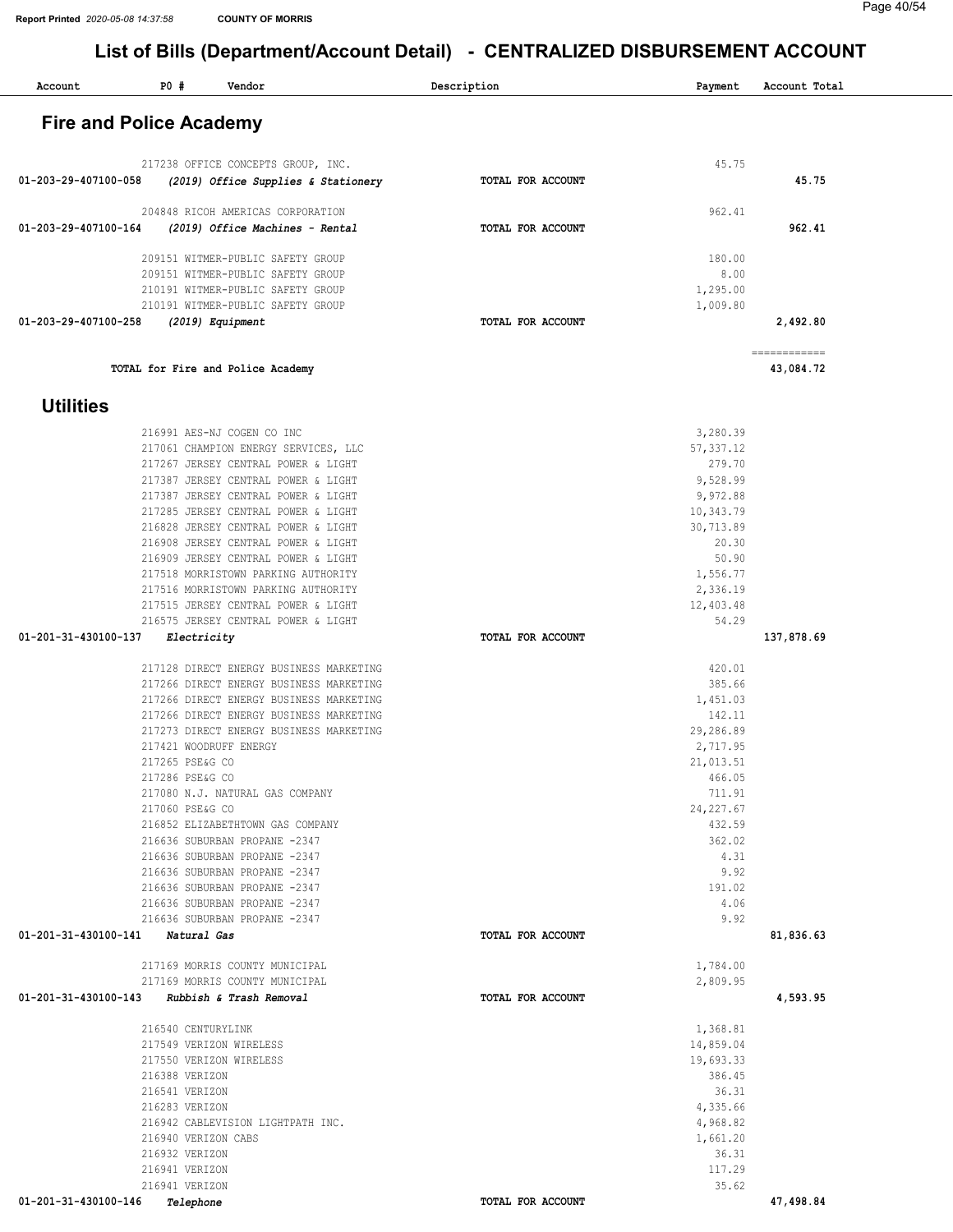============

| Account              | PO #                        | Vendor                                                         | Description       | Payment          | Account Total              |
|----------------------|-----------------------------|----------------------------------------------------------------|-------------------|------------------|----------------------------|
| <b>Utilities</b>     |                             |                                                                |                   |                  |                            |
|                      |                             | 217594 WHARTON WATER DEPARTMENT                                |                   | 6.28             |                            |
|                      |                             | 217594 WHARTON WATER DEPARTMENT                                |                   | 146.14           |                            |
|                      |                             | 217594 WHARTON WATER DEPARTMENT                                |                   | 57.42            |                            |
|                      |                             | 217594 WHARTON WATER DEPARTMENT                                |                   | 49.08            |                            |
| 01-201-31-430100-147 | Water                       |                                                                | TOTAL FOR ACCOUNT |                  | 258.92                     |
|                      |                             | 216992 MONTVILLE TWP WATER & SEWER                             |                   | 107.60           |                            |
| 01-203-31-430100-144 | (2019) Sewer                |                                                                | TOTAL FOR ACCOUNT |                  | 107.60                     |
|                      |                             | 216992 MONTVILLE TWP WATER & SEWER                             |                   | 23.25            |                            |
| 01-203-31-430100-147 | (2019) Water                |                                                                | TOTAL FOR ACCOUNT |                  | 23.25                      |
|                      | TOTAL for Utilities         |                                                                |                   |                  | ============<br>272,197.88 |
|                      |                             |                                                                |                   |                  |                            |
| <b>Nutrition</b>     |                             |                                                                |                   |                  |                            |
|                      | 217377 RHEA YOUNG           |                                                                |                   | 12.00            |                            |
|                      | 217397 RHEA YOUNG           |                                                                |                   | 12.00            |                            |
| 01-201-41-716100-048 | Insurance                   |                                                                | TOTAL FOR ACCOUNT |                  | 24.00                      |
|                      |                             | 214476 W.B. MASON COMPANY INC                                  |                   | 34.32            |                            |
|                      |                             | 214476 W.B. MASON COMPANY INC                                  |                   | 21.62            |                            |
|                      |                             | 214476 W.B. MASON COMPANY INC                                  |                   | 7.90             |                            |
|                      |                             | 214476 W.B. MASON COMPANY INC                                  |                   | 22.17            |                            |
| 01-201-41-716100-058 |                             | Office Supplies & Stationery                                   | TOTAL FOR ACCOUNT |                  | 86.01                      |
|                      |                             | 217399 CHRISTINE HELLYER                                       |                   | 23.98            |                            |
|                      | 217397 RHEA YOUNG           |                                                                |                   | 93.79            |                            |
|                      |                             | 217103 NU-WAY CONCESSIONAIRES INC                              |                   | 2,370.00         |                            |
|                      |                             | 211353 W.B. MASON COMPANY INC                                  |                   | 49.08            |                            |
|                      |                             | 211353 W.B. MASON COMPANY INC                                  |                   | 157.20           |                            |
|                      |                             | 211353 W.B. MASON COMPANY INC                                  |                   | 251.48           |                            |
| 01-201-41-716100-059 |                             | Other General Expenses                                         | TOTAL FOR ACCOUNT |                  | 2,945.53                   |
|                      | 217377 RHEA YOUNG           |                                                                |                   | 37.10            |                            |
| 01-201-41-716100-082 | Travel Expense              |                                                                | TOTAL FOR ACCOUNT |                  | 37.10                      |
|                      |                             | 217205 NUTRI-SYSTEMS CORPORATION                               |                   | 200.00           |                            |
|                      |                             | 217205 NUTRI-SYSTEMS CORPORATION                               |                   | 150.00           |                            |
|                      |                             | 217205 NUTRI-SYSTEMS CORPORATION                               |                   | 22.41            |                            |
|                      |                             | 211353 W.B. MASON COMPANY INC                                  |                   | 32.25            |                            |
|                      |                             | 211353 W.B. MASON COMPANY INC                                  |                   | 528.80           |                            |
|                      |                             | 211353 W.B. MASON COMPANY INC                                  |                   | 209.52           |                            |
|                      |                             | 211353 W.B. MASON COMPANY INC                                  |                   | 255.10           |                            |
|                      |                             | 211353 W.B. MASON COMPANY INC<br>211353 W.B. MASON COMPANY INC |                   | 54.17            |                            |
|                      |                             | 211353 W.B. MASON COMPANY INC                                  |                   | 121.98<br>141.10 |                            |
|                      |                             | 214476 W.B. MASON COMPANY INC                                  |                   | 312.50           |                            |
|                      |                             | 214476 W.B. MASON COMPANY INC                                  |                   | 312.50           |                            |
|                      |                             | 214476 W.B. MASON COMPANY INC                                  |                   | 312.50           |                            |
|                      |                             | 214476 W.B. MASON COMPANY INC                                  |                   | 970.40           |                            |
| 01-201-41-716100-098 |                             | Other Operating&Repair Supply                                  | TOTAL FOR ACCOUNT |                  | 3,623.23                   |
|                      | 217357 MCI COM              |                                                                |                   | 35.46            |                            |
|                      | 217356 MCI COM              |                                                                |                   | 33.31            |                            |
|                      | 217345 VERIZON              |                                                                |                   | 814.03           |                            |
|                      | 217107 MCI COM              |                                                                |                   | 35.71            |                            |
|                      | 217106 MCI COM              |                                                                |                   | 35.43            |                            |
| 01-201-41-716100-146 | 217105 MCI COM<br>Telephone |                                                                | TOTAL FOR ACCOUNT | 33.14            | 987.08                     |
|                      |                             |                                                                |                   |                  |                            |
|                      |                             | 217104 NU-WAY CONCESSIONAIRES INC                              |                   | 9,267.44         |                            |
|                      |                             | 217108 NU-WAY CONCESSIONAIRES INC                              |                   | 87,792.11        |                            |
|                      |                             | 217108 NU-WAY CONCESSIONAIRES INC                              |                   | 48, 241.35       |                            |
| 01-201-41-716100-185 |                             | 217108 NU-WAY CONCESSIONAIRES INC                              |                   | 82.95            |                            |
|                      | Food                        |                                                                | TOTAL FOR ACCOUNT |                  | 145, 383.85                |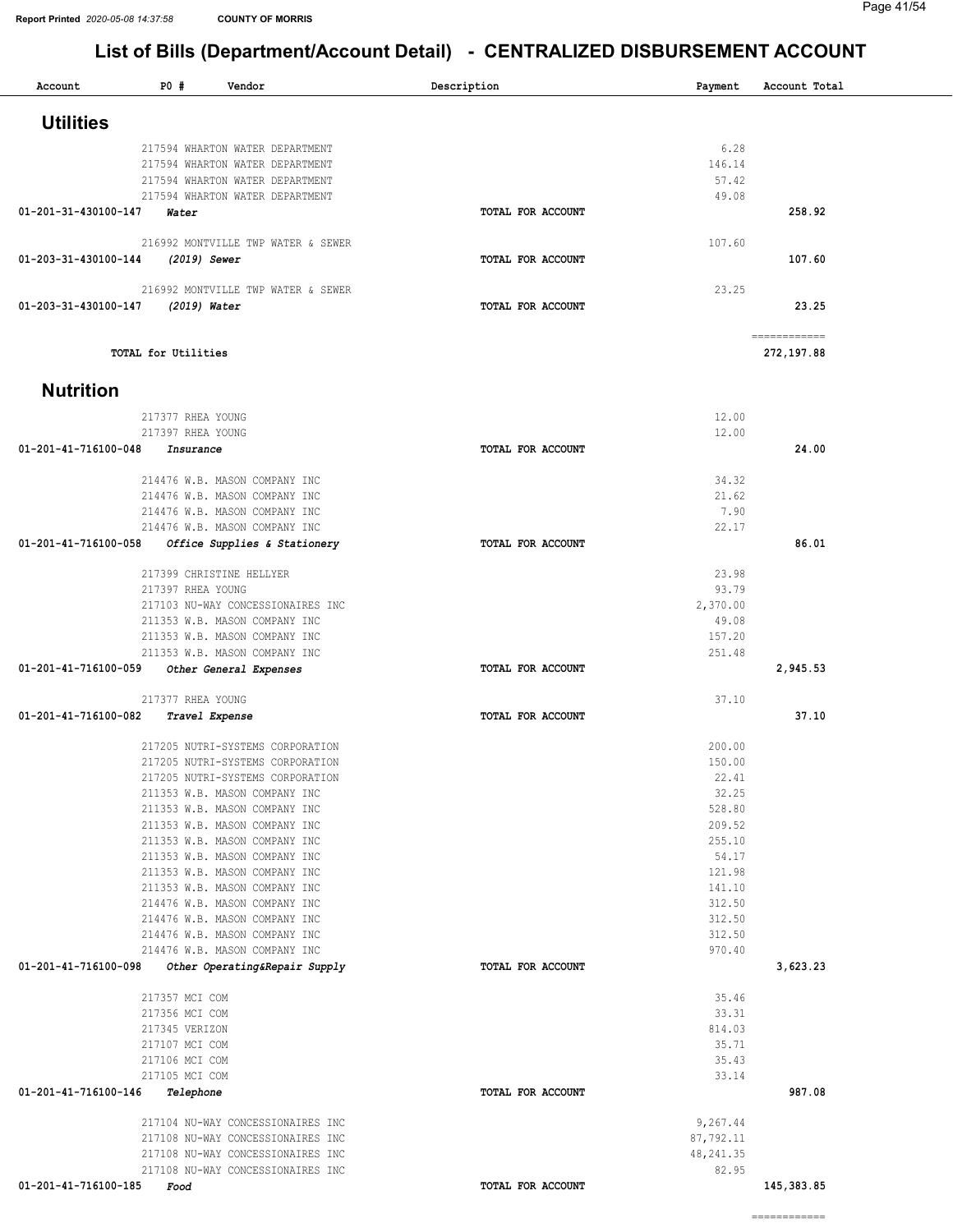#### Page 42/54

#### List of Bills (Department/Account Detail) - CENTRALIZED DISBURSEMENT ACCOUNT

| Account                   | P0 #                | Vendor                                              | Description       | Payment   | Account Total              |
|---------------------------|---------------------|-----------------------------------------------------|-------------------|-----------|----------------------------|
| <b>Nutrition</b>          |                     |                                                     |                   |           |                            |
|                           | TOTAL for Nutrition |                                                     |                   |           | 153,086.80                 |
| <b>Area Plan Grant</b>    |                     |                                                     |                   |           |                            |
|                           |                     | 217180 CFCS - HOPE HOUSE                            |                   | 2,588.00  |                            |
|                           |                     | 217178 MORRIS COUNTY SHERIFF'S OFFICE               |                   | 6,775.00  |                            |
|                           |                     | 217198 NORWESCAP INC                                |                   | 6,396.00  |                            |
|                           |                     | 217209 NEWBRIDGE SERVICES INC                       |                   | 39,220.00 |                            |
|                           |                     | 217203 NORWESCAP INC                                |                   | 2,844.00  |                            |
|                           |                     | 217204 NORWESCAP INC                                |                   | 6,925.00  |                            |
|                           |                     | 217389 JEWISH FAMILY SVCS. OF METROWEST             |                   | 1,155.00  |                            |
|                           |                     | 217363 LEGAL SERVICES OF NORTHWEST                  |                   | 12,204.00 |                            |
|                           |                     | 217347 M.C. ORGANIZATION FOR                        |                   | 11,655.00 |                            |
|                           |                     | 217362 MENTAL HEALTH ASSOCIATION OF                 |                   | 14,537.00 |                            |
|                           |                     | 217342 VISITING NURSE ASSOC. OF                     |                   | 28,901.00 |                            |
|                           |                     | 217343 VISITING NURSE ASSOC. OF                     |                   | 10,624.00 |                            |
|                           |                     | 217361 VISITING NURSE ASSOC. OF                     |                   | 21,250.00 |                            |
|                           |                     | 217348 VISITING NURSE ASSOC. OF                     |                   | 30,810.00 |                            |
|                           |                     | 217183 UNITED WAY OF NORTHERN                       |                   | 10,271.00 |                            |
|                           |                     | 217202 VISITING NURSE ASSOCIATION OF SOMERSET HILLS |                   |           | 396.00                     |
|                           |                     | 217179 ZUFALL HEALTH CENTER                         |                   | 19,096.00 |                            |
| 01-201-41-716110-090      |                     | <b>Expenditures</b>                                 | TOTAL FOR ACCOUNT |           | 225,647.00                 |
|                           |                     | TOTAL for Area Plan Grant                           |                   |           | ============<br>225,647.00 |
|                           |                     |                                                     |                   |           |                            |
| <b>Cash Held In Trust</b> |                     |                                                     |                   |           |                            |
|                           |                     | 216701 HERBST-MUSCIANO, LLC                         |                   | 2,068.00  |                            |
| 01-204-55-999999-520      |                     | Other Expenses CP                                   | TOTAL FOR ACCOUNT |           | 2,068.00                   |

TOTAL for Cash Held In Trust 2,068.00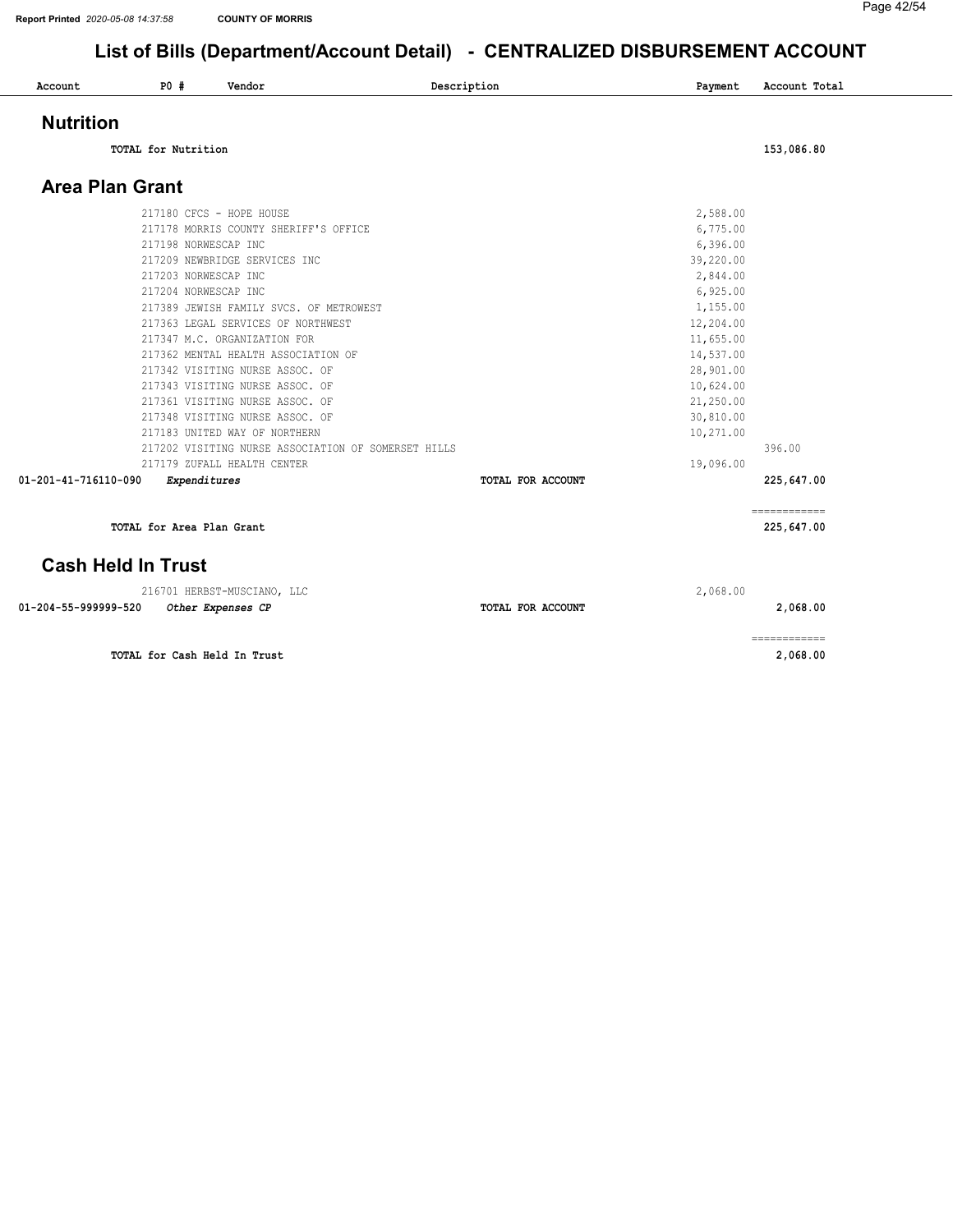| Account                     | P0#                                                                     | Vendor                                                                                                                                                                                                                                                                                                                                                                                                                                                                                                      | Description       | Payment                                                                                                                                              | Account Total            |
|-----------------------------|-------------------------------------------------------------------------|-------------------------------------------------------------------------------------------------------------------------------------------------------------------------------------------------------------------------------------------------------------------------------------------------------------------------------------------------------------------------------------------------------------------------------------------------------------------------------------------------------------|-------------------|------------------------------------------------------------------------------------------------------------------------------------------------------|--------------------------|
|                             |                                                                         |                                                                                                                                                                                                                                                                                                                                                                                                                                                                                                             | <b>Grant Fund</b> |                                                                                                                                                      |                          |
| <b>Bio Terrorism Grant</b>  |                                                                         |                                                                                                                                                                                                                                                                                                                                                                                                                                                                                                             |                   |                                                                                                                                                      |                          |
|                             | 217224 OPTIMUM                                                          | 217751 COUNTY OF MORRIS<br>216166 W.B. MASON COMPANY INC<br>216999 W.B. MASON COMPANY INC<br>216999 W.B. MASON COMPANY INC<br>216258 W.B. MASON COMPANY INC<br>217568 STEPHANIE GORMAN                                                                                                                                                                                                                                                                                                                      |                   | 28.40<br>246.97<br>261.02<br>506.07<br>$-151.98$<br>179.83<br>56.00                                                                                  |                          |
| 02-213-41-718005-391        |                                                                         | 217568 STEPHANIE GORMAN<br>Public Health Emer Grant $(7/1/19-6/30/20)$                                                                                                                                                                                                                                                                                                                                                                                                                                      | TOTAL FOR ACCOUNT | 87.67                                                                                                                                                | 1,213.98                 |
|                             |                                                                         |                                                                                                                                                                                                                                                                                                                                                                                                                                                                                                             |                   |                                                                                                                                                      | ============             |
|                             |                                                                         | TOTAL for Bio Terrorism Grant                                                                                                                                                                                                                                                                                                                                                                                                                                                                               |                   |                                                                                                                                                      | 1,213.98                 |
| <b>TANF</b>                 |                                                                         |                                                                                                                                                                                                                                                                                                                                                                                                                                                                                                             |                   |                                                                                                                                                      |                          |
| 02-213-41-741015-392        | 216873 TELESEARCH INC<br>216873 TELESEARCH INC<br>216873 TELESEARCH INC | 217117 JANE A. ARMSTRONG<br>217117 JANE A. ARMSTRONG<br>215836 PLIC SBD GRAND ISLAND<br>215836 PLIC SBD GRAND ISLAND<br>WFNJ-TANF (7/1/19-12/31/20)                                                                                                                                                                                                                                                                                                                                                         | TOTAL FOR ACCOUNT | 24.28<br>57.82<br>14.66<br>15.54<br>72.97<br>912.10<br>98.28                                                                                         | 1,195.65                 |
|                             | TOTAL for TANF                                                          |                                                                                                                                                                                                                                                                                                                                                                                                                                                                                                             |                   |                                                                                                                                                      | ============<br>1,195.65 |
| <b>General Assistance</b>   |                                                                         |                                                                                                                                                                                                                                                                                                                                                                                                                                                                                                             |                   |                                                                                                                                                      |                          |
| 02-213-41-741020-392        | 216873 TELESEARCH INC<br>216873 TELESEARCH INC                          | 217117 JANE A. ARMSTRONG<br>217117 JANE A. ARMSTRONG<br>215836 PLIC SBD GRAND ISLAND<br>215836 PLIC SBD GRAND ISLAND<br>WFNJ-General Assistance(7/1/19-12/31/20)                                                                                                                                                                                                                                                                                                                                            | TOTAL FOR ACCOUNT | 30.35<br>72.27<br>25.13<br>26.64<br>91.21<br>147.42                                                                                                  | 393.02                   |
|                             | TOTAL for General Assistance                                            |                                                                                                                                                                                                                                                                                                                                                                                                                                                                                                             |                   |                                                                                                                                                      | 393.02                   |
| <b>WIA: Incentive Grant</b> |                                                                         |                                                                                                                                                                                                                                                                                                                                                                                                                                                                                                             |                   |                                                                                                                                                      |                          |
|                             |                                                                         | 217123 RARITAN VALLEY COMMUNITY                                                                                                                                                                                                                                                                                                                                                                                                                                                                             |                   | 2,924.00                                                                                                                                             |                          |
| 02-213-41-742030-391        |                                                                         | WIOA Dislocated Worker $(7/1/18-6/30/20)$                                                                                                                                                                                                                                                                                                                                                                                                                                                                   | TOTAL FOR ACCOUNT |                                                                                                                                                      | 2,924.00                 |
|                             |                                                                         | TOTAL for WIA: Incentive Grant                                                                                                                                                                                                                                                                                                                                                                                                                                                                              |                   |                                                                                                                                                      | ============<br>2,924.00 |
| DEPARTMENT 742040           |                                                                         |                                                                                                                                                                                                                                                                                                                                                                                                                                                                                                             |                   |                                                                                                                                                      |                          |
|                             |                                                                         | 217118 NEWBRIDGE SERVICES INC<br>217118 NEWBRIDGE SERVICES INC<br>217118 NEWBRIDGE SERVICES INC<br>217118 NEWBRIDGE SERVICES INC<br>217118 NEWBRIDGE SERVICES INC<br>217119 NEWBRIDGE SERVICES INC<br>217119 NEWBRIDGE SERVICES INC<br>217119 NEWBRIDGE SERVICES INC<br>217119 NEWBRIDGE SERVICES INC<br>217119 NEWBRIDGE SERVICES INC<br>217120 NEWBRIDGE SERVICES INC<br>217120 NEWBRIDGE SERVICES INC<br>217120 NEWBRIDGE SERVICES INC<br>217120 NEWBRIDGE SERVICES INC<br>217120 NEWBRIDGE SERVICES INC |                   | 238.00<br>476.00<br>476.00<br>952.00<br>476.00<br>238.00<br>476.00<br>238.00<br>714.00<br>476.00<br>784.00<br>546.00<br>784.00<br>238.00<br>1,498.00 |                          |

PHILLIPSBURG SCHOOL BASED 206.00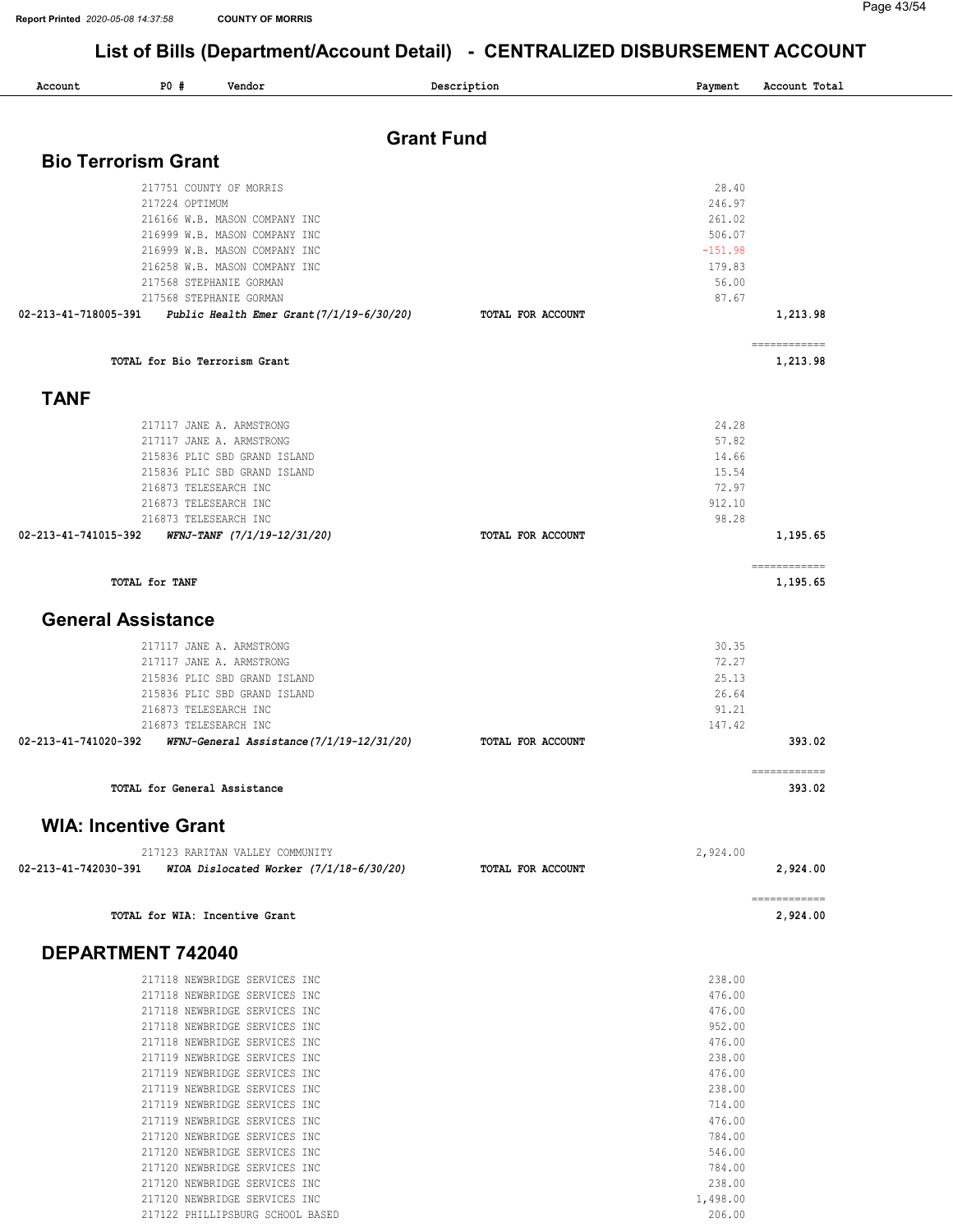| Account              | P0#                      | Vendor                           | Description              | Payment  | Account Total             |
|----------------------|--------------------------|----------------------------------|--------------------------|----------|---------------------------|
|                      | DEPARTMENT 742040        |                                  |                          |          |                           |
|                      |                          |                                  |                          |          |                           |
|                      |                          | 217122 PHILLIPSBURG SCHOOL BASED |                          | 206.00   |                           |
|                      |                          | 217122 PHILLIPSBURG SCHOOL BASED |                          | 206.00   |                           |
|                      |                          | 217122 PHILLIPSBURG SCHOOL BASED |                          | 206.00   |                           |
|                      |                          | 217121 PHILLIPSBURG SCHOOL BASED |                          | 206.00   |                           |
|                      |                          | 217121 PHILLIPSBURG SCHOOL BASED |                          | 206.00   |                           |
|                      |                          | 217121 PHILLIPSBURG SCHOOL BASED |                          | 206.00   |                           |
|                      |                          | 217121 PHILLIPSBURG SCHOOL BASED |                          | 206.00   |                           |
|                      |                          | 217612 PHILLIPSBURG SCHOOL BASED |                          | 400.00   |                           |
|                      |                          | 217611 PHILLIPSBURG SCHOOL BASED |                          | 212.00   |                           |
|                      |                          | 217611 PHILLIPSBURG SCHOOL BASED |                          | 212.00   |                           |
|                      |                          | 217611 PHILLIPSBURG SCHOOL BASED |                          | 1,000.00 |                           |
|                      |                          | 217611 PHILLIPSBURG SCHOOL BASED |                          | 251.00   |                           |
|                      |                          | 217611 PHILLIPSBURG SCHOOL BASED |                          | 251.00   |                           |
| 02-213-41-742040-391 |                          | WIOA Youth (7/1/18-6/30/20)      | TOTAL FOR ACCOUNT        |          | 12,584.00                 |
|                      |                          | TOTAL for DEPARTMENT 742040      |                          |          | ------------<br>12,584.00 |
|                      | <b>DEPARTMENT 742105</b> |                                  |                          |          |                           |
|                      |                          | 217117 JANE A. ARMSTRONG         |                          | 48.56    |                           |
|                      |                          | 217117 JANE A. ARMSTRONG         |                          | 115.63   |                           |
|                      |                          | 215836 PLIC SBD GRAND ISLAND     |                          | 33.50    |                           |
|                      |                          | 215836 PLIC SBD GRAND ISLAND     |                          | 35.52    |                           |
|                      |                          | 217623 ACE HEALTHCARE TRAINING   |                          | 3,200.00 |                           |
|                      |                          | 217622 ACE HEALTHCARE TRAINING   |                          | 897.00   |                           |
|                      |                          | 217621 ACE HEALTHCARE TRAINING   |                          | 1,764.80 |                           |
|                      |                          | 217617 ACE HEALTHCARE TRAINING   |                          | 897.00   |                           |
|                      |                          | 217616 ACE HEALTHCARE TRAINING   |                          | 2,750.80 |                           |
|                      |                          | 217603 ACE HEALTHCARE TRAINING   |                          | 2,451.80 |                           |
|                      |                          | 217600 ACE HEALTHCARE TRAINING   |                          | 897.00   |                           |
|                      |                          | 217615 EZ WHEELS DRIVING SCHOOL  |                          | 1,759.56 |                           |
|                      |                          | 217604 EZ WHEELS DRIVING SCHOOL  |                          | 1,428.00 |                           |
|                      |                          | 216873 TELESEARCH INC            |                          | 145.94   |                           |
| 02-213-41-742105-391 |                          | WIOA Adult (7/1/19-6/30/21)      | <b>TOTAL FOR ACCOUNT</b> |          | 16,425.11                 |

TOTAL for DEPARTMENT 742105 16,425.11

#### DEPARTMENT 742110

| 02-213-41-742110-391<br>WIOA Dislocated Worker $(7/1/19-6/30/21)$ | <b>TOTAL FOR ACCOUNT</b> | 39,928.54 |
|-------------------------------------------------------------------|--------------------------|-----------|
| 216873 TELESEARCH INC                                             | 410.44                   |           |
| 217613 LASCOMP INSTITUTE OF IT                                    | 3,200.00                 |           |
| 217614 LASCOMP INSTITUTE OF IT                                    | 3,200.00                 |           |
| 217618 EZ WHEELS DRIVING SCHOOL                                   | 1,333.00                 |           |
| 217597 EZ WHEELS DRIVING SCHOOL                                   | 1,599.60                 |           |
| 217598 EZ WHEELS DRIVING SCHOOL                                   | 2,815.00                 |           |
| 217630 RAMAPO COLLEGE OF NJ                                       | 3,200.00                 |           |
| 217628 RUTGERS CENTER FOR CONTINUING                              | 985.68                   |           |
| 217627 EZ WHEELS DRIVING SCHOOL                                   | 1,066.40                 |           |
| 217599 ACE HEALTHCARE TRAINING                                    | 1,196.70                 |           |
| 217601 ACE HEALTHCARE TRAINING                                    | 1,764.10                 |           |
| 217602 ACE HEALTHCARE TRAINING                                    | 1,764.10                 |           |
| 217619 ACE HEALTHCARE TRAINING                                    | 2,661.10                 |           |
| 217620 ACE HEALTHCARE TRAINING                                    | 1,764.10                 |           |
| 215836 PLIC SBD GRAND ISLAND                                      | 97.68                    |           |
| 215836 PLIC SBD GRAND ISLAND                                      | 92.14                    |           |
| 217629 RAMAPO COLLEGE OF NJ                                       | 3,200.00                 |           |
| 217636 ENTREPRENEURIAL U. LLC                                     | 2,150.00                 |           |
| 217635 ENTREPRENEURIAL U. LLC                                     | 2,150.00                 |           |
| 217634 RAMAPO COLLEGE OF NJ                                       | 800.00                   |           |
| 217633 RAMAPO COLLEGE OF NJ                                       | 800.00                   |           |
| 217632 SUSSEX COUNTY COMMUNITY COLLEGE                            | 3,200.00                 |           |
| 217117 JANE A. ARMSTRONG                                          | 325.22                   |           |
| 217117 JANE A. ARMSTRONG                                          | 136.58                   |           |
| 217751 COUNTY OF MORRIS                                           | 16.70                    |           |

============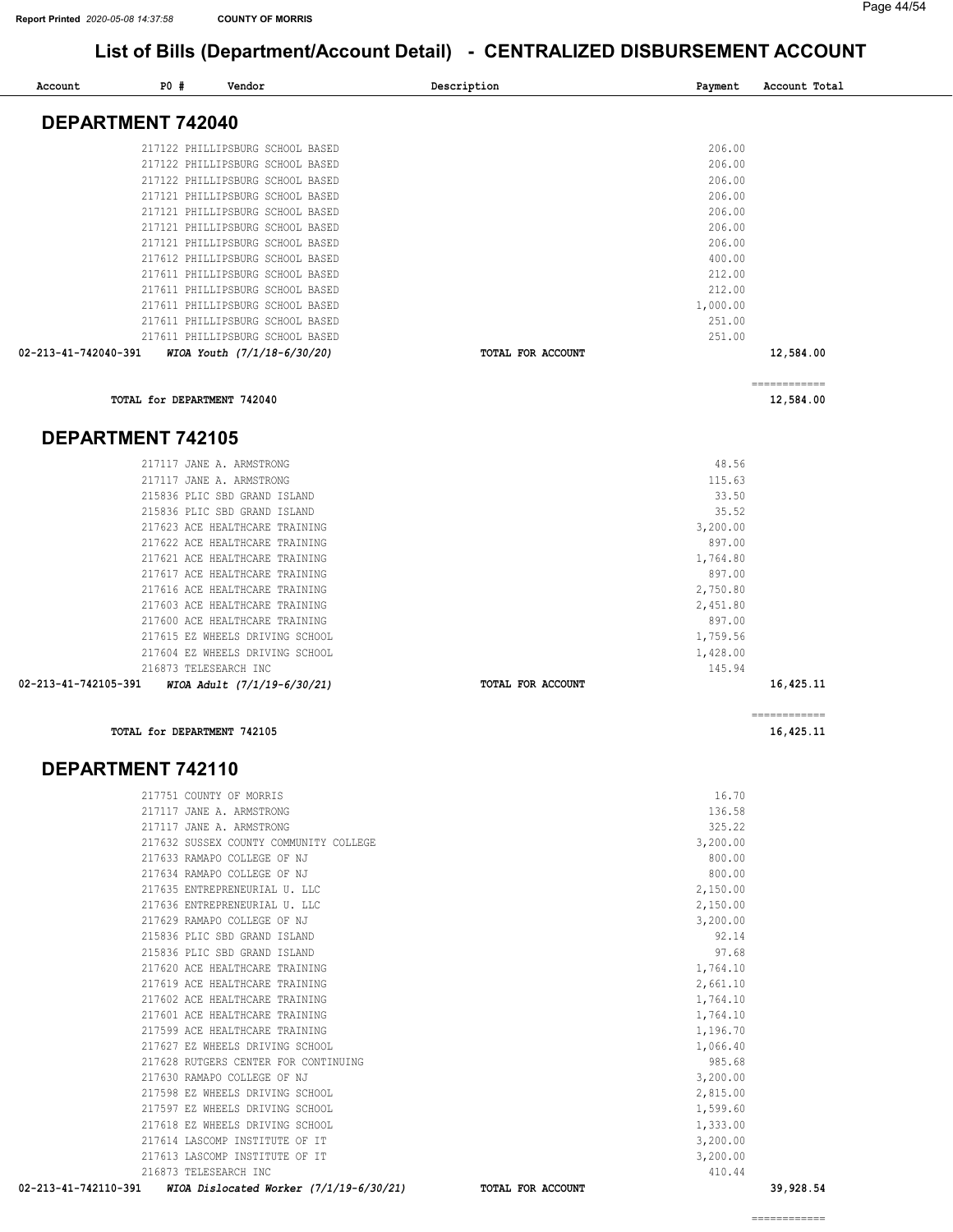Page 45/54

| <b>PO #</b><br>Account<br>Vendor                                                    | Description<br>Payment        | Account Total             |
|-------------------------------------------------------------------------------------|-------------------------------|---------------------------|
| DEPARTMENT 742110                                                                   |                               |                           |
| TOTAL for DEPARTMENT 742110                                                         |                               | 39,928.54                 |
| DEPARTMENT 742120                                                                   |                               |                           |
| 217117 JANE A. ARMSTRONG                                                            | 63.74                         |                           |
| 217117 JANE A. ARMSTRONG                                                            | 151.77                        |                           |
| 215836 PLIC SBD GRAND ISLAND                                                        | 43.97                         |                           |
| 215836 PLIC SBD GRAND ISLAND                                                        | 46.62                         |                           |
| 217608 PHILLIPSBURG SCHOOL BASED                                                    | 968.00                        |                           |
| 217608 PHILLIPSBURG SCHOOL BASED                                                    | 1,020.00                      |                           |
| 217608 PHILLIPSBURG SCHOOL BASED                                                    | 968.00                        |                           |
| 217608 PHILLIPSBURG SCHOOL BASED                                                    | 1,020.00                      |                           |
| 217608 PHILLIPSBURG SCHOOL BASED<br>217608 PHILLIPSBURG SCHOOL BASED                | 968.00                        |                           |
| 217626 PHILLIPSBURG SCHOOL BASED                                                    | 1,020.00<br>400.00            |                           |
| 217626 PHILLIPSBURG SCHOOL BASED                                                    | 400.00                        |                           |
| 217609 PHILLIPSBURG SCHOOL BASED                                                    | 1,020.00                      |                           |
| 217609 PHILLIPSBURG SCHOOL BASED                                                    | 635.00                        |                           |
| 217609 PHILLIPSBURG SCHOOL BASED                                                    | 1,020.00                      |                           |
| 217609 PHILLIPSBURG SCHOOL BASED                                                    | 635.00                        |                           |
| 217609 PHILLIPSBURG SCHOOL BASED                                                    | 1,020.00                      |                           |
| 217609 PHILLIPSBURG SCHOOL BASED                                                    | 635.00                        |                           |
| 217610 PHILLIPSBURG SCHOOL BASED                                                    | 635.00                        |                           |
| 217610 PHILLIPSBURG SCHOOL BASED                                                    | 635.00                        |                           |
| 217610 PHILLIPSBURG SCHOOL BASED                                                    | 1,020.00                      |                           |
| 217610 PHILLIPSBURG SCHOOL BASED<br>216873 TELESEARCH INC                           | 635.00<br>191.54              |                           |
| WIOA Youth (7/1/19-6/30/21)<br>02-213-41-742120-391                                 | TOTAL FOR ACCOUNT             | 15, 151.64                |
|                                                                                     |                               | ============              |
| TOTAL for DEPARTMENT 742120                                                         |                               | 15, 151.64                |
| <b>DEPARTMENT 757010</b>                                                            |                               |                           |
| 217360 ALFRE INC.                                                                   | 15,120.00                     |                           |
| 217083 CURA INC.                                                                    | 5,202.00                      |                           |
| 217084 CURA INC.                                                                    | 2,448.00                      |                           |
| 217085 CURA INC.<br>217438 INTEGRITY, INC.                                          | 1,938.00                      |                           |
| 02-213-41-757010-392<br>Chapter 51 (1/1/20-12/31/20)                                | 8,504.54<br>TOTAL FOR ACCOUNT | 33, 212.54                |
|                                                                                     |                               |                           |
| TOTAL for DEPARTMENT 757010                                                         |                               | ============<br>33,212.54 |
| <b>Safe Communities Construction</b>                                                |                               |                           |
| 217748 MORRISTOWN MEDICAL CENTER                                                    | 25,812.15                     |                           |
| 02-213-41-773005-391<br>Safe Communities (10/1/19-9/30/20)                          | TOTAL FOR ACCOUNT             | 25,812.15                 |
| TOTAL for Safe Communities Construction                                             |                               | ------------<br>25,812.15 |
| DEPARTMENT 786010                                                                   |                               |                           |
| 217400 CHRISTINE HELLYER                                                            | 32.00                         |                           |
| 217400 CHRISTINE HELLYER                                                            | 63.92                         |                           |
| 215848 W.B. MASON COMPANY INC                                                       | 4.88                          |                           |
| 215848 W.B. MASON COMPANY INC                                                       | 4.12                          |                           |
| 215848 W.B. MASON COMPANY INC                                                       | 35.96                         |                           |
| 215848 W.B. MASON COMPANY INC                                                       | 1.67                          |                           |
| 215848 W.B. MASON COMPANY INC                                                       | 8.73                          |                           |
| 215848 W.B. MASON COMPANY INC                                                       | 5.50                          |                           |
|                                                                                     | 1.12                          |                           |
| 215848 W.B. MASON COMPANY INC                                                       |                               |                           |
| 215848 W.B. MASON COMPANY INC                                                       | 12.49                         |                           |
| 215848 W.B. MASON COMPANY INC<br>MAPS (1/1/2020-12/31/2020)<br>02-213-41-786010-394 | 9.34<br>TOTAL FOR ACCOUNT     | 179.73                    |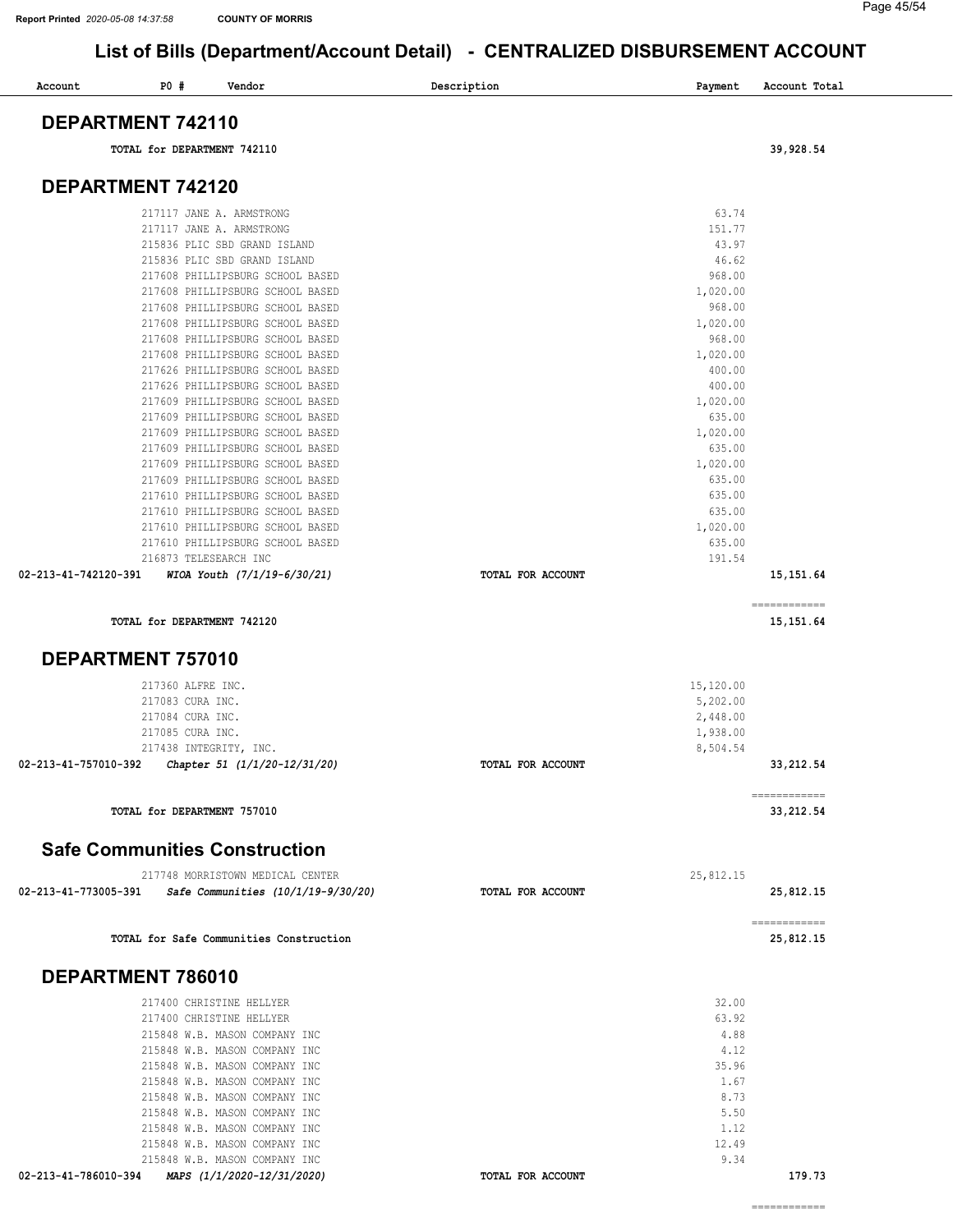#### Page 46/54

| Account              | P0#                         | Vendor                                   | Description              | Payment     | Account Total                                                                                                                                                                                                                                                                                                                                                                                                                                                                                       |
|----------------------|-----------------------------|------------------------------------------|--------------------------|-------------|-----------------------------------------------------------------------------------------------------------------------------------------------------------------------------------------------------------------------------------------------------------------------------------------------------------------------------------------------------------------------------------------------------------------------------------------------------------------------------------------------------|
|                      | DEPARTMENT 786010           |                                          |                          |             |                                                                                                                                                                                                                                                                                                                                                                                                                                                                                                     |
|                      | TOTAL for DEPARTMENT 786010 |                                          |                          |             | 179.73                                                                                                                                                                                                                                                                                                                                                                                                                                                                                              |
|                      | <b>DEPARTMENT 790215</b>    |                                          |                          |             |                                                                                                                                                                                                                                                                                                                                                                                                                                                                                                     |
|                      |                             | 217339 WATERS, MCPHERSON, MCNEILL, P.C.  |                          | 1,581.00    |                                                                                                                                                                                                                                                                                                                                                                                                                                                                                                     |
|                      |                             | 217339 WATERS, MCPHERSON, MCNEILL, P.C.  |                          | 46.50       |                                                                                                                                                                                                                                                                                                                                                                                                                                                                                                     |
|                      |                             | 217339 WATERS, MCPHERSON, MCNEILL, P.C.  |                          | 46.50       |                                                                                                                                                                                                                                                                                                                                                                                                                                                                                                     |
|                      |                             | 217339 WATERS, MCPHERSON, MCNEILL, P.C.  |                          | 387.50      |                                                                                                                                                                                                                                                                                                                                                                                                                                                                                                     |
|                      |                             | 217339 WATERS, MCPHERSON, MCNEILL, P.C.  |                          | 46.50       |                                                                                                                                                                                                                                                                                                                                                                                                                                                                                                     |
|                      |                             | 217339 WATERS, MCPHERSON, MCNEILL, P.C.  |                          | 46.50       |                                                                                                                                                                                                                                                                                                                                                                                                                                                                                                     |
|                      |                             | 217339 WATERS, MCPHERSON, MCNEILL, P.C.  |                          | 46.50       |                                                                                                                                                                                                                                                                                                                                                                                                                                                                                                     |
|                      |                             | 217339 WATERS, MCPHERSON, MCNEILL, P.C.  |                          | 46.50       |                                                                                                                                                                                                                                                                                                                                                                                                                                                                                                     |
|                      |                             | 217339 WATERS, MCPHERSON, MCNEILL, P.C.  |                          | 1,224.50    |                                                                                                                                                                                                                                                                                                                                                                                                                                                                                                     |
|                      |                             | 217339 WATERS, MCPHERSON, MCNEILL, P.C.  |                          | 46.50       |                                                                                                                                                                                                                                                                                                                                                                                                                                                                                                     |
|                      |                             | 217339 WATERS, MCPHERSON, MCNEILL, P.C.  |                          | 2,052.43    |                                                                                                                                                                                                                                                                                                                                                                                                                                                                                                     |
|                      |                             | 217344 WATERS, MCPHERSON, MCNEILL, P.C.  |                          | 2,185.50    |                                                                                                                                                                                                                                                                                                                                                                                                                                                                                                     |
|                      |                             | 217344 WATERS, MCPHERSON, MCNEILL, P.C.  |                          | 362.70      |                                                                                                                                                                                                                                                                                                                                                                                                                                                                                                     |
|                      |                             | 217344 WATERS, MCPHERSON, MCNEILL, P.C.  |                          | 46.50       |                                                                                                                                                                                                                                                                                                                                                                                                                                                                                                     |
|                      |                             | 217344 WATERS, MCPHERSON, MCNEILL, P.C.  |                          | 2,946.50    |                                                                                                                                                                                                                                                                                                                                                                                                                                                                                                     |
|                      |                             | 217344 WATERS, MCPHERSON, MCNEILL, P.C.  |                          | 418.50      |                                                                                                                                                                                                                                                                                                                                                                                                                                                                                                     |
|                      |                             | 217344 WATERS, MCPHERSON, MCNEILL, P.C.  |                          | 465.00      |                                                                                                                                                                                                                                                                                                                                                                                                                                                                                                     |
|                      |                             | 217344 WATERS, MCPHERSON, MCNEILL, P.C.  |                          | 31.00       |                                                                                                                                                                                                                                                                                                                                                                                                                                                                                                     |
|                      |                             | 217344 WATERS, MCPHERSON, MCNEILL, P.C.  |                          | 325.00      |                                                                                                                                                                                                                                                                                                                                                                                                                                                                                                     |
|                      |                             | 217344 WATERS, MCPHERSON, MCNEILL, P.C.  |                          | 4.80        |                                                                                                                                                                                                                                                                                                                                                                                                                                                                                                     |
| 02-213-41-790215-391 |                             | NYS&W Bicycle/Ped Path (6/29/18-6/29/22) | TOTAL FOR ACCOUNT        |             | 12,356.43                                                                                                                                                                                                                                                                                                                                                                                                                                                                                           |
|                      | TOTAL for DEPARTMENT 790215 |                                          |                          |             | $\begin{array}{cccccccccc} \multicolumn{2}{c}{} & \multicolumn{2}{c}{} & \multicolumn{2}{c}{} & \multicolumn{2}{c}{} & \multicolumn{2}{c}{} & \multicolumn{2}{c}{} & \multicolumn{2}{c}{} & \multicolumn{2}{c}{} & \multicolumn{2}{c}{} & \multicolumn{2}{c}{} & \multicolumn{2}{c}{} & \multicolumn{2}{c}{} & \multicolumn{2}{c}{} & \multicolumn{2}{c}{} & \multicolumn{2}{c}{} & \multicolumn{2}{c}{} & \multicolumn{2}{c}{} & \multicolumn{2}{c}{} & \multicolumn{2}{c}{} & \mult$<br>12,356.43 |
|                      |                             |                                          |                          |             |                                                                                                                                                                                                                                                                                                                                                                                                                                                                                                     |
|                      | <b>DEPARTMENT 864025</b>    |                                          |                          |             |                                                                                                                                                                                                                                                                                                                                                                                                                                                                                                     |
|                      |                             | 217091 KELLER & KIRKPATRICK              |                          | 718.55      |                                                                                                                                                                                                                                                                                                                                                                                                                                                                                                     |
|                      |                             | 217086 KELLER & KIRKPATRICK              |                          | 473.19      |                                                                                                                                                                                                                                                                                                                                                                                                                                                                                                     |
|                      |                             | 217355 KELLER & KIRKPATRICK              |                          | 17,918.84   |                                                                                                                                                                                                                                                                                                                                                                                                                                                                                                     |
|                      |                             | 217349 COLONNELLI BROTHERS INC           |                          | 149,299.48  |                                                                                                                                                                                                                                                                                                                                                                                                                                                                                                     |
| 02-213-41-864025-391 |                             | Schooleys Mtn Rd Brdg (9/24/18-12/31/20) | TOTAL FOR ACCOUNT        |             | 168,410.06                                                                                                                                                                                                                                                                                                                                                                                                                                                                                          |
|                      |                             |                                          |                          |             |                                                                                                                                                                                                                                                                                                                                                                                                                                                                                                     |
|                      | TOTAL for DEPARTMENT 864025 |                                          |                          |             | ============<br>168,410.06                                                                                                                                                                                                                                                                                                                                                                                                                                                                          |
|                      | DEPARTMENT 864203           |                                          |                          |             |                                                                                                                                                                                                                                                                                                                                                                                                                                                                                                     |
|                      |                             |                                          |                          |             |                                                                                                                                                                                                                                                                                                                                                                                                                                                                                                     |
|                      | 217435 MARBRO INC           |                                          |                          | 325, 933.41 |                                                                                                                                                                                                                                                                                                                                                                                                                                                                                                     |
| 02-213-41-864203-392 |                             | Waterloo Road Bridge (6/29/18-6/29/22)   | TOTAL FOR ACCOUNT        |             | 325, 933.41                                                                                                                                                                                                                                                                                                                                                                                                                                                                                         |
|                      |                             |                                          |                          |             | ============                                                                                                                                                                                                                                                                                                                                                                                                                                                                                        |
|                      | TOTAL for DEPARTMENT 864203 |                                          |                          |             | 325,933.41                                                                                                                                                                                                                                                                                                                                                                                                                                                                                          |
|                      | <b>DEPARTMENT 864250</b>    |                                          |                          |             |                                                                                                                                                                                                                                                                                                                                                                                                                                                                                                     |
|                      |                             | 217432 WATERS, MCPHERSON, MCNEILL, P.C.  |                          | 31.00       |                                                                                                                                                                                                                                                                                                                                                                                                                                                                                                     |
| 02-213-41-864250-392 |                             | Landing Rd Bridge Repl (12/5/19-12/5/22) | TOTAL FOR ACCOUNT        |             | 31.00                                                                                                                                                                                                                                                                                                                                                                                                                                                                                               |
|                      | TOTAL for DEPARTMENT 864250 |                                          |                          |             | ============<br>31.00                                                                                                                                                                                                                                                                                                                                                                                                                                                                               |
|                      | <b>DEPARTMENT 864703</b>    |                                          |                          |             |                                                                                                                                                                                                                                                                                                                                                                                                                                                                                                     |
|                      |                             |                                          |                          |             |                                                                                                                                                                                                                                                                                                                                                                                                                                                                                                     |
|                      |                             | 217385 CMS CONSTRUCTION INC.             |                          | 357,827.69  |                                                                                                                                                                                                                                                                                                                                                                                                                                                                                                     |
| 02-213-41-864703-392 |                             | Mill Rd/Watnong Brook (12/22/15-8/31/19) | <b>TOTAL FOR ACCOUNT</b> |             | 357,827.69                                                                                                                                                                                                                                                                                                                                                                                                                                                                                          |
|                      |                             |                                          |                          |             | $\begin{array}{cccccccccc} \multicolumn{2}{c}{} & \multicolumn{2}{c}{} & \multicolumn{2}{c}{} & \multicolumn{2}{c}{} & \multicolumn{2}{c}{} & \multicolumn{2}{c}{} & \multicolumn{2}{c}{} & \multicolumn{2}{c}{} & \multicolumn{2}{c}{} & \multicolumn{2}{c}{} & \multicolumn{2}{c}{} & \multicolumn{2}{c}{} & \multicolumn{2}{c}{} & \multicolumn{2}{c}{} & \multicolumn{2}{c}{} & \multicolumn{2}{c}{} & \multicolumn{2}{c}{} & \multicolumn{2}{c}{} & \multicolumn{2}{c}{} & \mult$              |
|                      | TOTAL for DEPARTMENT 864703 |                                          |                          |             | 357,827.69                                                                                                                                                                                                                                                                                                                                                                                                                                                                                          |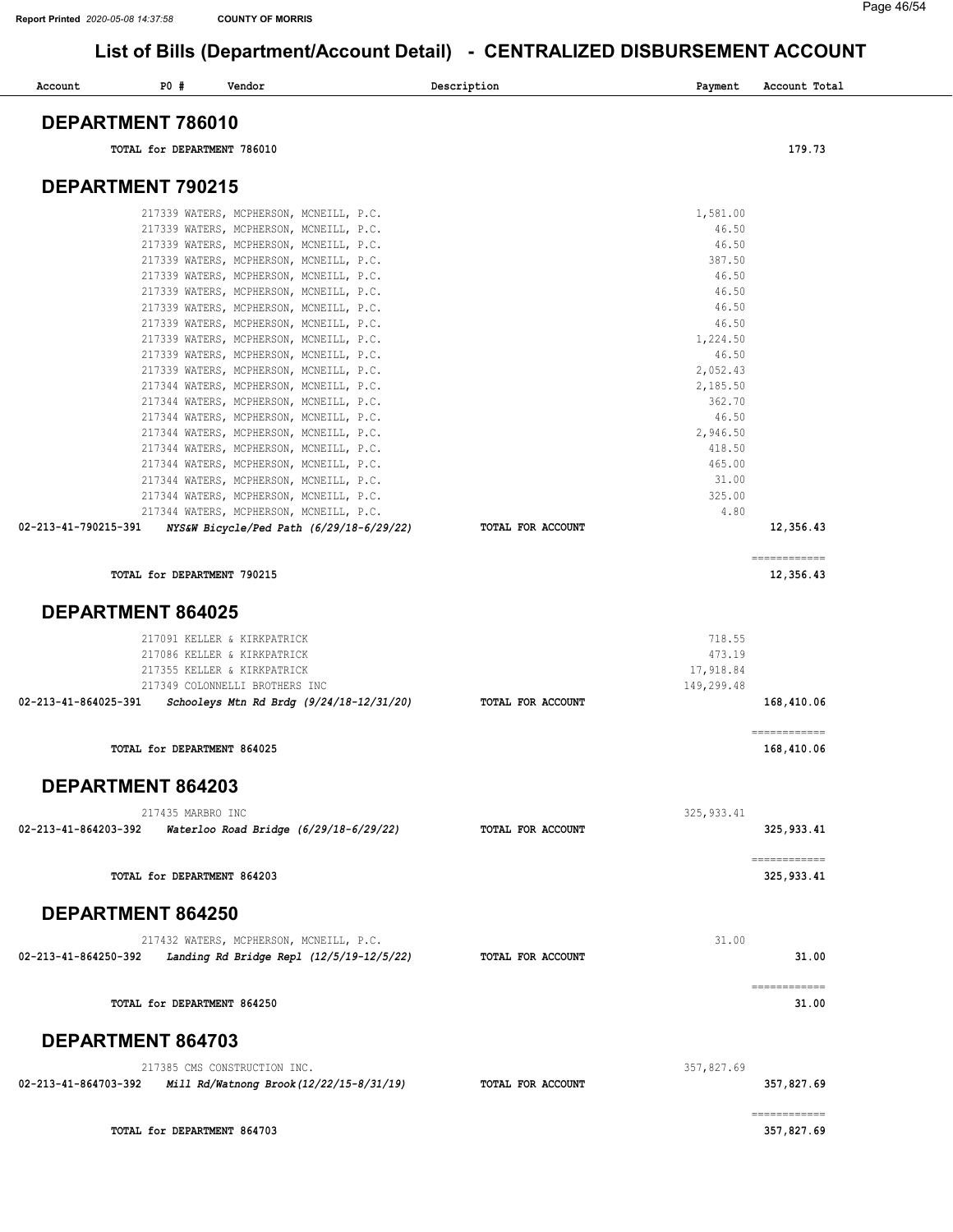| Account                         | <b>PO #</b>     | Vendor                                                           |                       | Description       | Payment              | Account Total             |
|---------------------------------|-----------------|------------------------------------------------------------------|-----------------------|-------------------|----------------------|---------------------------|
|                                 |                 |                                                                  | <b>County Capital</b> |                   |                      |                           |
|                                 |                 | <b>Bridge DesignConstr varCty Loc</b>                            |                       |                   |                      |                           |
|                                 |                 | 205913 J FLETCHER CREAMER & SON, INC                             |                       |                   | 10,118.46            |                           |
| 04-216-55-953137-951            |                 | Building & Improvements                                          |                       | TOTAL FOR ACCOUNT |                      | 10,118.46                 |
|                                 |                 | TOTAL for Bridge DesignConstr varCty Loc                         |                       |                   |                      | ============<br>10,118.46 |
| <b>Road Design/Construction</b> |                 |                                                                  |                       |                   |                      |                           |
|                                 |                 | 216742 TOMCO CONSTRUCTION                                        |                       |                   | 38,271.56            |                           |
| 04-216-55-953165-951            |                 | Building & Improvements                                          |                       | TOTAL FOR ACCOUNT |                      | 38,271.56                 |
|                                 |                 | TOTAL for Road Design/Construction                               |                       |                   |                      | ============<br>38,271.56 |
|                                 |                 | <b>Bridge DesignConst varCty Loc</b>                             |                       |                   |                      |                           |
|                                 |                 | 216501 ROAD SAFETY SYSTEMS LLC                                   |                       |                   | 3,972.50             |                           |
|                                 |                 | 216503 ROAD SAFETY SYSTEMS LLC                                   |                       |                   | 4,210.00             |                           |
|                                 |                 | 216499 ROAD SAFETY SYSTEMS LLC<br>216500 ROAD SAFETY SYSTEMS LLC |                       |                   | 2,622.90<br>4,585.00 |                           |
|                                 |                 | 216502 ROAD SAFETY SYSTEMS LLC                                   |                       |                   | 3,990.00             |                           |
| 04-216-55-953184-951            |                 | Building & Improvements                                          |                       | TOTAL FOR ACCOUNT |                      | 19,380.40                 |
|                                 |                 | TOTAL for Bridge DesignConst varCty Loc                          |                       |                   |                      | ============<br>19,380.40 |
| <b>DEPARTMENT 953225</b>        |                 |                                                                  |                       |                   |                      |                           |
|                                 |                 | 208624 VAN CLEEF ENGINEERING ASSOC                               |                       |                   | 2,559.10             |                           |
| 04-216-55-953225-909            |                 | Bridge Design, Renov, Construc - Var Loc                         |                       | TOTAL FOR ACCOUNT |                      | 2,559.10                  |
|                                 |                 | TOTAL for DEPARTMENT 953225                                      |                       |                   |                      | ============<br>2,559.10  |
| <b>DEPARTMENT 953235</b>        |                 |                                                                  |                       |                   |                      |                           |
|                                 |                 | 211710 WAYMAN FIRE PROTECTION, INC.                              |                       |                   | 1,500.00             |                           |
|                                 |                 | 04-216-55-953235-956 Upgrades to Fire/Sprinkler Sys-var Facil    |                       | TOTAL FOR ACCOUNT |                      | 1,500.00                  |
|                                 |                 | TOTAL for DEPARTMENT 953235                                      |                       |                   |                      | ------------<br>1,500.00  |
| <b>DEPARTMENT 953269</b>        |                 |                                                                  |                       |                   |                      |                           |
|                                 | 208205 KEY-TECH |                                                                  |                       |                   | 4,812.00             |                           |
|                                 |                 | 217401 CHRISTOPHER P STATILE PA                                  |                       |                   | 11,825.00            |                           |
| 04-216-55-953269-909            |                 | Bridge Design/Constr - var locations                             |                       | TOTAL FOR ACCOUNT |                      | 16,637.00<br>============ |
|                                 |                 | TOTAL for DEPARTMENT 953269                                      |                       |                   |                      | 16,637.00                 |
| <b>DEPARTMENT 953323</b>        |                 |                                                                  |                       |                   |                      |                           |
|                                 |                 | 217274 SPARWICK CONTRACTING, INC.                                |                       |                   | 68,500.00            |                           |
| 04-216-55-953323-951            |                 | Bridge Design/Constr VarLoc-Public Works                         |                       | TOTAL FOR ACCOUNT |                      | 68,500.00                 |
|                                 |                 | TOTAL for DEPARTMENT 953323                                      |                       |                   |                      | ------------<br>68,500.00 |
| <b>DEPARTMENT 953357</b>        |                 |                                                                  |                       |                   |                      |                           |
|                                 |                 | 210995 FRENCH & PARRELLO ASSOCIATES                              |                       |                   | 5,011.14             |                           |
| 04-216-55-953357-909            |                 | Replace & Upgrade Various Bridges                                |                       | TOTAL FOR ACCOUNT |                      | 5,011.14                  |
|                                 |                 |                                                                  |                       |                   |                      | ============              |
|                                 |                 |                                                                  |                       |                   |                      |                           |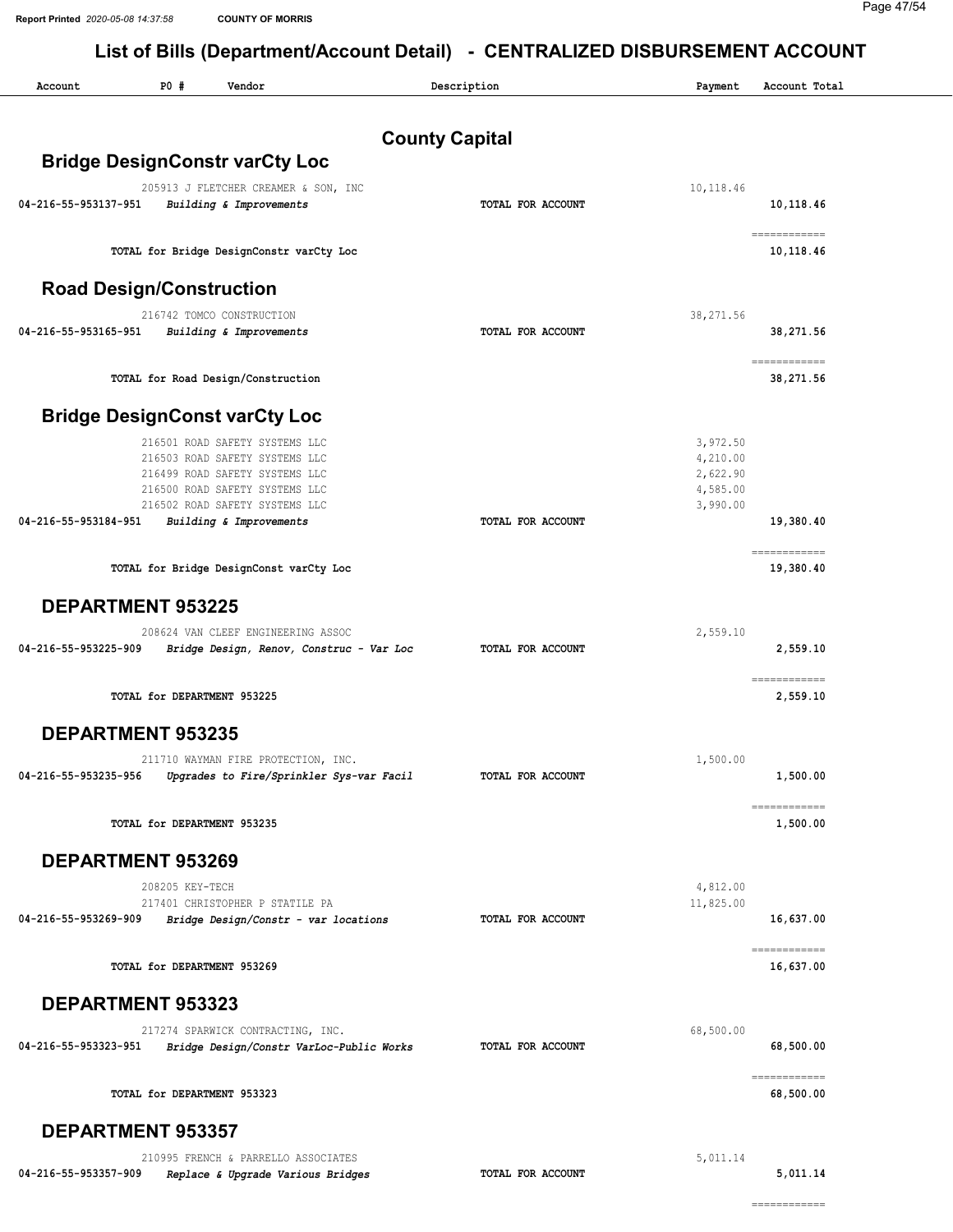============

| P0#<br>Account              | Vendor                                                                                                   | Description       | Payment                           | Account Total              |
|-----------------------------|----------------------------------------------------------------------------------------------------------|-------------------|-----------------------------------|----------------------------|
| <b>DEPARTMENT 953357</b>    |                                                                                                          |                   |                                   |                            |
| TOTAL for DEPARTMENT 953357 |                                                                                                          |                   |                                   | 5,011.14                   |
| DEPARTMENT 953358           |                                                                                                          |                   |                                   |                            |
|                             | 169124 CHERRY WEBER & ASSOC. PC<br>169124 CHERRY WEBER & ASSOC. PC                                       |                   | 2,346.45<br>543.62                |                            |
| 04-216-55-953358-909        | Replace & Upgrade Various Culverts                                                                       | TOTAL FOR ACCOUNT |                                   | 2,890.07                   |
| TOTAL for DEPARTMENT 953358 |                                                                                                          |                   |                                   | ============<br>2,890.07   |
| DEPARTMENT 953383           |                                                                                                          |                   |                                   |                            |
|                             | 217092 NICK'S FLOOR COVERING, INC.<br>217112 CONSOLIDATED STEEL                                          |                   | 650.00<br>2,520.00                |                            |
|                             | 217112 CONSOLIDATED STEEL<br>217112 CONSOLIDATED STEEL                                                   |                   | 2,895.00<br>3,730.00              |                            |
| 04-216-55-953383-940        | B&G Interior Building Improvements                                                                       | TOTAL FOR ACCOUNT |                                   | 9,795.00                   |
| TOTAL for DEPARTMENT 953383 |                                                                                                          |                   |                                   | ============<br>9,795.00   |
| <b>DEPARTMENT 953385</b>    |                                                                                                          |                   |                                   |                            |
|                             | 216418 AUTOMATED BUILDING CONTROLS                                                                       |                   | 1,001.52                          |                            |
| 04-216-55-953385-940        | 216291 BINSKY SERVICE LLC<br>Replace Repair Upgrade HVAC Var. Build                                      | TOTAL FOR ACCOUNT | 625.00                            | 1,626.52                   |
| TOTAL for DEPARTMENT 953385 |                                                                                                          |                   |                                   | ------------<br>1,626.52   |
| <b>DEPARTMENT 953387</b>    |                                                                                                          |                   |                                   |                            |
|                             | 217277 CHERRY WEBER & ASSOC. PC<br>180281 VAN CLEEF ENGINEERING ASSOC<br>217443 CHERRY WEBER & ASSOC. PC |                   | 6,003.75<br>8,857.50<br>2,021.20  |                            |
| 04-216-55-953387-909        | Various Bridge Replacement                                                                               | TOTAL FOR ACCOUNT |                                   | 16,882.45                  |
| TOTAL for DEPARTMENT 953387 |                                                                                                          |                   |                                   | ============<br>16,882.45  |
| <b>DEPARTMENT 953418</b>    |                                                                                                          |                   |                                   |                            |
| 217436 SALMON BROS. INC.    | 205913 J FLETCHER CREAMER & SON, INC                                                                     |                   | 11,806.54<br>1,519.18             |                            |
| 04-216-55-953418-951        | 217349 COLONNELLI BROTHERS INC<br>PublicWork-Bridge/DrainDesign&Recon/Repl                               | TOTAL FOR ACCOUNT | 26,886.00                         | 40,211.72                  |
| TOTAL for DEPARTMENT 953418 |                                                                                                          |                   |                                   | 40,211.72                  |
| <b>DEPARTMENT 953454</b>    |                                                                                                          |                   |                                   |                            |
| 04-216-55-953454-940        | 217444 J.A. ALEXANDER INC.<br>RoadResurf/IntersectConstr&RR-PublicWrks                                   | TOTAL FOR ACCOUNT | 454,062.11                        | 454,062.11                 |
| TOTAL for DEPARTMENT 953454 |                                                                                                          |                   |                                   | ------------<br>454,062.11 |
| <b>DEPARTMENT 953455</b>    |                                                                                                          |                   |                                   |                            |
| 215497 KEY-TECH             | 209298 VAN CLEEF ENGINEERING ASSOC<br>217276 M-TEC CONSTRUCTION SERVICE LLC                              |                   | 5,050.20<br>1,354.00<br>16,740.00 |                            |
| 04-216-55-953455-909        | 217442 VAN CLEEF ENGINEERING ASSOC<br>Bridge Design & Replacement-Public Works                           | TOTAL FOR ACCOUNT | 4,699.42                          | 27,843.62                  |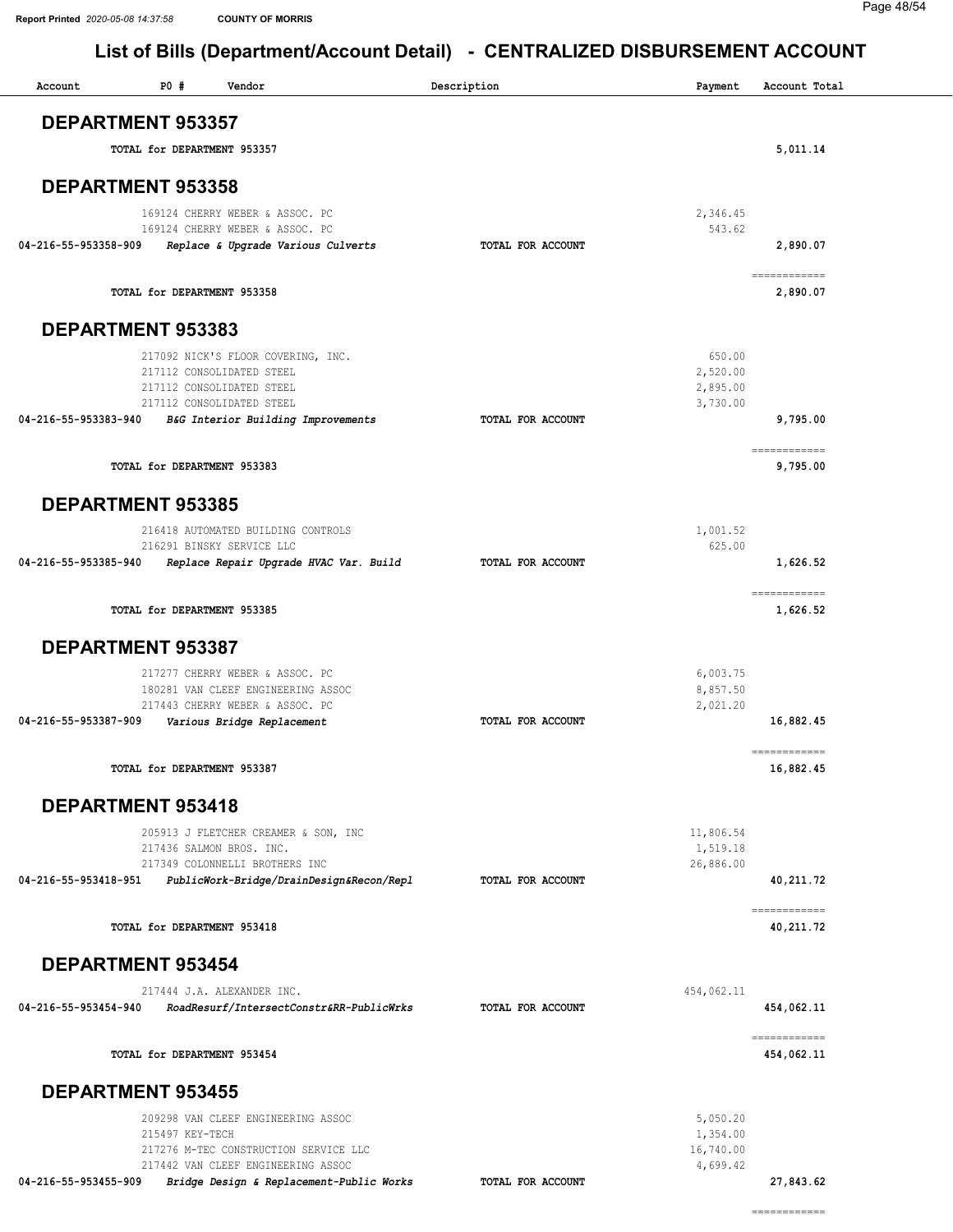#### Page 49/54

| Account                  | P0#                         | Vendor                                                                             | Description       | Payment            | Account Total              |
|--------------------------|-----------------------------|------------------------------------------------------------------------------------|-------------------|--------------------|----------------------------|
| <b>DEPARTMENT 953455</b> |                             |                                                                                    |                   |                    |                            |
|                          | TOTAL for DEPARTMENT 953455 |                                                                                    |                   |                    | 27,843.62                  |
| <b>DEPARTMENT 953487</b> |                             |                                                                                    |                   |                    |                            |
|                          |                             | 217087 CHERRY WEBER & ASSOC. PC                                                    |                   | 5,101.95           |                            |
| 04-216-55-953487-909     |                             | RR, RoadConst/Resurf &Design-PublicWrks                                            | TOTAL FOR ACCOUNT |                    | 5,101.95                   |
|                          |                             | 216742 TOMCO CONSTRUCTION                                                          |                   | 42,183.26          |                            |
| 04-216-55-953487-940     |                             | RR, RoadConst/Resurf &Design-PublicWrks                                            | TOTAL FOR ACCOUNT |                    | 42, 183. 26                |
|                          | TOTAL for DEPARTMENT 953487 |                                                                                    |                   |                    | ============<br>47,285.21  |
| <b>DEPARTMENT 953489</b> |                             |                                                                                    |                   |                    |                            |
|                          |                             | 214992 CLIFFSIDE BODY CORP                                                         |                   | 5,241.00           |                            |
| 04-216-55-953489-957     |                             | Equip&Vehicle Rplcmnt/Upgrd-MotorSrvcCtr                                           | TOTAL FOR ACCOUNT |                    | 5,241.00                   |
|                          | TOTAL for DEPARTMENT 953489 |                                                                                    |                   |                    | ============<br>5,241.00   |
|                          |                             |                                                                                    |                   |                    |                            |
| <b>DEPARTMENT 953494</b> |                             |                                                                                    |                   |                    |                            |
| 04-216-55-953494-909     |                             | 216849 CRANE ASSOCIATES, P.C.                                                      | TOTAL FOR ACCOUNT | 477.50             | 477.50                     |
|                          |                             | Repair/Replc/Upgr Bldg Equip-Bldgs&Grnds                                           |                   |                    |                            |
|                          | TOTAL for DEPARTMENT 953494 |                                                                                    |                   |                    | ============<br>477.50     |
| <b>DEPARTMENT 953498</b> |                             |                                                                                    |                   |                    |                            |
|                          |                             | 217572 WATERS, MCPHERSON, MCNEILL, P.C.                                            |                   | 1,782.50           |                            |
|                          |                             | 217572 WATERS, MCPHERSON, MCNEILL, P.C.                                            |                   | 596.60             |                            |
|                          |                             | 217574 WATERS, MCPHERSON, MCNEILL, P.C.<br>217574 WATERS, MCPHERSON, MCNEILL, P.C. |                   | 542.50<br>1,279.00 |                            |
|                          |                             | 217574 WATERS, MCPHERSON, MCNEILL, P.C.                                            |                   | 437.77             |                            |
| 04-216-55-953498-909     |                             | Bridge & Drainage Design & Contr-PWorks                                            | TOTAL FOR ACCOUNT |                    | 4,638.37                   |
|                          |                             | 217486 REIVAX CONTRACTING CORP                                                     |                   | 76,848.66          |                            |
| 04-216-55-953498-940     |                             | 217437 SALMON BROS. INC.                                                           | TOTAL FOR ACCOUNT | 2,109.44           | 78,958.10                  |
|                          |                             | Bridge & Drainage Design & Contr-PWorks                                            |                   |                    |                            |
|                          | TOTAL for DEPARTMENT 953498 |                                                                                    |                   |                    | ============<br>83,596.47  |
| DEPARTMENT 953500        |                             |                                                                                    |                   |                    |                            |
|                          | 216983 DOCUSAFE, LLC        |                                                                                    |                   | 198.50             |                            |
|                          | 216983 DOCUSAFE, LLC        |                                                                                    |                   | 721.00             |                            |
| 04-216-55-953500-951     |                             | Bldg Renov CriminalJustice Reform-PWorks                                           | TOTAL FOR ACCOUNT |                    | 919.50                     |
|                          | TOTAL for DEPARTMENT 953500 |                                                                                    |                   |                    | ============<br>919.50     |
| <b>DEPARTMENT 953519</b> |                             |                                                                                    |                   |                    |                            |
|                          |                             | 217281 AECOM ARCHITECTS & ENGINEERS                                                |                   | 221,014.52         |                            |
| 04-216-55-953519-909     |                             | CourthouseDesign&Oversight Phase2-PWorks                                           | TOTAL FOR ACCOUNT |                    | 221,014.52                 |
|                          | TOTAL for DEPARTMENT 953519 |                                                                                    |                   |                    | ============<br>221,014.52 |
| <b>DEPARTMENT 953524</b> |                             |                                                                                    |                   |                    |                            |
|                          |                             | 214509 FRENCH & PARRELLO ASSOCIATES                                                |                   | 6,554.69           |                            |
|                          |                             | 217737 KELLER & KIRKPATRICK                                                        |                   | 1,181.95           |                            |
|                          |                             | 217372 FRENCH & PARRELLO ASSOCIATES<br>207469 KELLER & KIRKPATRICK                 |                   | 1,259.17<br>894.38 |                            |
|                          |                             |                                                                                    |                   |                    |                            |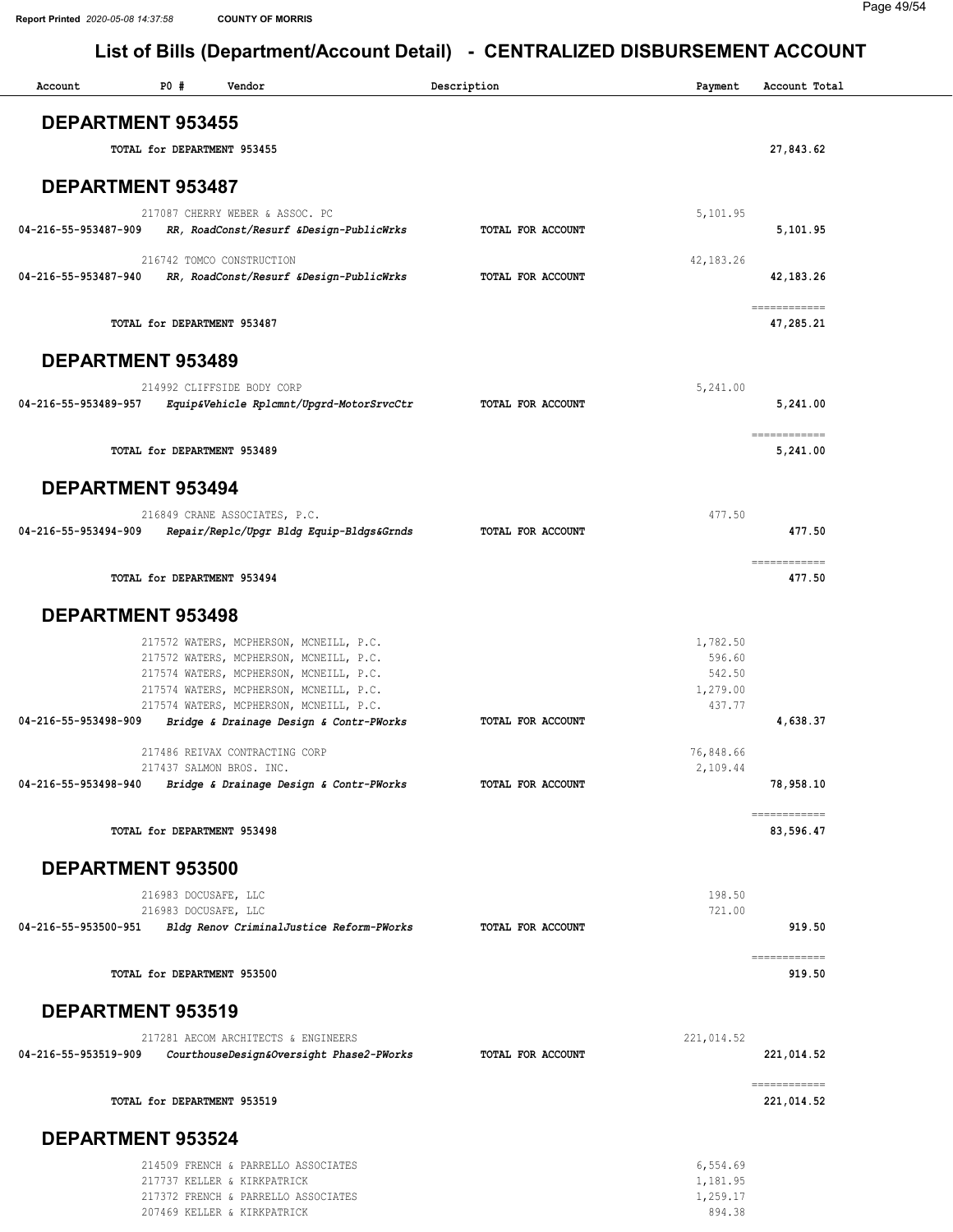| Account              | P0#                         | Vendor                                   | Description              | Payment   | Account Total                                                                                                                                                                                                                                                                                                                                                                                                                                                                          |
|----------------------|-----------------------------|------------------------------------------|--------------------------|-----------|----------------------------------------------------------------------------------------------------------------------------------------------------------------------------------------------------------------------------------------------------------------------------------------------------------------------------------------------------------------------------------------------------------------------------------------------------------------------------------------|
|                      | DEPARTMENT 953524           |                                          |                          |           |                                                                                                                                                                                                                                                                                                                                                                                                                                                                                        |
|                      |                             |                                          |                          |           |                                                                                                                                                                                                                                                                                                                                                                                                                                                                                        |
|                      |                             | 217373 KELLER & KIRKPATRICK              |                          | 639.40    |                                                                                                                                                                                                                                                                                                                                                                                                                                                                                        |
|                      |                             | 217398 KELLER & KIRKPATRICK              |                          | 2,195.05  |                                                                                                                                                                                                                                                                                                                                                                                                                                                                                        |
|                      |                             | 217375 KELLER & KIRKPATRICK              |                          | 1,918.20  |                                                                                                                                                                                                                                                                                                                                                                                                                                                                                        |
| 04-216-55-953524-909 | 207466 KEY-TECH             | Road Resurfacing/Paving - Engineering    | TOTAL FOR ACCOUNT        | 1,220.25  | 15,863.09                                                                                                                                                                                                                                                                                                                                                                                                                                                                              |
|                      |                             |                                          |                          |           |                                                                                                                                                                                                                                                                                                                                                                                                                                                                                        |
|                      | TOTAL for DEPARTMENT 953524 |                                          |                          |           | ------------<br>15,863.09                                                                                                                                                                                                                                                                                                                                                                                                                                                              |
|                      | <b>DEPARTMENT 953527</b>    |                                          |                          |           |                                                                                                                                                                                                                                                                                                                                                                                                                                                                                        |
|                      |                             | 201367 CLIFFSIDE BODY CORP               |                          | 40,119.85 |                                                                                                                                                                                                                                                                                                                                                                                                                                                                                        |
| 04-216-55-953527-957 |                             | Vehicle & Equip Replacement-MotorSrvcCtr | TOTAL FOR ACCOUNT        |           | 40,119.85                                                                                                                                                                                                                                                                                                                                                                                                                                                                              |
|                      |                             |                                          |                          |           |                                                                                                                                                                                                                                                                                                                                                                                                                                                                                        |
|                      | TOTAL for DEPARTMENT 953527 |                                          |                          |           | ------------<br>40,119.85                                                                                                                                                                                                                                                                                                                                                                                                                                                              |
|                      | <b>DEPARTMENT 953530</b>    |                                          |                          |           |                                                                                                                                                                                                                                                                                                                                                                                                                                                                                        |
|                      |                             | 216726 TREASURER-STATE OF NEW JERSEY     |                          | 1,650.00  |                                                                                                                                                                                                                                                                                                                                                                                                                                                                                        |
|                      |                             | 215596 GREENMAN PEDERSEN INC             |                          | 23,410.00 |                                                                                                                                                                                                                                                                                                                                                                                                                                                                                        |
|                      |                             | 217707 KELLER & KIRKPATRICK              |                          | 6,923.00  |                                                                                                                                                                                                                                                                                                                                                                                                                                                                                        |
|                      |                             | 217338 WATERS, MCPHERSON, MCNEILL, P.C.  |                          | 589.00    |                                                                                                                                                                                                                                                                                                                                                                                                                                                                                        |
|                      |                             | 217341 WATERS, MCPHERSON, MCNEILL, P.C.  |                          | 821.50    |                                                                                                                                                                                                                                                                                                                                                                                                                                                                                        |
| 04-216-55-953530-909 |                             | Rehab/Improv of Roads & RR - Engineering | TOTAL FOR ACCOUNT        |           | 33, 393.50                                                                                                                                                                                                                                                                                                                                                                                                                                                                             |
|                      |                             |                                          |                          |           | ------------                                                                                                                                                                                                                                                                                                                                                                                                                                                                           |
|                      | TOTAL for DEPARTMENT 953530 |                                          |                          |           | 33, 393.50                                                                                                                                                                                                                                                                                                                                                                                                                                                                             |
|                      | <b>DEPARTMENT 953555</b>    |                                          |                          |           |                                                                                                                                                                                                                                                                                                                                                                                                                                                                                        |
|                      |                             | 217573 WATERS, MCPHERSON, MCNEILL, P.C.  |                          | 2,169.40  |                                                                                                                                                                                                                                                                                                                                                                                                                                                                                        |
| 04-216-55-953555-909 |                             | IntersectionUpgradesVarLocat-Engineering | TOTAL FOR ACCOUNT        |           | 2,169.40                                                                                                                                                                                                                                                                                                                                                                                                                                                                               |
|                      | TOTAL for DEPARTMENT 953555 |                                          |                          |           | ------------<br>2,169.40                                                                                                                                                                                                                                                                                                                                                                                                                                                               |
|                      | <b>DEPARTMENT 953578</b>    |                                          |                          |           |                                                                                                                                                                                                                                                                                                                                                                                                                                                                                        |
|                      |                             |                                          |                          |           |                                                                                                                                                                                                                                                                                                                                                                                                                                                                                        |
|                      |                             | 217747 MCMANIMON, SCOTLAND & BAUMANN LLC |                          | 300.00    |                                                                                                                                                                                                                                                                                                                                                                                                                                                                                        |
| 04-216-55-953578-909 |                             | Renov New Jury Assbly Rm/GrandJuryRm-B&G | TOTAL FOR ACCOUNT        |           | 300.00                                                                                                                                                                                                                                                                                                                                                                                                                                                                                 |
|                      |                             |                                          |                          |           | ============                                                                                                                                                                                                                                                                                                                                                                                                                                                                           |
|                      | TOTAL for DEPARTMENT 953578 |                                          |                          |           | 300.00                                                                                                                                                                                                                                                                                                                                                                                                                                                                                 |
|                      | DEPARTMENT 953590           |                                          |                          |           |                                                                                                                                                                                                                                                                                                                                                                                                                                                                                        |
|                      |                             |                                          |                          |           |                                                                                                                                                                                                                                                                                                                                                                                                                                                                                        |
|                      |                             | 217747 MCMANIMON, SCOTLAND & BAUMANN LLC |                          | 300.00    |                                                                                                                                                                                                                                                                                                                                                                                                                                                                                        |
| 04-216-55-953590-909 |                             | Replace Vehicles/Equipment-MotorSrvcCtr  | <b>TOTAL FOR ACCOUNT</b> |           | 300.00                                                                                                                                                                                                                                                                                                                                                                                                                                                                                 |
|                      |                             |                                          |                          |           | ============                                                                                                                                                                                                                                                                                                                                                                                                                                                                           |
|                      | TOTAL for DEPARTMENT 953590 |                                          |                          |           | 300.00                                                                                                                                                                                                                                                                                                                                                                                                                                                                                 |
|                      | <b>DEPARTMENT 953591</b>    |                                          |                          |           |                                                                                                                                                                                                                                                                                                                                                                                                                                                                                        |
|                      |                             | 217747 MCMANIMON, SCOTLAND & BAUMANN LLC |                          | 300.00    |                                                                                                                                                                                                                                                                                                                                                                                                                                                                                        |
| 04-216-55-953591-909 |                             | Repair Footings Wharton Rd Dept Bldg-B&G | TOTAL FOR ACCOUNT        |           | 300.00                                                                                                                                                                                                                                                                                                                                                                                                                                                                                 |
|                      |                             |                                          |                          |           | $\begin{array}{cccccccccc} \multicolumn{2}{c}{} & \multicolumn{2}{c}{} & \multicolumn{2}{c}{} & \multicolumn{2}{c}{} & \multicolumn{2}{c}{} & \multicolumn{2}{c}{} & \multicolumn{2}{c}{} & \multicolumn{2}{c}{} & \multicolumn{2}{c}{} & \multicolumn{2}{c}{} & \multicolumn{2}{c}{} & \multicolumn{2}{c}{} & \multicolumn{2}{c}{} & \multicolumn{2}{c}{} & \multicolumn{2}{c}{} & \multicolumn{2}{c}{} & \multicolumn{2}{c}{} & \multicolumn{2}{c}{} & \multicolumn{2}{c}{} & \mult$ |
|                      | TOTAL for DEPARTMENT 953591 |                                          |                          |           | 300.00                                                                                                                                                                                                                                                                                                                                                                                                                                                                                 |
|                      | DEPARTMENT 953592           |                                          |                          |           |                                                                                                                                                                                                                                                                                                                                                                                                                                                                                        |
|                      |                             | 217747 MCMANIMON, SCOTLAND & BAUMANN LLC |                          | 300.00    |                                                                                                                                                                                                                                                                                                                                                                                                                                                                                        |
| 04-216-55-953592-909 |                             | Interior Bldg Imprvmnts- Bldgs & Grounds | TOTAL FOR ACCOUNT        |           | 300.00                                                                                                                                                                                                                                                                                                                                                                                                                                                                                 |
|                      |                             |                                          |                          |           | ============                                                                                                                                                                                                                                                                                                                                                                                                                                                                           |
|                      | TOTAL for DEPARTMENT 953592 |                                          |                          |           | 300.00                                                                                                                                                                                                                                                                                                                                                                                                                                                                                 |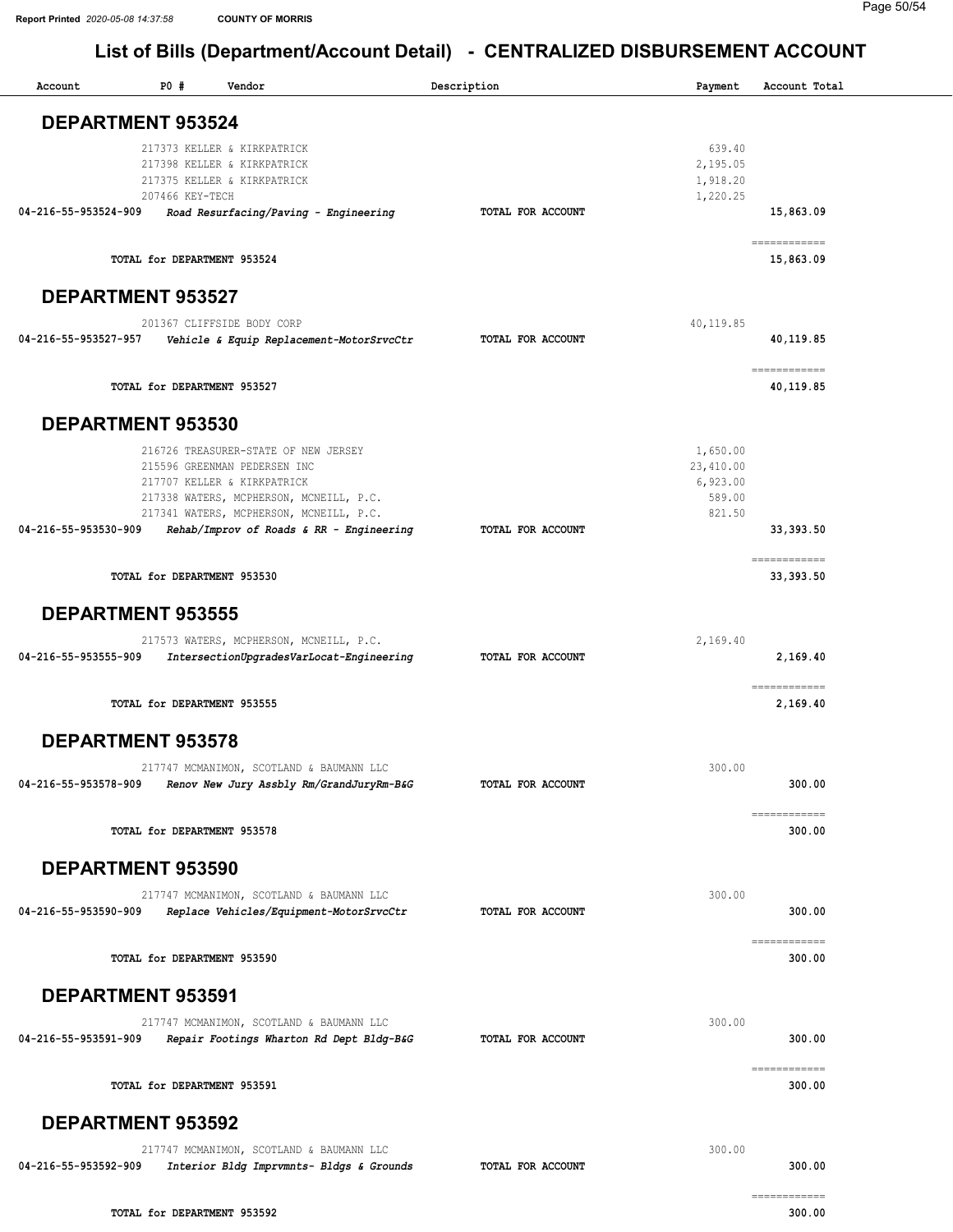| Account                  | P0 #                        | Vendor                                                                              | Description              | Payment    | Account Total          |
|--------------------------|-----------------------------|-------------------------------------------------------------------------------------|--------------------------|------------|------------------------|
| <b>DEPARTMENT 953593</b> |                             |                                                                                     |                          |            |                        |
|                          |                             |                                                                                     |                          |            |                        |
|                          |                             | 217747 MCMANIMON, SCOTLAND & BAUMANN LLC                                            |                          | 300.00     |                        |
| 04-216-55-953593-909     |                             | Mechanical Upgrades MV HealthcareCtr-B&G                                            | TOTAL FOR ACCOUNT        |            | 300.00                 |
|                          |                             |                                                                                     |                          |            | ============           |
|                          |                             | TOTAL for DEPARTMENT 953593                                                         |                          |            | 300.00                 |
|                          |                             |                                                                                     |                          |            |                        |
| <b>DEPARTMENT 953594</b> |                             |                                                                                     |                          |            |                        |
|                          |                             | 217747 MCMANIMON, SCOTLAND & BAUMANN LLC                                            |                          | 300.00     |                        |
| 04-216-55-953594-909     |                             | Repair/Rplc HVAC Ctrl/Heat Pipe etc- B&G                                            | TOTAL FOR ACCOUNT        |            | 300.00                 |
|                          |                             |                                                                                     |                          |            |                        |
|                          |                             | TOTAL for DEPARTMENT 953594                                                         |                          |            | ============<br>300.00 |
|                          |                             |                                                                                     |                          |            |                        |
| <b>DEPARTMENT 953595</b> |                             |                                                                                     |                          |            |                        |
|                          |                             |                                                                                     |                          |            |                        |
| 04-216-55-953595-909     |                             | 217747 MCMANIMON, SCOTLAND & BAUMANN LLC<br>Exterior Proj & Bldg Improvements - B&G | TOTAL FOR ACCOUNT        | 300.00     | 300.00                 |
|                          |                             |                                                                                     |                          |            |                        |
|                          |                             |                                                                                     |                          |            | ------------           |
|                          |                             | TOTAL for DEPARTMENT 953595                                                         |                          |            | 300.00                 |
|                          |                             |                                                                                     |                          |            |                        |
|                          |                             | <b>Brdg Design &amp; Constr Var Local</b>                                           |                          |            |                        |
|                          |                             | 205913 J FLETCHER CREAMER & SON, INC                                                |                          | 2,375.00   |                        |
| 04-216-55-953862-940     | Hard Costs                  |                                                                                     | TOTAL FOR ACCOUNT        |            | 2,375.00               |
|                          |                             |                                                                                     |                          |            | ============           |
|                          |                             | TOTAL for Brdg Design & Constr Var Local                                            |                          |            | 2,375.00               |
|                          |                             |                                                                                     |                          |            |                        |
|                          |                             | <b>Cty Bridge Design&amp;Construction</b>                                           |                          |            |                        |
|                          |                             | 216499 ROAD SAFETY SYSTEMS LLC                                                      |                          | 2,593.10   |                        |
| 04-216-55-953908-940     | Hard Costs                  |                                                                                     | <b>TOTAL FOR ACCOUNT</b> |            | 2,593.10               |
|                          |                             |                                                                                     |                          |            |                        |
|                          |                             |                                                                                     |                          |            | ============           |
|                          |                             | TOTAL for Cty Bridge Design&Construction                                            |                          |            | 2,593.10               |
|                          |                             |                                                                                     |                          |            |                        |
| DEPARTMENT 954536        |                             |                                                                                     |                          |            |                        |
|                          | 214104 BEYER FORD           |                                                                                     |                          | 102,732.84 |                        |
| 04-216-55-954536-940     |                             | Vehicles & Security Camera/Equip-Sheriff                                            | TOTAL FOR ACCOUNT        |            | 102,732.84             |
|                          |                             |                                                                                     |                          |            | ============           |
|                          |                             | TOTAL for DEPARTMENT 954536                                                         |                          |            | 102,732.84             |
|                          |                             |                                                                                     |                          |            |                        |
| <b>DEPARTMENT 954537</b> |                             |                                                                                     |                          |            |                        |
|                          |                             | 210098 ATLANTIC TACTICAL OF NJ, INC.                                                |                          | 49,888.00  |                        |
|                          |                             | 210098 ATLANTIC TACTICAL OF NJ, INC.                                                |                          | 14,880.00  |                        |
| 04-216-55-954537-940     |                             | FacilCntrlSys/Guns/WashEquip/Van-Sheriff                                            | TOTAL FOR ACCOUNT        |            | 64,768.00              |
|                          |                             |                                                                                     |                          |            | ------------           |
|                          | TOTAL for DEPARTMENT 954537 |                                                                                     |                          |            | 64,768.00              |
|                          |                             |                                                                                     |                          |            |                        |
| <b>DEPARTMENT 954588</b> |                             |                                                                                     |                          |            |                        |
|                          |                             | 217747 MCMANIMON, SCOTLAND & BAUMANN LLC                                            |                          | 300.00     |                        |
| 04-216-55-954588-909     |                             | (4) Rooftop HVAC Units/Steam Boiler-Jail                                            | TOTAL FOR ACCOUNT        |            | 300.00                 |
|                          |                             |                                                                                     |                          |            |                        |
|                          |                             |                                                                                     |                          |            | ============           |
|                          |                             | TOTAL for DEPARTMENT 954588                                                         |                          |            | 300.00                 |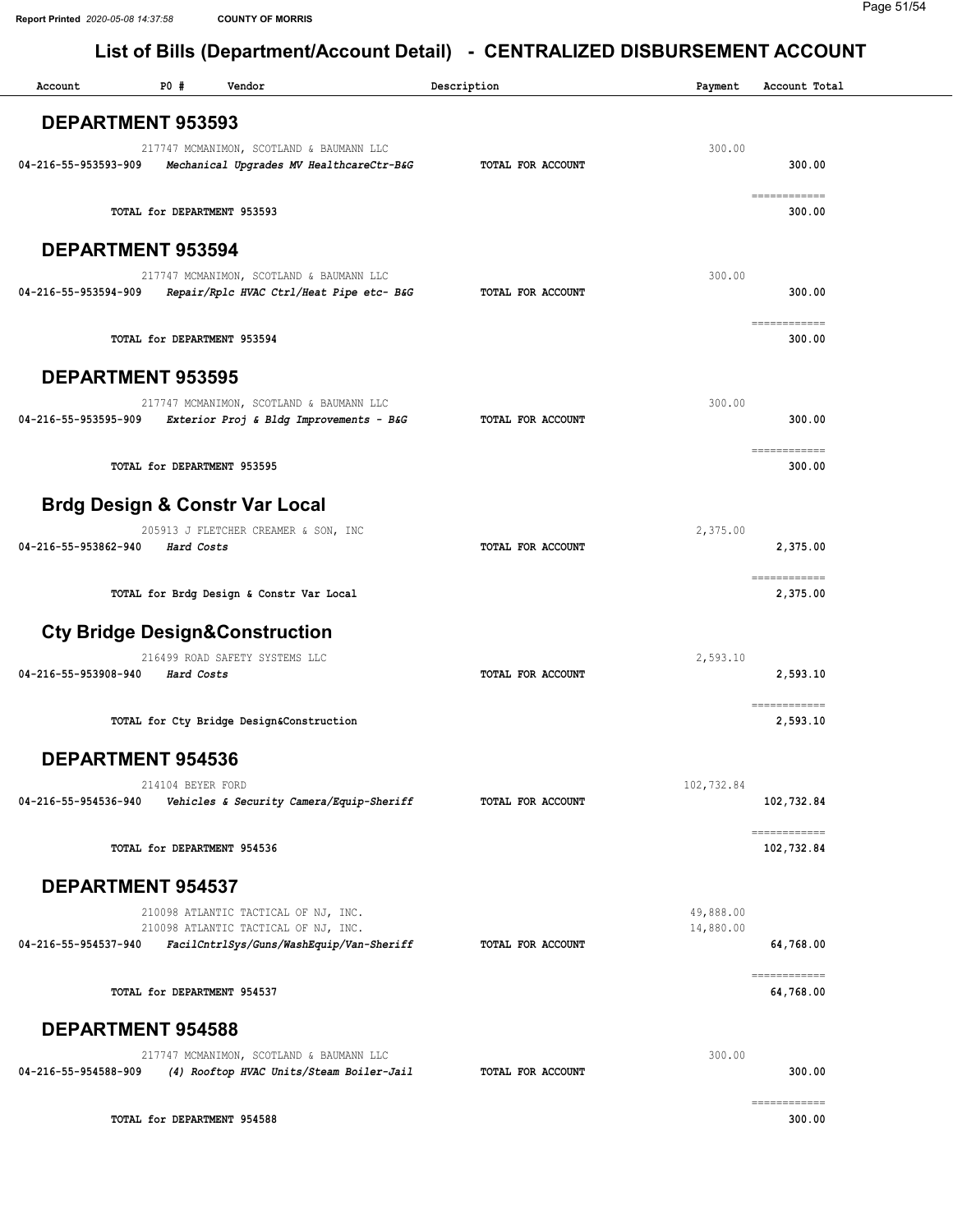| Account              | P0 #                        | Vendor                                                                                                                                   | Description       | Payment                        | Account Total                |
|----------------------|-----------------------------|------------------------------------------------------------------------------------------------------------------------------------------|-------------------|--------------------------------|------------------------------|
|                      | <b>DEPARTMENT 954589</b>    |                                                                                                                                          |                   |                                |                              |
| 04-216-55-954589-909 |                             | 217747 MCMANIMON, SCOTLAND & BAUMANN LLC<br>Replace/Upgrade Equip & Vehicles-Sheriff                                                     | TOTAL FOR ACCOUNT | 300.00                         | 300.00                       |
|                      | TOTAL for DEPARTMENT 954589 |                                                                                                                                          |                   |                                | ============<br>300.00       |
|                      | <b>DEPARTMENT 962521</b>    |                                                                                                                                          |                   |                                |                              |
| 04-216-55-962521-955 |                             | 215914 MILLENNIUM COMMUNICATIONS<br>Technology Upgrades & Equip Var Loc - IT                                                             | TOTAL FOR ACCOUNT | 69,290.40                      | 69,290.40                    |
|                      | TOTAL for DEPARTMENT 962521 |                                                                                                                                          |                   |                                | ============<br>69,290.40    |
|                      | DEPARTMENT 963532           |                                                                                                                                          |                   |                                |                              |
| 04-216-55-963532-940 |                             | 210180 WITMER-PUBLIC SAFETY GROUP<br>210180 WITMER-PUBLIC SAFETY GROUP<br>210180 WITMER-PUBLIC SAFETY GROUP<br>Equipment Upgrades - PSTA | TOTAL FOR ACCOUNT | 410.00<br>1,133.52<br>1,008.96 | 2,552.48                     |
|                      | TOTAL for DEPARTMENT 963532 |                                                                                                                                          |                   |                                | ============<br>2,552.48     |
|                      | DEPARTMENT 963586           |                                                                                                                                          |                   |                                |                              |
| 04-216-55-963586-909 |                             | 217747 MCMANIMON, SCOTLAND & BAUMANN LLC<br>Equipment & Property Upgrades - PSTA                                                         | TOTAL FOR ACCOUNT | 300.00                         | 300.00                       |
|                      | TOTAL for DEPARTMENT 963586 |                                                                                                                                          |                   |                                | ============<br>300.00       |
|                      | DEPARTMENT 963587           |                                                                                                                                          |                   |                                |                              |
| 04-216-55-963587-909 |                             | 217747 MCMANIMON, SCOTLAND & BAUMANN LLC<br>Infrastructure Upgrades-Law&PublicSafety                                                     | TOTAL FOR ACCOUNT | 300.00                         | 300.00                       |
|                      | TOTAL for DEPARTMENT 963587 |                                                                                                                                          |                   |                                | ============<br>300.00       |
|                      | <b>DEPARTMENT 964525</b>    |                                                                                                                                          |                   |                                |                              |
| 04-216-55-964525-909 |                             | 216800 MFS CONSULTING ENGINEERS &<br>217261 MFS CONSULTING ENGINEERS &<br>Constr CACBldg HeadStartProg-PublicWorks                       | TOTAL FOR ACCOUNT | 6,225.02<br>6,538.21           | 12,763.23                    |
| 04-216-55-964525-951 |                             | 217678 ACCURATE CONSTRUCTION INC.<br>Constr CACBldg HeadStartProg-PublicWorks                                                            | TOTAL FOR ACCOUNT | 139,674.50                     | 139,674.50                   |
|                      | TOTAL for DEPARTMENT 964525 |                                                                                                                                          |                   |                                | ------------<br>152, 437. 73 |
|                      | <b>DEPARTMENT 964579</b>    |                                                                                                                                          |                   |                                |                              |
|                      |                             | 217747 MCMANIMON, SCOTLAND & BAUMANN LLC                                                                                                 |                   | 300.00                         |                              |
| 04-216-55-964579-909 |                             | Replace Desks (Circulation etc) -MCLibrary                                                                                               | TOTAL FOR ACCOUNT |                                | 300.00                       |
|                      | TOTAL for DEPARTMENT 964579 |                                                                                                                                          |                   |                                | ============<br>300.00       |
|                      | DEPARTMENT 964580           |                                                                                                                                          |                   |                                |                              |
| 04-216-55-964580-909 |                             | 217747 MCMANIMON, SCOTLAND & BAUMANN LLC<br>Replace MAPS Vehicles - Human Services                                                       | TOTAL FOR ACCOUNT | 300.00                         | 300.00                       |
|                      | TOTAL for DEPARTMENT 964580 |                                                                                                                                          |                   |                                | ============<br>300.00       |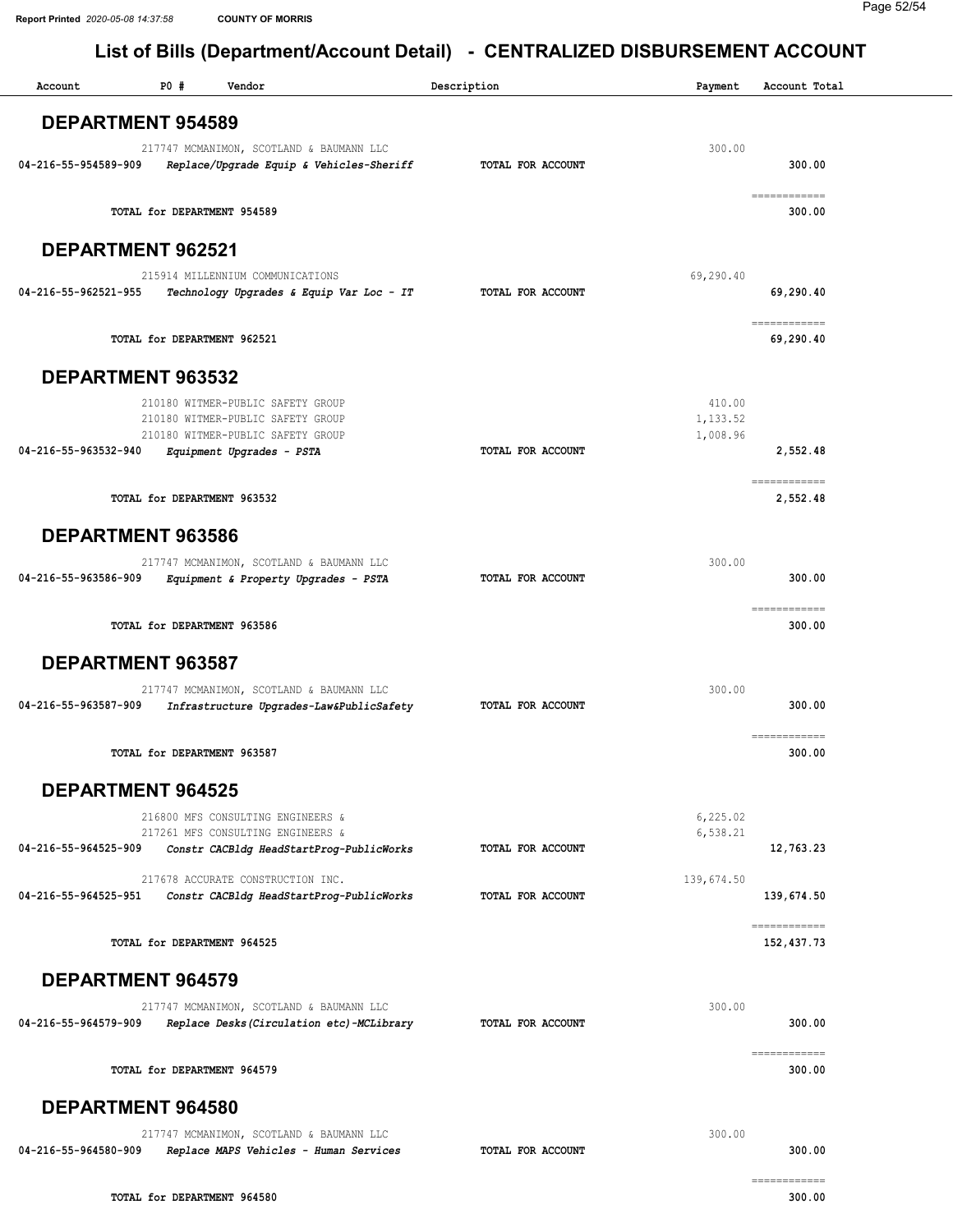| Account                  | P0# | Vendor                      |                                                                                      | Description       | Payment | Account Total          |
|--------------------------|-----|-----------------------------|--------------------------------------------------------------------------------------|-------------------|---------|------------------------|
| <b>DEPARTMENT 964582</b> |     |                             |                                                                                      |                   |         |                        |
| 04-216-55-964582-909     |     |                             | 217747 MCMANIMON, SCOTLAND & BAUMANN LLC<br>Replace/Upgrade FireAlarm Sys - RiskMgmt | TOTAL FOR ACCOUNT | 300.00  | 300.00                 |
|                          |     | TOTAL for DEPARTMENT 964582 |                                                                                      |                   |         | ============<br>300.00 |
| <b>DEPARTMENT 964583</b> |     |                             |                                                                                      |                   |         |                        |
| 04-216-55-964583-909     |     |                             | 217747 MCMANIMON, SCOTLAND & BAUMANN LLC<br>Plumbing Fixt Fire Supress Sys-RiskMgmt  | TOTAL FOR ACCOUNT | 300.00  | 300.00                 |
|                          |     | TOTAL for DEPARTMENT 964583 |                                                                                      |                   |         | ------------<br>300.00 |
| DEPARTMENT 966581        |     |                             |                                                                                      |                   |         |                        |
| 04-216-55-966581-909     |     |                             | 217747 MCMANIMON, SCOTLAND & BAUMANN LLC<br>Rehab of Mt Arlington Water Tank - MCMUA | TOTAL FOR ACCOUNT | 300.00  | 300.00                 |
|                          |     | TOTAL for DEPARTMENT 966581 |                                                                                      |                   |         | ============<br>300.00 |
| <b>DEPARTMENT 968584</b> |     |                             |                                                                                      |                   |         |                        |
| 04-216-55-968584-909     |     |                             | 217747 MCMANIMON, SCOTLAND & BAUMANN LLC<br>Bldg Improvments/Upgrades Var Bldgs-MCST | TOTAL FOR ACCOUNT | 300.00  | 300.00                 |
|                          |     | TOTAL for DEPARTMENT 968584 |                                                                                      |                   |         | ------------<br>300.00 |